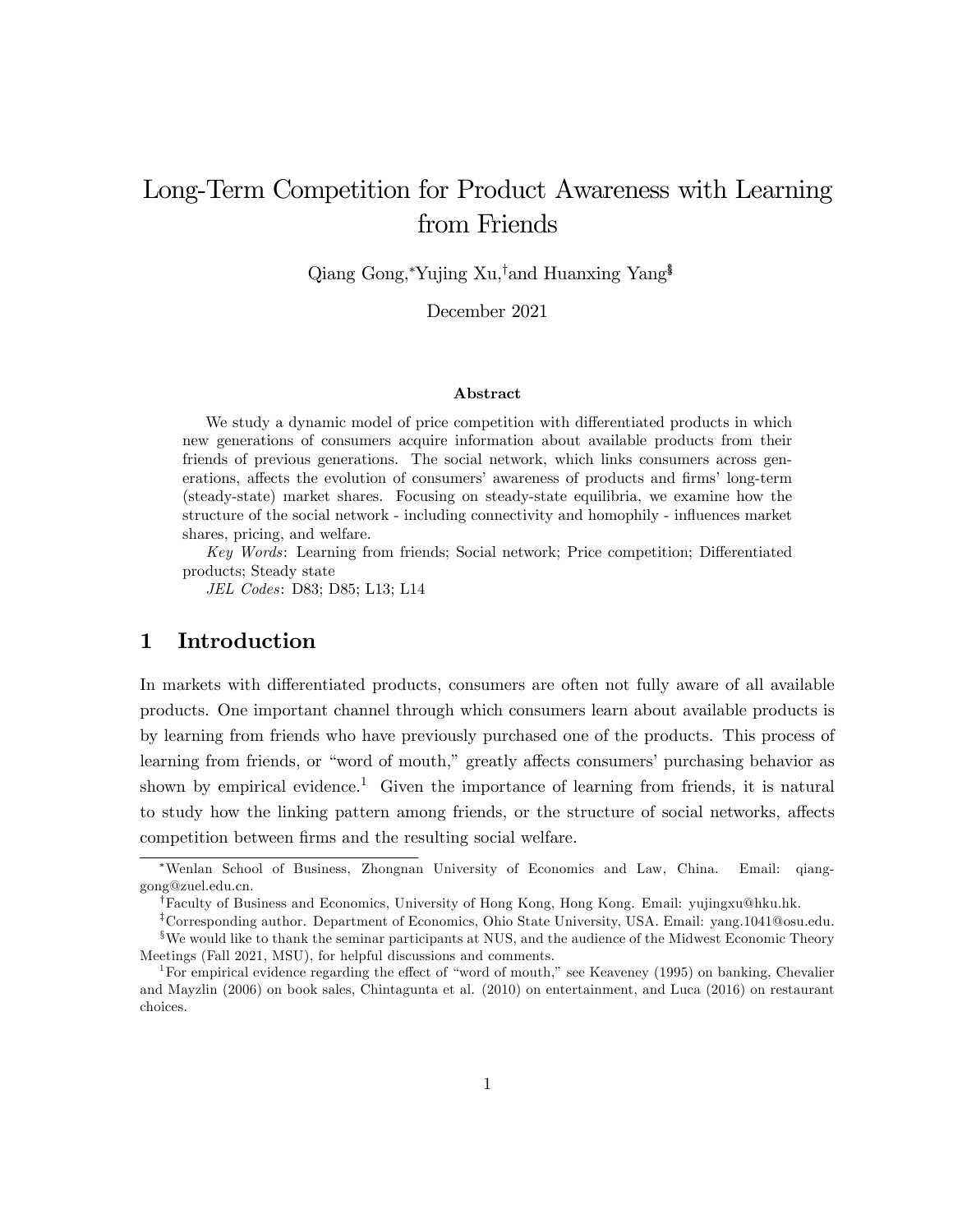Campbell (2019) provides the first model addressing the above question. Specifically, in his model there are two symmetric firms selling differentiated products and two generations of consumers, with the new generation learning from the old generation about the available products, and the linking pattern between the two generations described by a social network. His model is essentially a static one for the following reasons. First, the purchasing behavior (and information status) of the old generation is exogenously given. Second, firms compete only for the new generation of consumers once.

This paper extends Campbell (2019) into a *dynamic setting*. In particular, there is a sequence of generations of consumers, and the linking pattern between each adjacent generations is described by a social network. The purchasing behavior and information status of each generation are endogenously determined. For each generation of consumers, they make purchasing decisions given their information status; and then their purchasing decisions, through the social network, affect the information status of the next generation, and so forth. The structure of the social network is important in that it influences the joint evolution of consumers' information status and purchasing behavior. Incorporating this dynamic learning process not only makes the model more relevant to real-world situations, but also qualitatively overturns the predictions that are drawn from the static analysis in Campbell (2019).

Our model has two long-lived Örms located at the opposite ends on a Hotelling line and competing in prices. We allow the two firms to be asymmetric, say one firm has quality advantage. Each generation of consumers is uniformly distributed on the Hotelling line and lives for one period only. Each consumer has a unit demand, and a necessary condition for a consumer to buy a product is that he is aware of that product. For each generation, a fixed proportion of consumers is exogenously fully informed (aware of both firms' products). For the remaining (endogenous) consumers, they learn about the existence of products from their friends of the previous generation: an endogenous consumer becomes aware of a product if he has a friend of the previous generation who purchased that product.<sup>2</sup> As a result, some endogenous consumers are partially informed (aware of one product only). The number of friends a consumer has is governed by the structure of the social network. In the basic model, we focus on the case of *random connections*, in which the location of each friend is uniformly drawn at random. We then extend the model to the case of *homophily*, under which friends are more likely to have similar locations.

The structure of the network determines how the purchasing behavior of one generation translates into the distribution of information status of the next generation, which in turn determines the purchasing behavior of that generation. We focus on steady-state (long-term) market shares: once reached, they no longer change across generations of consumers. Firms

 $2$ We assume that each consumer has at least one friend and thus is aware of at least one product.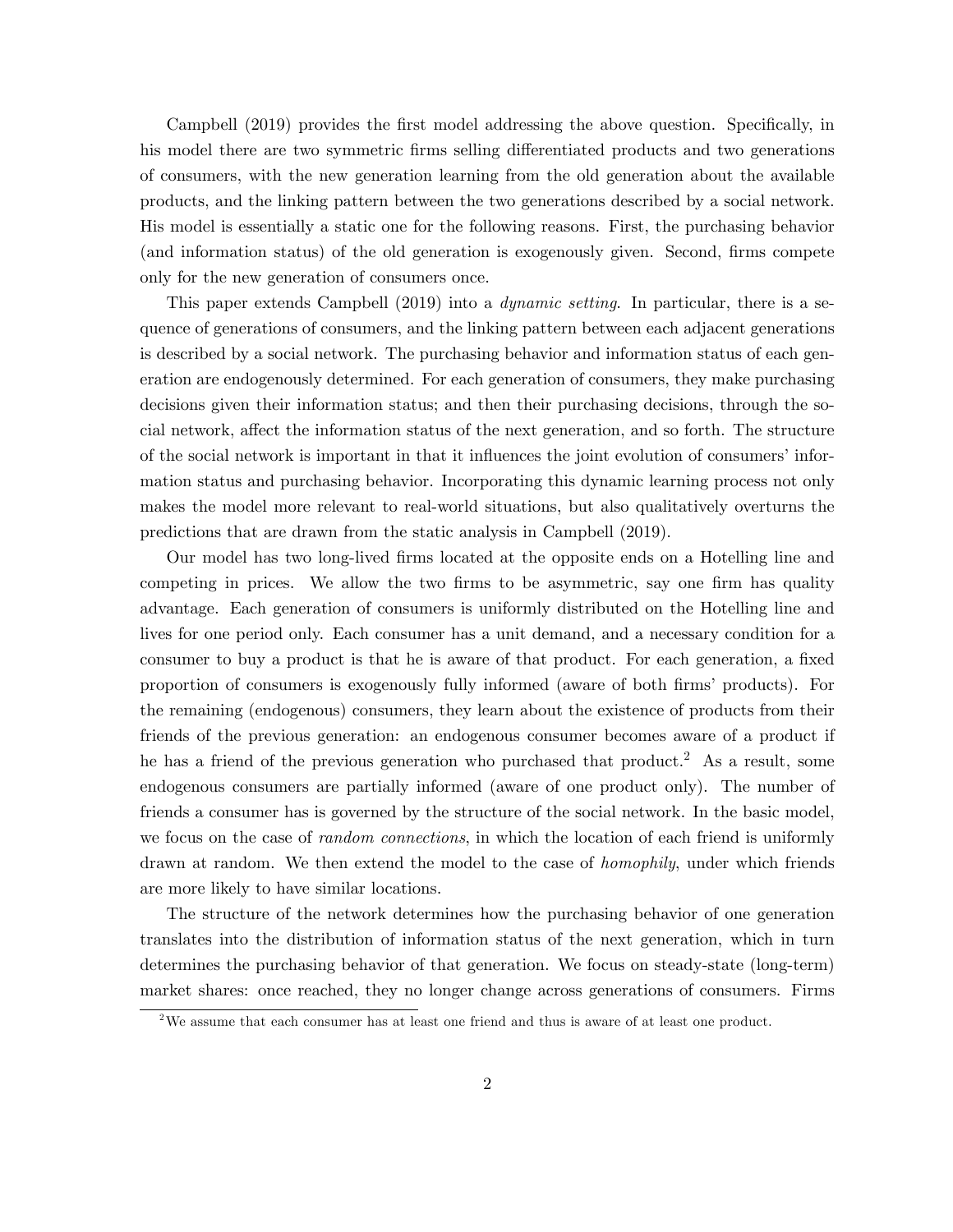set prices at the very beginning, which remain fixed in all later periods. Firms' prices induce steady-state market shares through learning from friends, and we assume that firms' objectives are to maximize their steady-state (long-term) profits.

We show that the structure of the network affects firms' pricing decisions in a non-trivial way through the dynamic social learning process. In our model, the firms compete not only for the fully informed consumers in the current period, but also for the partially informed consumers in future periods. By setting a lower price and expanding its full-information market share, through dynamic social learning, a firm gains more partially informed consumers who are aware of its product only in future periods. Interpreting more broadly, in our model current market share serves as a sort of "advertising" through the word-of-mouth learning: a bigger market share today means more consumers will be aware of a firm's product in the future, which implies an even bigger market share in the future. Due to this channel, the intensity of competition crucially depends on how sensitive the steady-state demand is to the full-information market share, which in turn depends on the structure of the social network.

Our formal analysis mainly focuses on the case with symmetric Örms. In the basic model with random connections, we derived the following main results. First, under general networks competition is more intense compared to the Hotelling benchmark. Second, the intensity of competition is non-monotonic in network connectivity (the number of friends consumers have). In particular, under the least connected network (the single-friend network under which each consumer has exactly one friend) and the most connected network (the infinite-friend network under which each consumer has an infinite number of friends), the equilibrium price is the highest and coincides with that in the Hotelling benchmark. Under any other generic network, the equilibrium price is lower, and the equilibrium price is non-monotonic in network connectivity.<sup>3</sup> Finally, consumer surplus is also non-monotonic in network connectivity. The above results are qualitatively different from those in Campbell  $(2019)$ . Specifically, in his model competition is less intense compared to the Hotelling benchmark, and a more connected network always intensifies competition and improves consumer welfare.

The differences in predictions is mainly driven by the dynamic learning channel in our model. With the dynamic learning process, firms also compete for partially informed consumers in the future by affecting the full-information market share, a feature absent in Campbell's (2019) static analysis. This leads to more intense competition in our model than in Campbellís model where firms compete only for fully informed consumers in one period. The dynamic learning process is also responsible for our non-monotonicity result. In particular, an increase in network connectivity induces two effects. First, as the network becomes more connected or each consumer has more friends, more consumers become fully informed and there are

<sup>&</sup>lt;sup>3</sup>Among the k-friend networks (each consumer has exactly k friends), the price is the lowest under the two-friend network and increases in  $k$  for  $k \geq 2$ .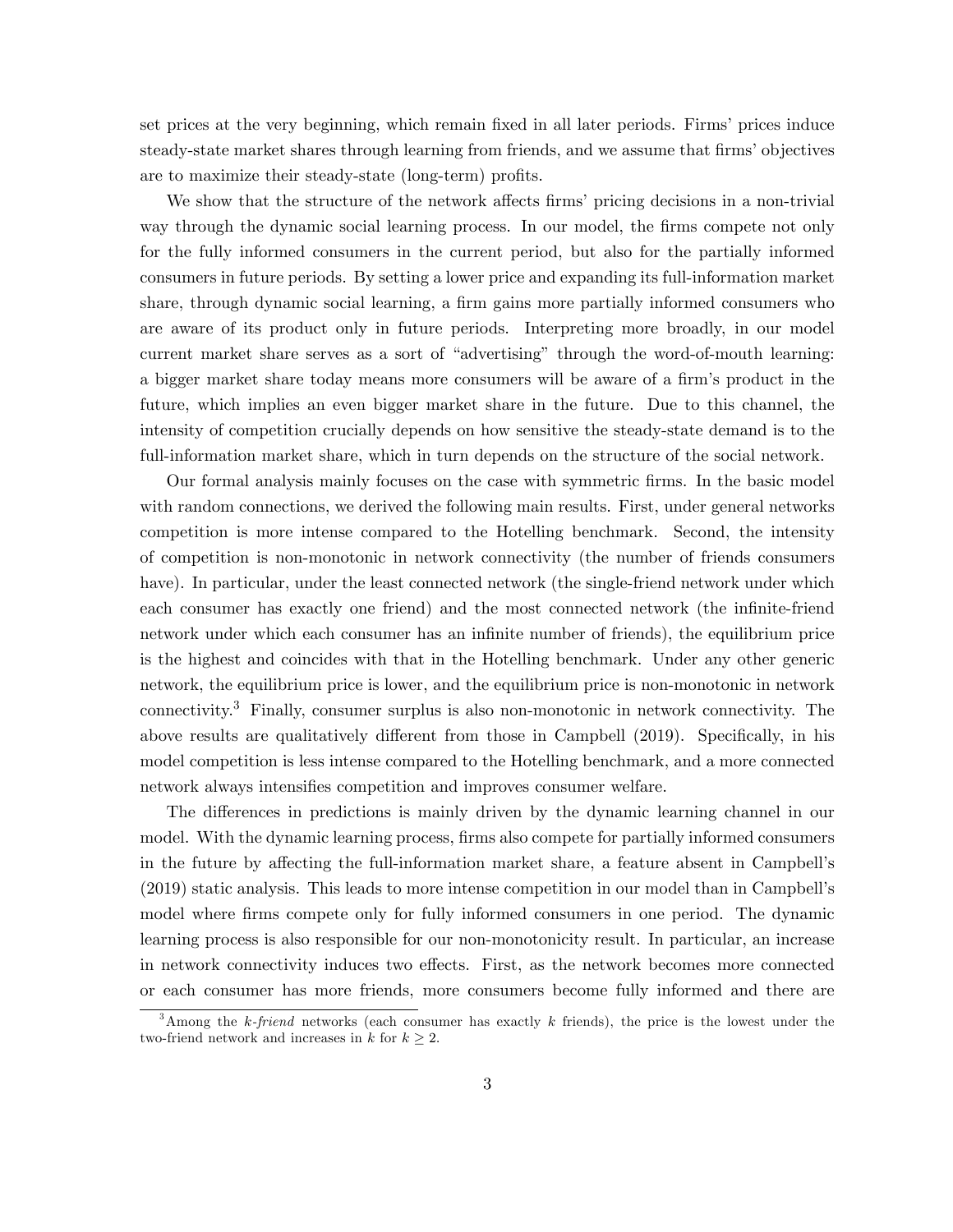fewer partially informed consumers. Consequently, the competition for the partially informed consumers in future periods is softened. We refer to this as the *volume effect* of network connectivity. On the other hand, network connectivity also has the following ratio effect. As the network becomes more connected, for the same increase in a firm's full-information market share (from the equal split in equilibrium), among the partially informed consumers the ratio of the consumers who are informed of the product of the firm in question only to those who are informed of the other firm's product only increases. This ratio effect tends to make the steady-state demand more sensitive to the full-information market share and intensifies competition. These two effects work in opposite directions, giving rise to the non-monotonicity of the intensity of competition in network connectivity.

The non-monotonicity of consumer surplus in network connectivity is mainly due to the non-monotonicity of price. Intuitively, as the network becomes more connected, each consumer gets "more" information, and thus more consumers are fully informed and fewer consumers buy ìwrongî(less preferred) products. This information e§ect improves total welfare and consumer surplus. However, network connectivity also affects the equilibrium price. Since the equilibrium price is non-monotonic in network connectivity, consumer surplus is also non-monotonic. In particular, under sparsely-connected networks, the equilibrium price decreases in connectivity, which benefits consumers; thus consumer surplus is increasing in connectivity. However, under relatively well-connected networks, the equilibrium price increases in connectivity, which hurts consumers. Under such networks, we find that the pricing effect dominates the information effect, so that overall consumer surplus is decreasing in network connectivity.

We also find that an increase in the proportion of exogenously fully informed consumers leads to a higher equilibrium price. The underlying reason is that, with a larger proportion of exogenously fully informed consumers, there are fewer partially informed consumers in the future to compete for, which softens competition. This is a surprising result as it is the opposite to the prediction in standard models (e.g., Varian, 1980), where more fully informed consumers intensifies competition and lowers prices. The reason behind different predictions is again that in standard models firms compete for fully informed consumers only, while in our dynamic model firms also compete for partially informed consumers due to dynamic learning.

In the extended model with homophily, our main finding is that the equilibrium price is monotonically increasing in the degree of homophily; that is, homophily softens competition. As a result, consumer surplus could be decreasing in the degree of homophily. These results are qualitatively from those in Campbell (2019). In particular, his model predicts that the degree of homophily does not affect the equilibrium price and homophily always improves consumer welfare.

Again, the differences in predictions is mainly due to the dynamic learning process in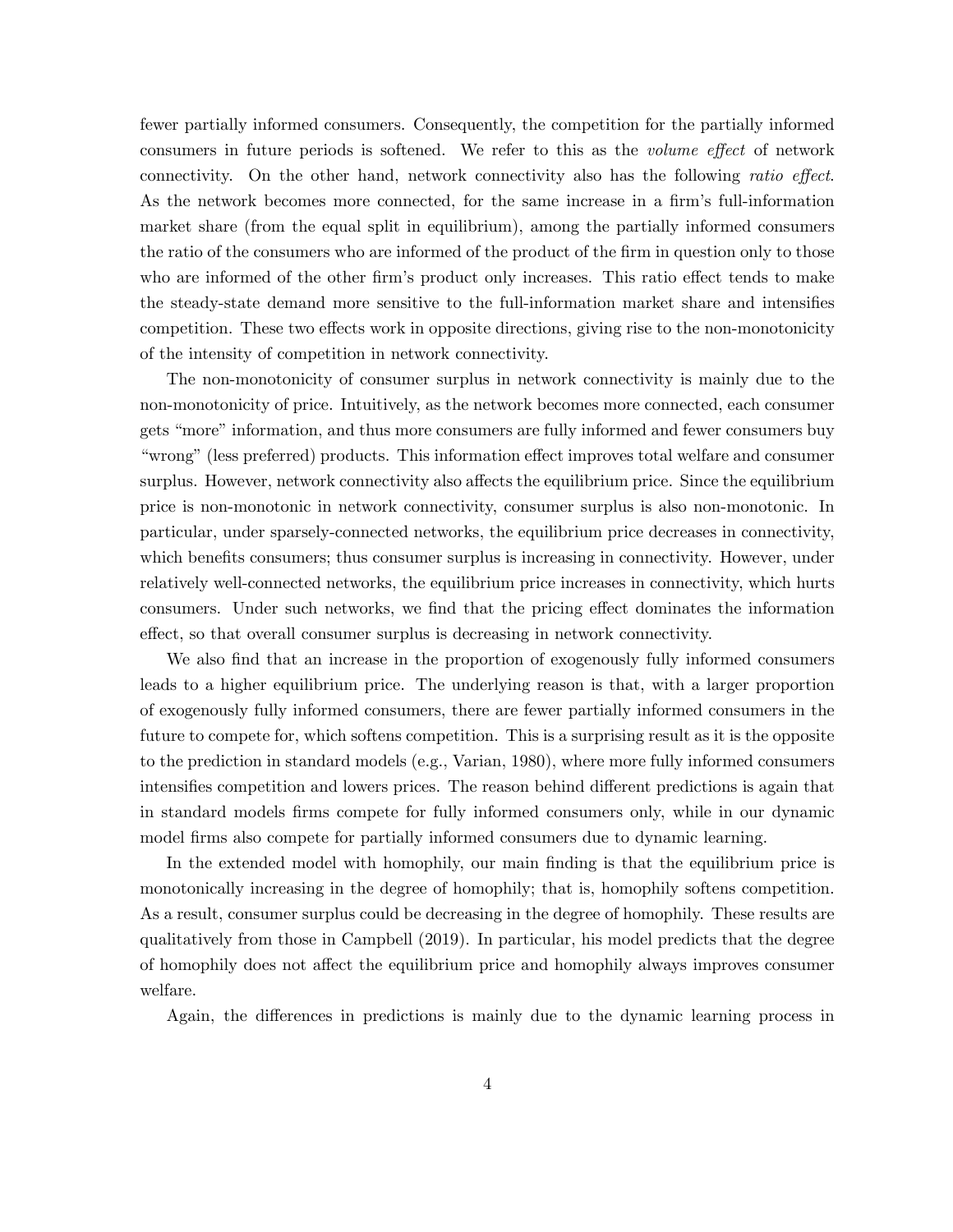our model. Intuitively, homophily leads to the following information effect: with homophily consumers are more likely to be aware of the "right" (preferred) products, since their friends are more likely to have similar tastes and thus have bought the "right" products; in other words, the "quality" of information received from friends improves. This means that, even if a firm cuts price and expands its full-information market share, it will induce fewer partially informed consumers to "wrongly" buy its product. Therefore, a higher degree of homophily softens the competition for partially informed consumers and raises price.<sup>4</sup> As to consumer welfare, the information effect of homophily always benefits consumers, as homophily improves the quality of information that consumers receive from their friends. However, since the pricing effect works against the information effect, consumer surplus could decrease in the degree of homophily, which is indeed the case when the degree of homophily is not too large.

In the case with asymmetric firms, we find that the dynamic learning process amplifies the advantage of the advantaged firm (firm 1). Specifically, compared to the Hotelling benchmark, in equilibrium firm 1 has a larger market share and firm 2 has a smaller market share and a lower price. The underlying reason is that with a full-information market share bigger than  $1/2$ , firm 1 can gain additional partially informed consumers through the dynamic learning process, which also forces firm 2 to reduce its price. We also find that homophily dampens the advantage of the advantaged firm: firm 1's equilibrium market share is decreasing in the degree of homophily. The underlying reason is again that homophily dampens the dynamic learning effect among partially informed consumers.

Related Literature As mentioned earlier, the closest paper to ours is Campbell (2019). By making the model dynamic, our paper generates predictions that are qualitatively different from those in Campbell (2019). Another difference is that Campbell (2019) focuses solely on symmetric firms, while our paper also considers the case of asymmetric firms.

More broadly, our paper is related to several strands of literature in industrial organization that study settings in which some consumers are not fully informed about available products or prices. One strand of literature studies consumers' search for product information (e.g., Varian, 1980; Wolinsky, 1986; Stahl, 1989). Another strand considers firms' advertising strategies in informing consumers about their products (Butters, 1977; see Bagwell, 2007, for an excellent survey). In terms of modeling, Grossman and Shapiro (1984) is particularly related. In their model, two firms compete with each other on a Hotelling line, and firms need to send costly advertisements to consumers in order to make them informed about their products. Their focus is on firms' advertising strategy and its impact on pricing and welfare.

There is a large literature on learning through word of mouth. For instance, Smallwood and

<sup>&</sup>lt;sup>4</sup>In Campbell's (2019) model this effect is absent as firms compete for fully informed consumers only.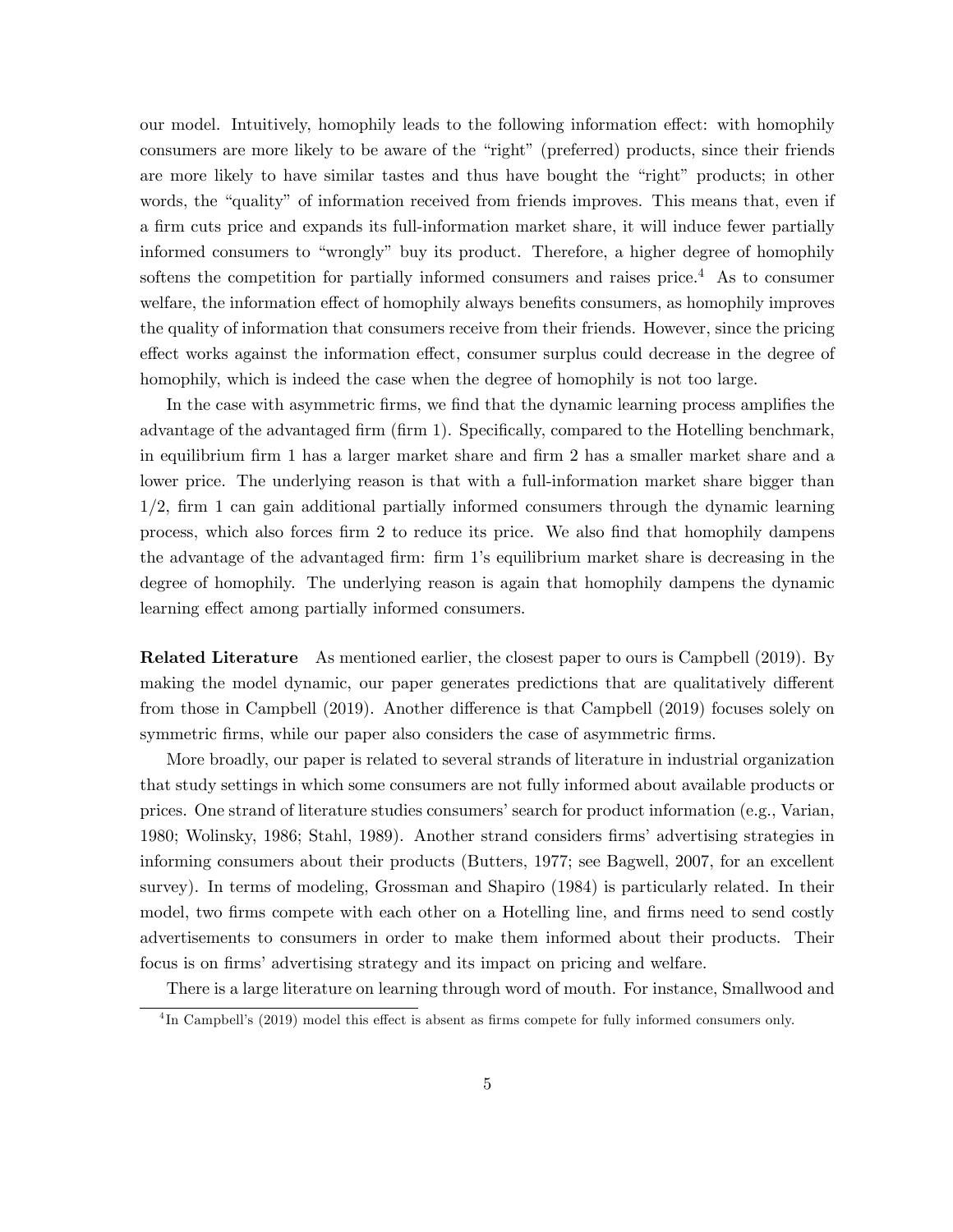Conlisk (1979) consider a model in which new consumers, when selecting a new product, sample the products used by the existing consumers in the population and mimic their choices; and they study how firms' current market shares affect long-run adoption among consumers. Ellison and Fudenberg (1995) and Banerjee and Fudenberg (2004) study how word-of-mouth learning affects agents' choice between alternatives with stochastic payoffs in non-market environments. $5<sup>5</sup>$ Overall, in this literature how the structure of the social network affects the market outcomes received little attention.

Our paper is also related to a growing literature on industrial organization which studies firm behavior when either information is diffused through a social network or there is consumption externality between neighbors (see Bloch, 2016, for a survey). Some papers consider monopoly pricing (Bloch and Querou, 2013; Campbell, 2013; Fainmesser and Galeotti, 2016), some consider monopoly advertising/seeding (Galeotti and Goyal, 2009; Campbell et al., 2017), and some study oligopoly advertising/seeding (Bimpikis et al., 2016; Goyal et al., 2019). For papers studying oligopoly pricing, Aoyagi (2018), Chen et al. (2018), and Fainmesser and Galeotti (2020) consider models in which there are direct consumption externalities between neighboring consumers and firms are able to price discriminate based on consumers' network positions. Different from those models, in our model there is no consumption externality and we focus on the diffusion of product information via a social network. Galeotti (2010) develops a duopoly model in which Örms produce a homogeneous good and consumers can get informed about prices by two channels: costly search and learning from friends. He shows how the relative costs of the two channels determine pricing and welfare in equilibrium. Similarly, Kovac and Schmidt (2014) characterize market share dynamics in a Bertrand model with homogeneous products in which consumers learn about firms' prices from friends and firms play mixed pricing strategies. Different from these two models in which products are homogeneous and consumers learn prices from their friends, in our setting firms produce differentiated products and consumers learn about the existence of available products from their friends.

More recently, Campbell et al. (2020) developed a model in which consumers learn about the quality of experience goods from their friends. Their goal is to study how the structure of social networks affects the provision of quality in the long run. Their model and ours share some similar features. For instance, consumers are modelled as overlapping generations with the old generation serving as the source of information, and both papers focus on steady state. The main difference lies in different focus. Specifically, their paper focuses on learning about qualities and does not consider price competition.<sup>6</sup> In contrast, our paper focuses on learning about the existence of available products and its impact on price competition.

<sup>&</sup>lt;sup>5</sup>Other dynamic pricing models with word-of-mouth learning include Rob and Fishman (2005) and Bergemann and Valimaki (2006).

 ${}^{6}$ In their model all firms charge an exogenously fixed price and there is free entry of firms.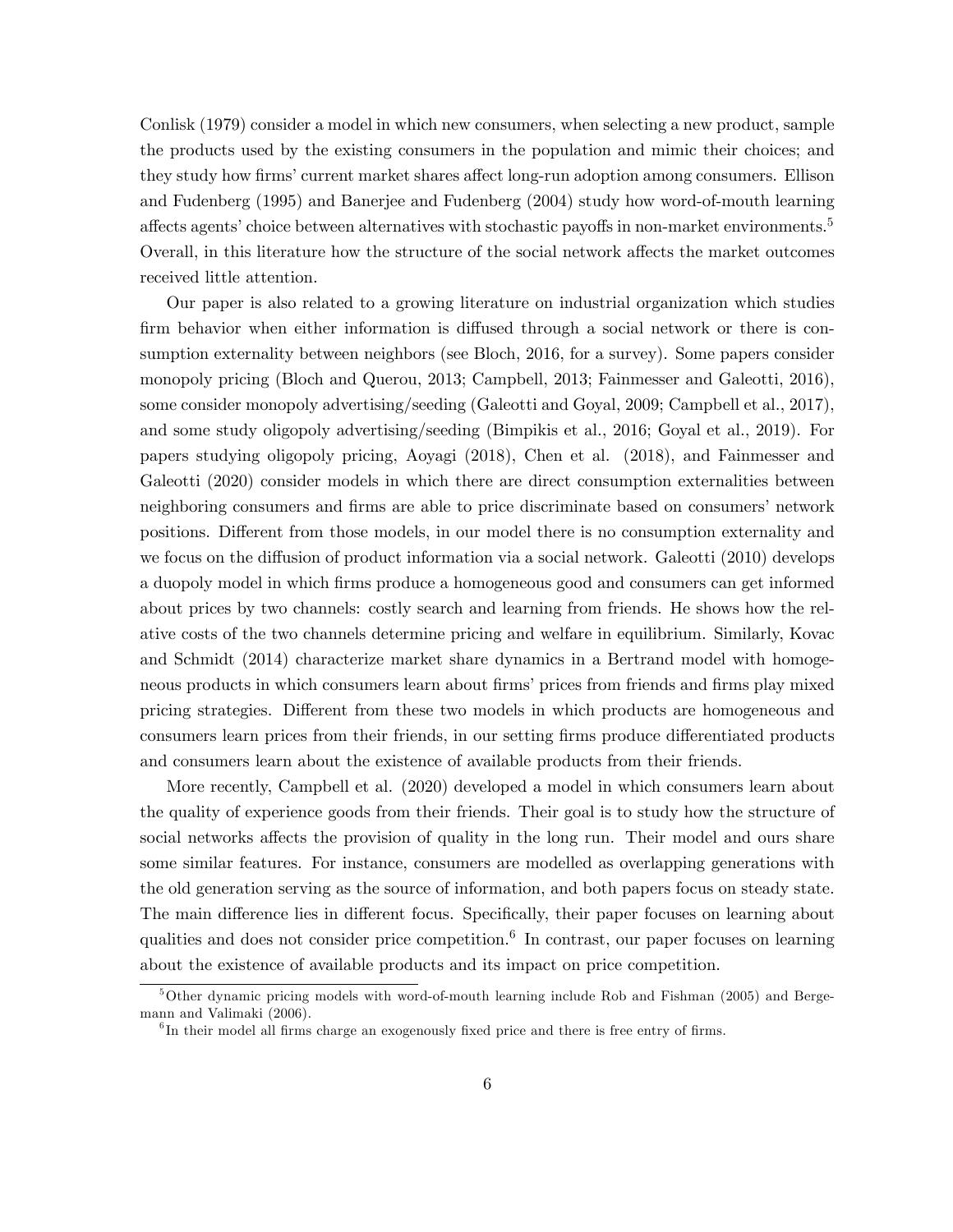The rest of the paper is organized as follows. Section 2 sets up the model. The basic model with random connections is analyzed in Section 3. Section 4 studies the extension with homophily and Section 5 contains concluding remarks. All the proofs are relegated into the Appendix.

# 2 Model

Time is discrete and denoted as  $T$ , and the horizon is infinite. There are two infinitely lived firms, firms 1 and 2, competing with each other in a Hotelling model; they are located at the two end points (Örm 1 at location 0). In each period, there is a new generation of consumers active in the market, and they exit the market after one period. We index consumers by generation  $T$ . Each generation of consumers is of measure 1, and they are uniformly distributed on  $[0, 1]$ , with a consumer's location indexed by  $x \in [0, 1]$ . Each consumer has a unit demand. A consumer at location x gets utility  $V + \Delta - tx$  from buying firm 1's product, and  $V - t(1 - x)$  from buying firm 2's product. Here t is the per-unit transportation cost, and  $\Delta \geq 0$  represents firm 1's advantage over firm 2. The marginal cost of each firm is normalized to 0. We assume  $V$  is large enough so that each consumer will buy exactly one product, and the question is which one. Finally, we assume that  $\Delta < t$ , which ensures that both firms are active in the market.

Next we introduce consumers' information status. For each generation T, a  $\lambda \in (0,1)$ proportion of consumers, independent of location  $x$ , are aware of both products through an exogenous process (for instance, through consumer search or firms' advertising campaigns).<sup>7</sup> The remaining  $1-\lambda$  proportion of consumers, which we call *endogenous consumers*, are initially unaware of either products. They learn about the existence of a product from their friends of the previous generation  $T-1$  (old consumers who already purchased). The pattern of the social connections or friendship network is described by a distribution  $\{p_k\}$ , where  $p_k$  is a consumer's probability of having k friends of the old generation. We assume that  $p_0 = 0$ , which means that each consumer has at least one friend, thus is informed of at least one product. By having a friend of the old generation, a new consumer becomes informed of the product purchased by that friend in the last period (but not the other product). If a new consumer has two friends of the old generation who purchased different products, then the new consumer becomes aware of both products (i.e., fully informed). If all friends of a new consumer bought the same product, say product 1, then the new consumer is aware of product 1 only.<sup>8</sup>

<sup>&</sup>lt;sup>7</sup>A positive fraction of exogenously fully informed consumers is needed to ensure that the steady-state market shares are non-degenerate (both firms have positive market shares). See footnote 11 for details.

<sup>&</sup>lt;sup>8</sup>We want to point out that the feature of overlapping generations on the consumers' side is a convenient modeling device. More realistically, in each period  $T$  a fraction of new consumers arrive at the market to buy products, and they consult their friends who already bought the products in earlier periods (old consumers). More generally, all old consumers (not necessarily the old consumers who arrived at the market in period  $T - 1$ )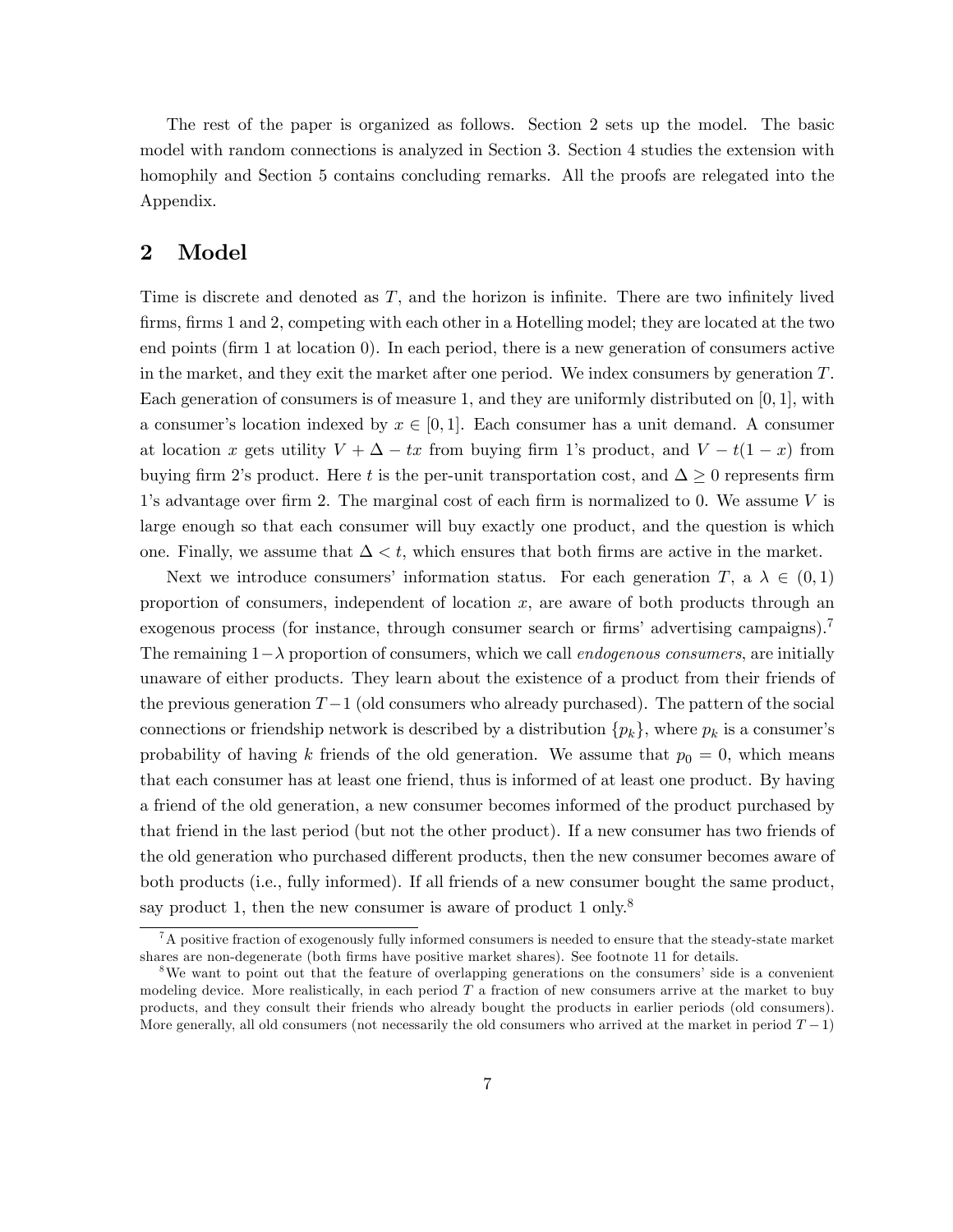In the basic model, we will focus on the case of *random connections*. That is, the friends of a new consumer are uniformly drawn at random in terms of locations, independent of the new consumer's own location. We then study *homophily* in an extension, in which case a consumer and her friends are more likely to have similar locations. Denote  $\psi_T(x)$  as the probability that a consumer of generation T at location x buys from firm 1, and  $\psi_T$  as the proportion of consumers of generation T who buy product 1. That is, firm 1's market share is  $\psi_T$  and that of firm 2 is  $1 - \psi_T$  in period T.

Firms know the structure of the network, but does not observe the locations of individual consumers. In the very beginning (say period 0), firms set prices  $P_1$  and  $P_2$  simultaneously, which remain fixed in all later periods.<sup>9</sup> Given the friendship network across generations, consumers' information status about the products and the market share  $\psi_T$ , in general, will evolve across periods through learning from friends. We will focus on the *steady-state* (or long-term) market share, which satisfies  $\psi_{T+1} = \psi_T \equiv \psi$ . In short, given  $P_1$  and  $P_2$ , through learning from friends the market share will eventually reach a steady state. We assume that each firm's objective is to maximize its steady-state profit.<sup>10</sup>

Our model is closely related to Campbell (2019), with two main differences. First, Campbell (2019) considers symmetric firms ( $\Delta = 0$ ) only, while we also consider asymmetric firms. Second and more importantly, in Campbell (2019) Örms compete with each other in one period only, and the information status of the old-generation consumers is exogenously given. In contrast, in our model Örms compete over time and the information status of each generation is endogenously derived. In terms of the technical analysis of the steady state, our model is also related to Campbell et al. (2019), which study how the structure of the social media network affects the prevalence of different types of media content. They also focus on steady state, under which the frequency that each type of message is forwarded remains unchanged over time. However, the research questions that our paper addresses are very different from their paper's.

To facilitate later comparisons, here we compute the equilibrium outcome in the standard Hotelling model ( $\lambda = 1$  in our setting) as a benchmark. Using superscript H to denote the Hotelling outcomes, the equilibrium prices are  $P_1^H = t + \frac{\Delta}{3}$  $\frac{\Delta}{3}$  and  $P_2^H = t - \frac{\Delta}{3}$  $\frac{\Delta}{3}$ , and the equilibrium market share of firm 1 is  $\hat{x}^H = \frac{1}{2} + \frac{\Delta}{6t}$  $\frac{\Delta}{6t}$  .

could be consulted by new consumers. This general setting will be discussed in Section 5.

<sup>&</sup>lt;sup>9</sup>This assumption will be discussed further in Section 5.

 $10$ One justification for this assumption is that firms are very patient. Specifically, firm 1's average per-period profit (firm 2's is similar) can be written as  $\pi_1(P_1, P_2) = (1 - \delta) \sum_{T=1}^{\infty} \delta^{T-1} P_1 \psi_T$ , where  $\delta$  is the discount factor. When  $\delta \to 1$ ,  $\pi_1(P_1, P_2)$  converges to  $P_1\psi$ , the steady-state per-period profit. When firms are not very patient, this assumption is still reasonable if, given any  $P_1$  and  $P_2$ , the steady state is reached rather quickly.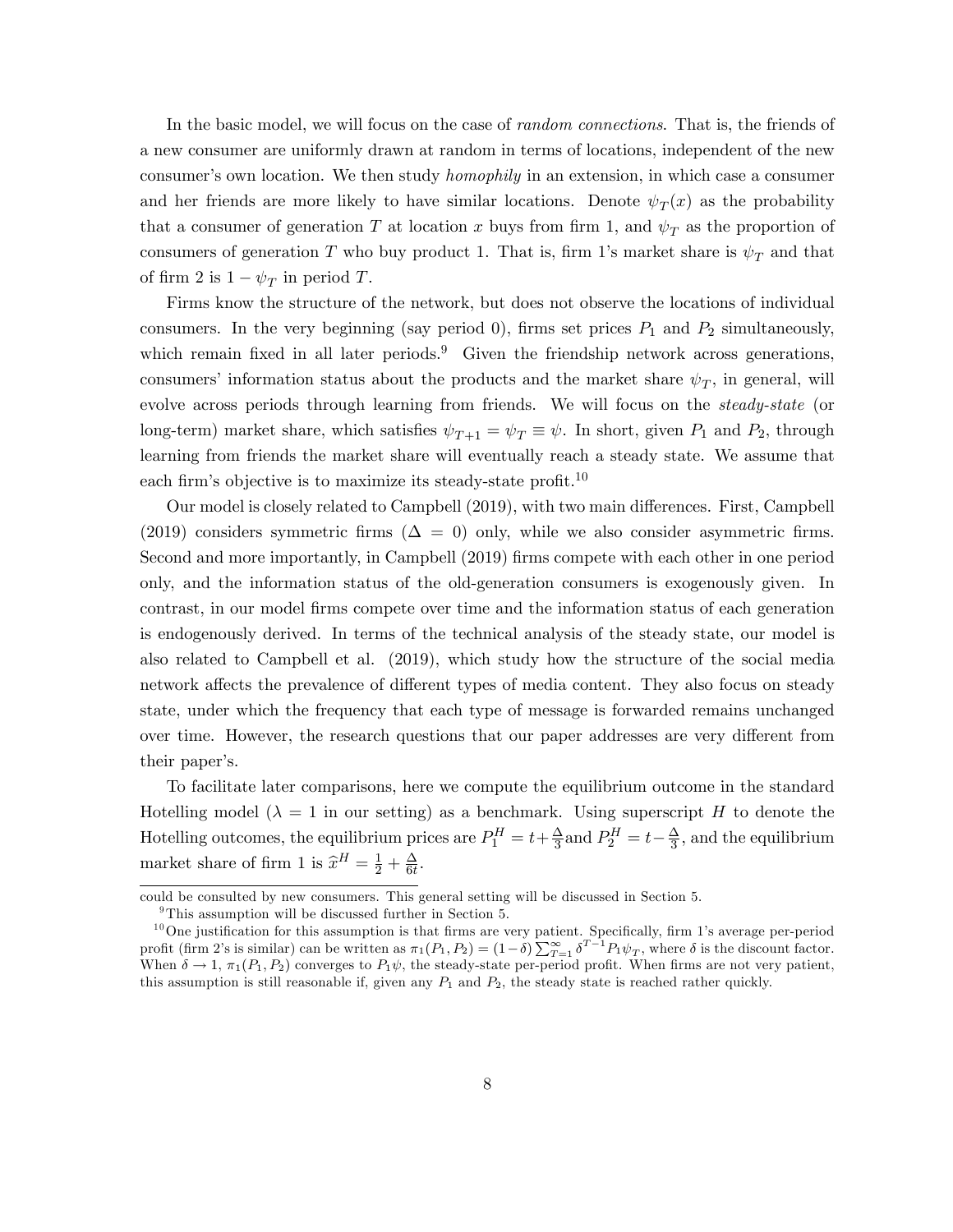# 3 Random Connections

In this section we study the case of random connections. First observe that for each generation, a consumer's information status can be one of the following: fully informed, aware of product 1 only, or aware of product 2 only. With random connections, a consumer's information status is independent of her location x. Our first step is to derive the steady state market share as a function of  $P_1$  and  $P_2$ . For this purpose, we need to trace the distribution of consumers' information status across periods. Let  $\phi_{FT}$  be the proportion of consumers of generation T who are fully informed, and  $\phi_{i,T}$ ,  $i = 1, 2$ , be the proportion of consumers of generation T who are aware of product i only.

Define  $\hat{x}$  as the cutoff consumer (in terms of location) who is fully informed and indifferent between product 1 and 2. Since consumers live for one period only, this  $\hat{x}$  coincides with the cutoff in the Hotelling model:

$$
\hat{x} = \frac{1}{2} + \frac{P_2 - P_1 + \Delta}{2t}.
$$
\n(1)

Since firm 1 has an advantage with  $\Delta \geq 0$ , in equilibrium,  $\hat{x} \in [1/2, 1)$ . Note that  $\hat{x}$  is also firm 1's market share if all consumers were fully informed. Given  $\psi_T$ ,  $\hat{x}$ , and  $\lambda$ , we have the following transition equations:

$$
\phi_{1,T+1} = (1 - \lambda) \sum_{k} p_k \psi_T^k, \ \phi_{2,T+1} = (1 - \lambda) \sum_{k} p_k (1 - \psi_T)^k,
$$
  

$$
\phi_{F,T+1} = 1 - \phi_{1,T+1} - \phi_{2,T+1} = \lambda + (1 - \lambda) [1 - \sum_{k} p_k [\psi_T^k + (1 - \psi_T)^k],
$$
  

$$
\psi_{T+1} = \phi_{1,T+1} + \hat{x} \phi_{F,T+1}.
$$

In the first (second) equation, the consumers in generation  $T + 1$  who are informed of product 1 (2) only must be someone: (i) who are not exogenously fully informed, and (ii) whose friends of generation T all bought product  $1\ (2)$  only. In the third equation, the fully informed consumers in generation  $T+1$  include consumers who are exogenously fully informed and endogenous consumers whose friends of generation  $T$  bought different products. In the last equation, the fraction of consumers buying product 1 in generation  $T+1$  consists of two groups: consumers who are aware of product 1 only, and the fully informed consumers who prefer product 1.

Combining the above equations, we have the following transition equation, which specifies  $\psi_{T+1}$  as a function of  $\psi_T$ :

$$
\psi_{T+1} = \hat{x} + (1 - \lambda) \sum_{k} p_k [(1 - \hat{x})(\psi_T)^k - \hat{x}(1 - \psi_T)^k] \equiv H(\psi_T). \tag{2}
$$

The three terms of  $H(\psi_T)$  in (2) can be interpreted as follows. The first term  $\hat{x}$  is firm 1's full-information market share. The second term is the fraction of consumers who "wrongly"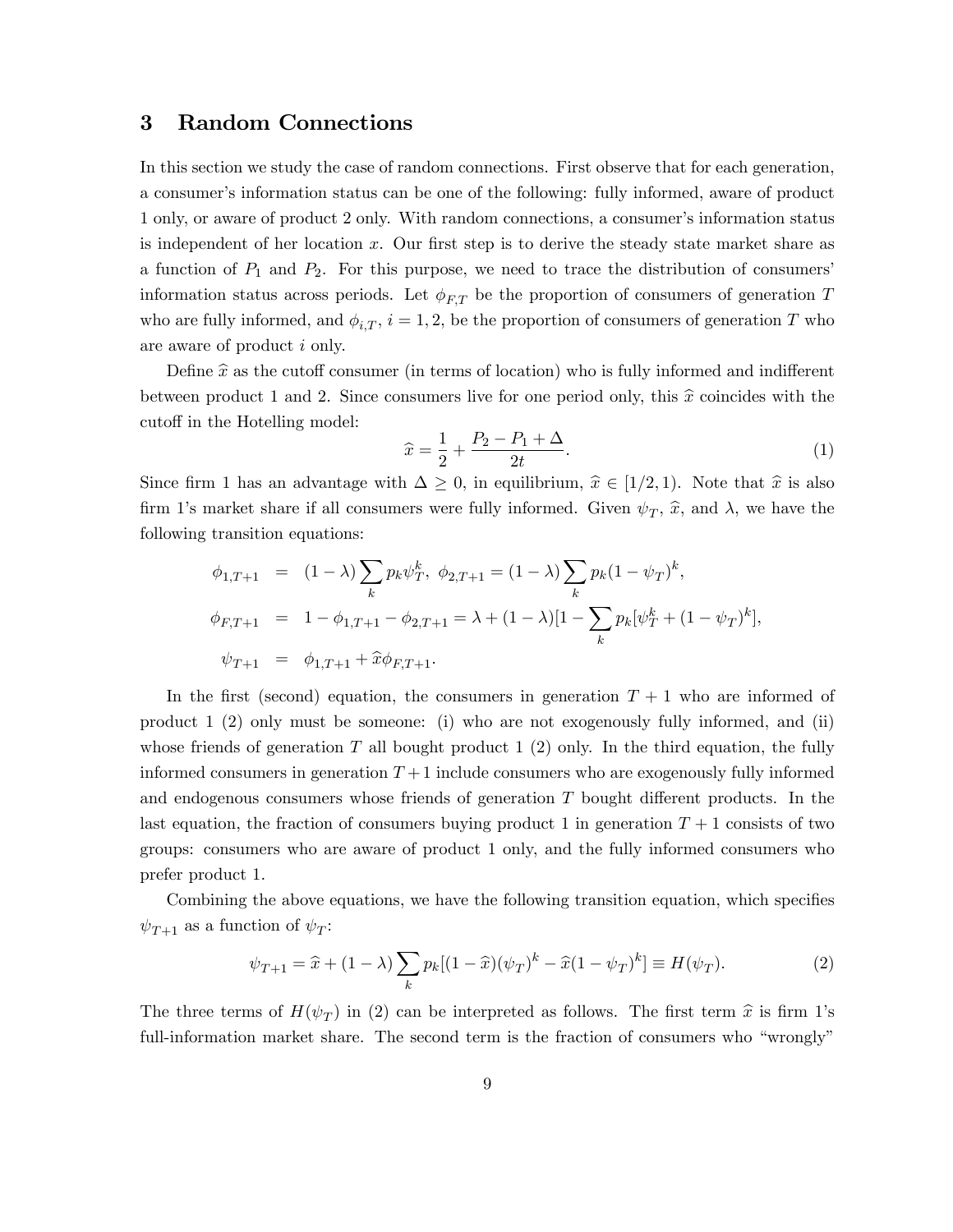bought product 1 (they prefer firm 2's product but are informed of product 1 only); firm 1 gains this portion of market share relative to the full-information benchmark. Similarly, the third term is the fraction of consumers who "wrongly" bought product  $2$ ; and firm 1 loses this portion of market share relative to the full-information benchmark. Taken together the second and third terms, it represents firm 1's net gain of market share among the partially informed consumers relative to the full-information benchmark.

In the steady state,  $\psi_{T+1} = \psi_T \equiv \psi$ ; that is,  $\psi = H(\psi)$ . By (2), the steady-state equation can be explicitly written as

$$
\psi = \hat{x} + (1 - \lambda) \sum_{k} p_k [(1 - \hat{x})\psi^k - \hat{x}(1 - \psi)^k] \equiv H(\psi).
$$
\n(3)

Note that  $P_1$  and  $P_2$  affect the steady-state market share  $\psi$  only through their effects on  $\hat{x}$ . The next lemma shows that  $\hat{x}$  induces a unique steady-state market share  $\psi$ .

**Lemma 1** Given  $\hat{x} \in [1/2, 1), \lambda$ , and  $\{p_k\}$ , there is a unique steady-state  $\psi$ , which is globally stable and satisfies  $\psi \in [\hat{x}, 1)$ . Moreover, the steady-state  $\psi$  is strictly increasing in  $\hat{x}$ .

The result that  $\psi \geq \hat{x}$  is intuitive. To see this, suppose firm 1's market share equals  $\hat{x} \geq 1/2$ . Then, due to learning from friends, there will be (weakly) more consumers who wrongly purchase product  $1$  than those who wrongly purchase product  $2$ , since firm  $1$  has a larger full-information market share. This indicates that firm 1's steady-state market share  $\psi$ would be (weakly) bigger than  $\hat{x}$ .

The relationship between  $\psi$  and  $\hat{x}$  depends on the network structure  $\{p_k\}$ . To make the relationship more transparent, we will pay special attention to regular networks under which  ${p_k}$  is degenerate. In particular, we define a k-friend network as a regular network under which every consumer has exactly k friends ( $p_k = 1$  for some  $k \geq 1$ ). Among k-friend networks there are two extreme networks. The first one is the *single-friend network*, under which each consumer has exactly one friend  $(p_1 = 1)$ . The second one is the *infinite-friend network*, under which each consumer has infinitely many friends  $(k \to \infty)$ . We use the term generic networks for networks other than the single-friend network and the infinite-friend network.<sup>11</sup> The next lemma sheds some light on the relationship between  $\psi$  and  $\hat{x}$  under different networks.

**Lemma 2** (i) Under the single-friend network or the infinite-friend network,  $\psi = \hat{x}$ . (ii) Under generic networks,  $\psi > \hat{x}$  if  $\hat{x} > 1/2$ . (iii) Under k-friend networks, fixing  $\hat{x} \in (1/2, 1)$ ,  $\psi$  strictly decreases in k if  $k \geq 2$ .

Lemma 2 holds the key in understanding later results. The result regarding the infinitefriend network is quite intuitive: under this network, all consumers in each generation are fully

<sup>&</sup>lt;sup>11</sup>Under any generic network, if  $\lambda = 0$ , then by (3) it can be verified that  $\psi = 1$  whenever  $\hat{x} \in (\frac{1}{2}, 1)$ .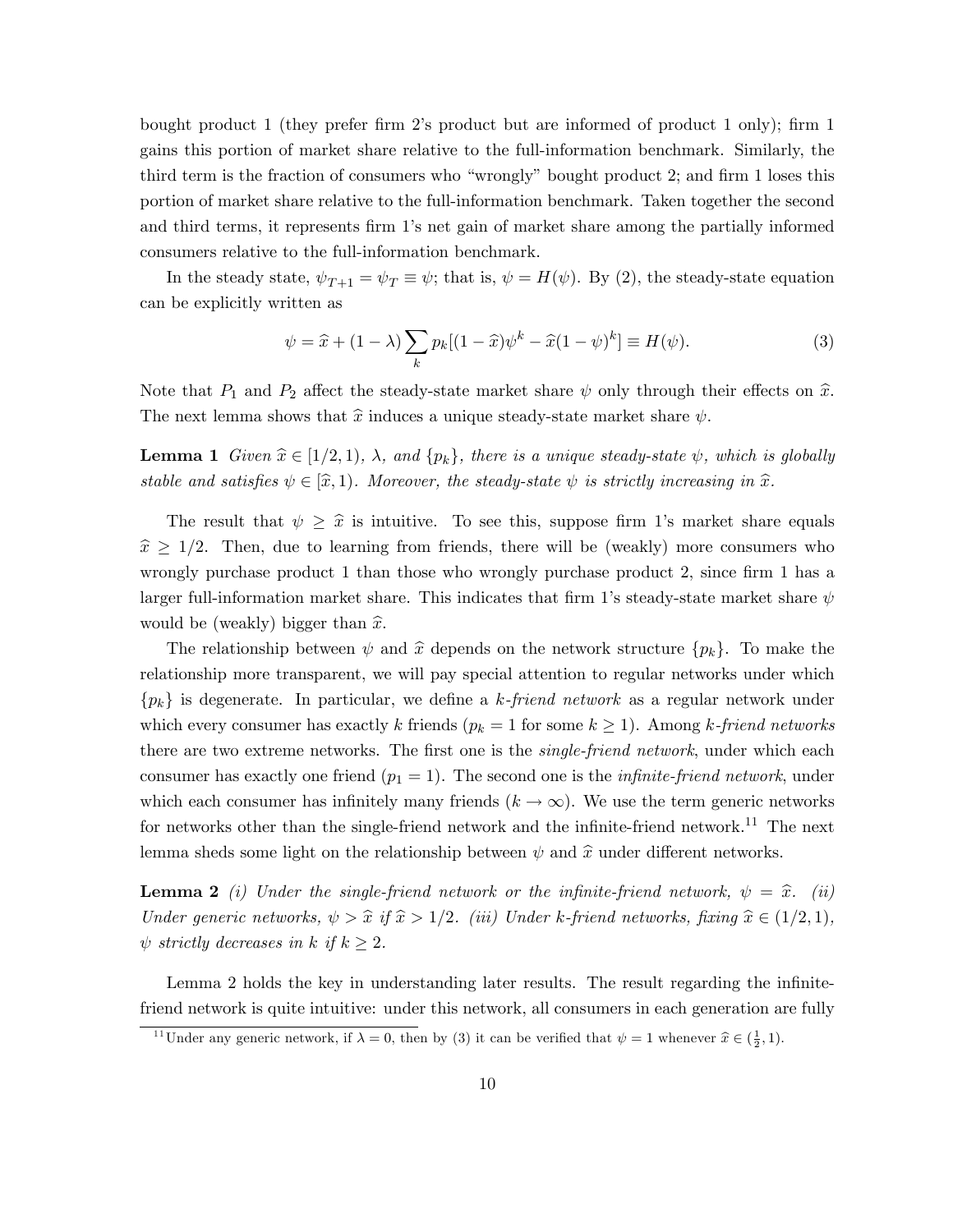informed, and therefore the steady-state market share  $\psi$  equals to the full-information one,  $\hat{x}$ . Under the single-friend network, when  $\psi = \hat{x}$ , the fraction of endogenous consumers who wrongly buy product 1 exactly equals to those who wrongly buy product 2, both of which are  $(1 - \hat{x})\hat{x}$ . Thus firm 1's steady-state market share is  $\hat{x}^{12}$  For k-friend networks with  $k \geq 2$ , as k increases (the network becomes more connected), the total number of partially informed consumers  $((1 - \lambda)[\psi^k + (1 - \psi)^k])$  decreases, but the ratio of the number of consumers informed of product 1 only to those informed of product 2 only,  $\left(\frac{\psi}{1-\psi}\right)$  $(\frac{\psi}{1-\psi})^k$ , increases because  $\psi > \hat{x} > 1/2$ . The first effect tends to decrease firm 1's steady-state market share, and the second effect works in the opposite direction. It turns out that when  $k \geq 2$ , the first effect dominates, and firm 1's net gain of market share among the partially informed consumers decreases in  $k$ . Therefore, among k-friend networks, the two-friend network leads to the biggest steady-state market share for firm 1.

We are also interested in the curvature of  $\psi(\hat{x})$ , as it will be useful for establishing the existence and uniqueness of equilibrium.

**Lemma 3** (i) For any  $\{p_k\}$ ,  $\frac{d^2\psi}{d\hat{x}^2} |_{\hat{x}=1/2} = 0$  and  $\lim_{\lambda \to 1} \frac{d^2\psi}{d\hat{x}^2} = 0$ . (ii) Under well-connected networks  $(p_k = 0$  for all  $k \leq \overline{k}$  and  $\overline{k}$  is large),  $\frac{d^2\psi}{d\hat{x}^2} \to 0$ . (iii) Under sparsely-linked networks  $(p_k = 0 \text{ for } k \geq 4, \text{ or each consumer has at most 3 friends}, \frac{d^2\psi}{d\hat{x}^2} \geq 0 \text{ when } \hat{x} \leq 1/2 \text{ and}$  $\frac{d^2\psi}{d\hat{x}^2} \leq 0$  when  $\hat{x} \geq 1/2$ . (iv) Under any generic network  $\{p_k\}$ , if  $\lambda$  is big enough, then  $\frac{d^2\psi}{d\hat{x}^2} \geq 0$ when  $\widehat{x} \leq 1/2$  and  $\frac{d^2\psi}{d\widehat{x}^2} \leq 0$  when  $\widehat{x} \geq 1/2$ .

Lemma 3 specifies a set of sufficient conditions for  $\psi(\hat{x})$  to be convex when  $\hat{x} \leq 1/2$  and concave when  $\hat{x} \ge 1/2$ .<sup>13</sup> Note that the curvature of  $\psi(\hat{x})$  only depends on  $\{p_k\}$  and  $\lambda$ . In the remaining of this section we will focus on the set of  $\{p_k\}$  and  $\lambda$  such that  $\psi(\hat{x})$  satisfies the above convexity/concavity property.

Now we are ready to characterize steady-state equilibria. Firm 1's and firm 2's profits in steady state are  $\pi_1(P_1, P_2) = P_1 \psi(\hat{x})$  and  $\pi_2(P_1, P_2) = P_2[1 - \psi(\hat{x})]$ , respectively. Each firm i chooses  $P_i$ , given  $P_j$ , to maximizes its steady state profit. The first-order conditions yield (with  $P_i^e$  being the equilibrium prices)

$$
P_1^e = \frac{2t\psi}{\frac{d\psi}{d\hat{x}}} \text{ and } P_2^e = \frac{2t(1-\psi)}{\frac{d\psi}{d\hat{x}}},\tag{4}
$$

 $H(\hat{x}) - \hat{x} = (1 - \lambda)(1 - \hat{x})\hat{x}[\hat{x}^{k-1} - (1 - \hat{x})^{k-1}].$ 

 $12$ Specifically, for k-friend networks.

<sup>&</sup>lt;sup>13</sup>For part (iv) to hold,  $\lambda$  could be relatively small. For example, when  $\lambda = 1/4$ ,  $\psi(\hat{x})$  has the desired convexity/concavity property under the network  $p_1 = p_2 = p_3 = 1/3$ , and under the network  $p_1 = p_2 = p_3$  $p_4 = p_5 = 1/5.$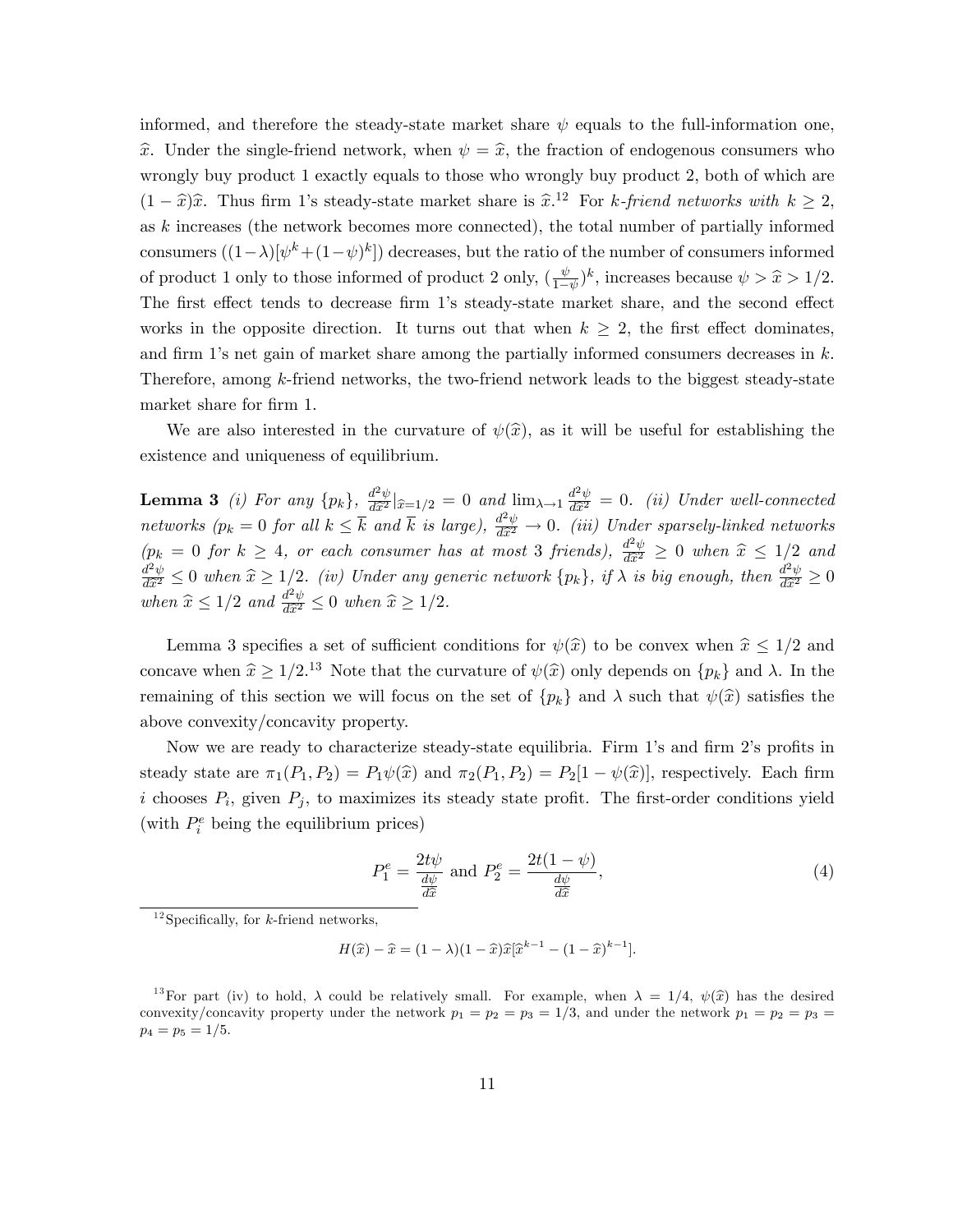where, by  $(3)$ ,

$$
\frac{d\psi}{d\hat{x}} = \frac{1 - (1 - \lambda) \sum_k p_k [(\psi)^k + (1 - \psi)^k]}{1 - (1 - \lambda) \sum_k k p_k [(1 - \hat{x})(\psi)^{k-1} + \hat{x}(1 - \psi)^{k-1}]}.
$$
(5)

Notice that  $d\psi/d\hat{x} > 0$  (by Lemma 1) captures the sensitivity of  $\psi$  to  $\hat{x}$  and largely determines the intensity of competition. Combining  $(1)$ ,  $(4)$ , and  $(5)$ , we have the following pricing equation:

$$
\widehat{x} = \frac{1}{2} + \frac{\Delta}{2t} - (2\psi - 1)\frac{1 - (1 - \lambda)\sum_k k p_k [(1 - \widehat{x})(\psi)^{k-1} + \widehat{x}(1 - \psi)^{k-1}]}{1 - (1 - \lambda)\sum_k p_k [(\psi)^k + (1 - \psi)^k]}.
$$
(6)

Equations (3) and (6), with two unknowns ( $\hat{x}$  and  $\psi$ ), jointly determine steady-state equilibria. Denote  $(\widehat{x}_e, \psi_e)$  as an equilibrium pair of  $(\widehat{x}, \psi)$ .<sup>14</sup>

**Proposition 1** There is a unique candidate equilibrium (satisfying the steady-state equation and the first-order conditions), which satisfies  $\hat{x}_e \in [\frac{1}{2}]$  $\frac{1}{2}, \frac{1}{2} + \frac{\Delta}{2t}$  $\frac{\Delta}{2t}$ . If  $\Delta = 0$ , the candidate equilibrium is symmetric with  $\hat{x}_e = \psi_e = 1/2$ . The candidate equilibrium is an equilibrium under either of the following conditions: (i)  $\{p_k\}$  is the single-friend network or a well-connected network; (ii)  $\lambda$  is relatively large.

The conditions (i) and (ii) specified in Proposition 1 are sufficient conditions under which the second-order conditions are satisfied globally. Intuitively, under both conditions in the limit the model converges to the Hotelling benchmark. These two conditions are far from being necessary. Even when  $\lambda$  is relatively small so that the second-order conditions are not satisfied globally, each firm's profit function could still be single-peaked, meaning that the candidate equilibrium satisfying the first-order conditions is indeed the equilibrium.<sup>15</sup>

### 3.1 Symmetric firms

We first consider symmetric firms with  $\Delta = 0$ . Since Campbell (2019) focuses solely on symmetric firms, the comparison in this subsection will reveal clearly how introducing steady state (or long-term) demand affects results. With  $\Delta = 0$ , the equilibrium is symmetric with  $\widehat{x}_e = \psi_e = 1/2, P_1^e = P_2^e \equiv P^e = t/(\frac{d\psi}{d\widehat{x}})$  $\frac{dw}{d\hat{x}}|_{\hat{x}=1/2}$ , and (5) becomes

$$
\frac{d\psi}{d\hat{x}}|_{\hat{x}=1/2} = \frac{1 - (1 - \lambda) \sum_{k} p_k (\frac{1}{2})^{k-1}}{1 - (1 - \lambda) \sum_{k} k p_k (\frac{1}{2})^{k-1}}.
$$
\n(7)

<sup>&</sup>lt;sup>14</sup> From  $(\hat{x}_e, \psi_e)$ , we can recover the equilibrium prices  $P_1^e$  and  $P_2^e$  based on (4) and (5).

<sup>&</sup>lt;sup>15</sup>For instance, consider the following examples. Network 1 has  $p_1 = p_2 = p_3 = 1/3$  and network 2 has  $p_2 = p_3 = p_4 = p_5 = 1/4$ . The other parameter values are  $\lambda = 1/4$ ,  $t = 1$ , and  $\Delta$  can be either 0 or 1/4. For each case, we plot firm is profit function  $\pi_i(P_i, P_{je})$  (the other firm's price is fixed at the equilibrium price  $P_{ie}$ ). In all cases (four cases in total), each firm's profit function is single-peaked at  $P_{ie}$ , though the profit function is convex in  $P_i$  when  $P_i$  is large.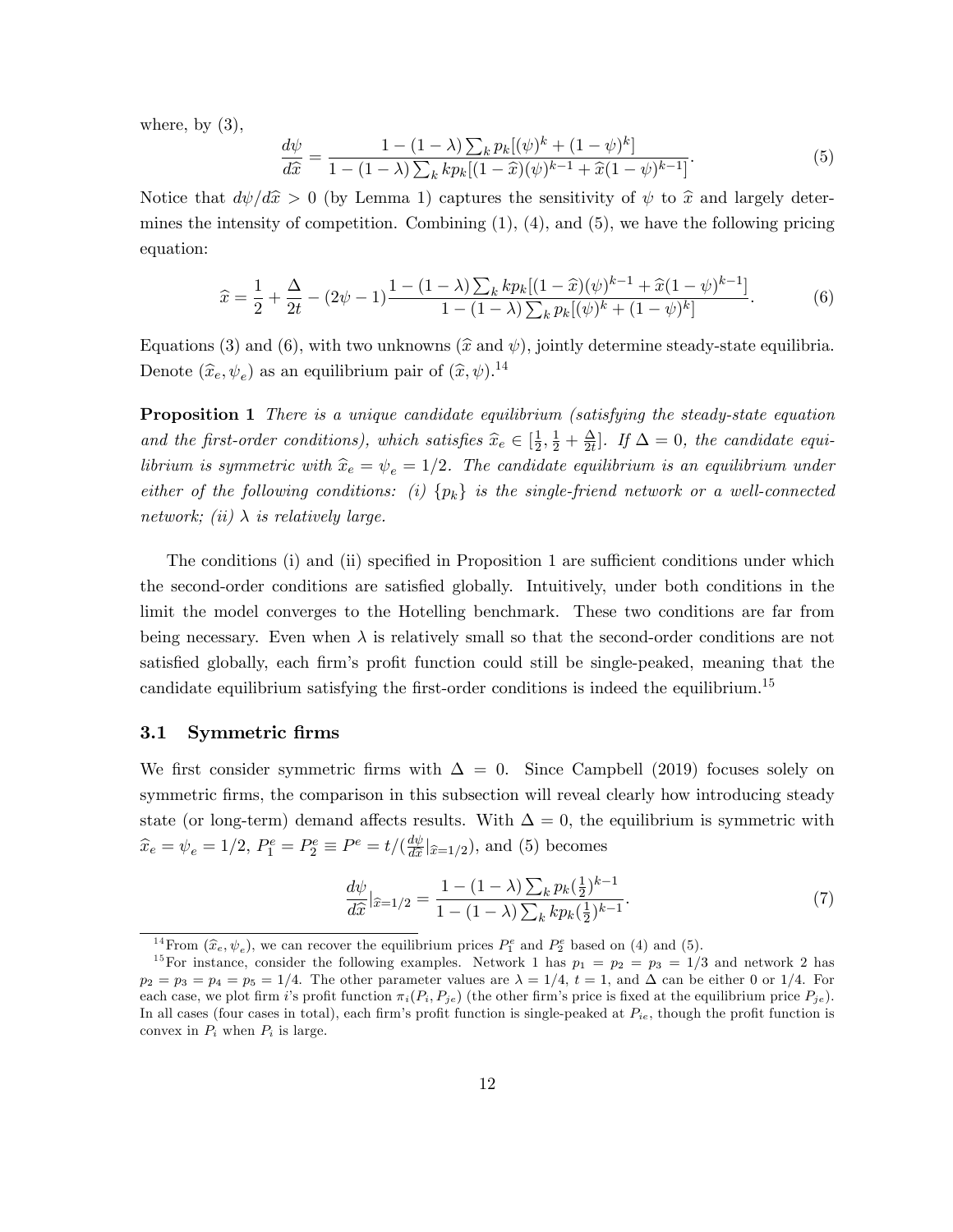The expression of the equilibrium price reveals that the intensity of competition depends on the sensitivity of  $\psi$  to  $\hat{x}$ , evaluated at  $\hat{x}_e$ .

To examine how the network structure affects the equilibrium price, we define connectivity in terms of first-order stochastic dominance (FOSD): a network  $\{p''_k\}$  is more connected than  $\{p'_k\}$  if  $\{p''_k\}$  FOSD  $\{p'_k\}$ .

**Proposition 2** With symmetric firms, the equilibrium price is not monotonic in network connectivity. In particular, the following results hold. (i) Under either the single-friend network or the infinite-friend network,  $P^e = t$ , but under any other generic network,  $P^e < t$ . (ii) Among the k-friend networks, the equilibrium price is the lowest under the 2-friend network; when k increases from 1 to 2, the equilibrium price decreases; for  $k \geq 2$ , the equilibrium price strictly increases in k.

The non-monotonicity result in Proposition 2 can be understood in light of part (iii) of Lemma 2. In more general terms, we can decompose the net effect of network connectivity on  $d\psi/d\hat{x}$  into two effects: the *volume effect* and the *ratio effect*. Specifically, as the network becomes more connected, more consumers are fully informed and the fraction of partially informed consumers decreases. This volume effect tends to reduce the sensitivity of  $\psi$  to  $\hat{x}$ and soften competition, as there are fewer partially informed consumers to compete for. On the other hand, a more connected network means that, for the same (non-equilibrium) market share  $\psi > 1/2$ , the ratio of the number of consumers informed of product 1 only to those informed of product 2 only will increase.<sup>16</sup> This means that firm 1 can get a bigger market share among the partially informed consumers through dynamic social learning. This ratio effect tends to increase the sensitivity of  $\psi$  to  $\hat{x}$  and intensify competition. Since the volume effect and the ratio effect work in opposite directions, the equilibrium price is not monotonic in network connectivity. Among the  $k$ -friend networks, it turns out that the ratio effect dominates when k increases from 1 to 2, and the volume effect dominates when  $k \geq 2$ .

Proposition 2 is qualitatively different from the corresponding result in Campbell (2019), where the equilibrium price monotonically decreases as the friendship network becomes more connected. The main reason for the difference is that in Campbell's  $(2019)$  one-period model, firms compete for fully informed consumers only. As the network becomes more connected, since the fraction of fully informed consumers increases, competition intensifies and the price decreases. In contrast, in our model firms are competing not only for fully informed consumers in the current period, but also for partially informed consumers in future periods. A bigger market share of firm i today (achieved by setting a lower price), through the friendship network, will lead to more (fewer) partially informed consumers who are informed of product  $i$  (j) only

<sup>&</sup>lt;sup>16</sup>As mentioned earlier, under k-friend networks this ratio is  $(\frac{\psi}{1-\psi})^k$ , which is increasing in k when  $\psi > 1/2$ .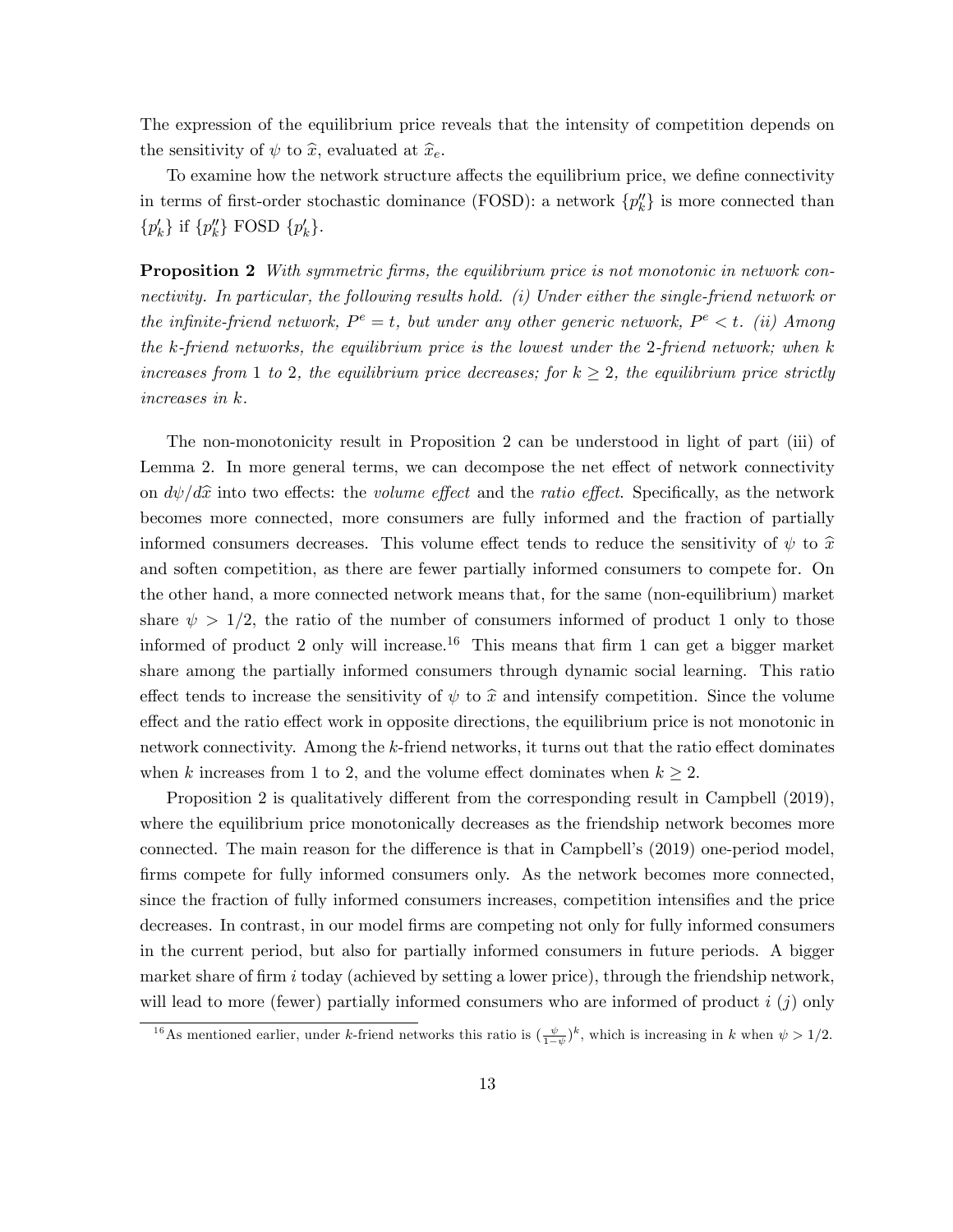in the next period, which translates to an even bigger market share in the future. This dynamic channel is absent in Campbell (2019).

In a duopoly model with homogeneous goods, Galeotti (2010) also shows that the average equilibrium price is non-monotonic in network connectivity. As mentioned earlier, in his model consumers can get fully informed through costly search and learning from friends. As consumers have more friends, its direct effect is to increase the fraction of fully informed consumers, given any fixed level of search effort. However, it also crowds out consumers' search effort as the free-riding problem becomes more severe, which tends to reduce the fraction of fully informed consumers. These two opposite effects lead to the non-monotonicity of price in network connectivity.<sup>17</sup> The non-monotonicity result in our paper is due to a different mechanism: an increase in connectivity leads to the volume effect and the ratio effect about the partially informed consumers, and the combination of these two opposite effects generates nonmonotonicity. Another qualitative difference is that in Galeotti (2010) the relationship between price and network connectivity exhibits an inverse U shape (the price reaches the maximum for some intermediate level of connectivity), while in our model the relationship is  $U$  shape (the price reaches the minimum for an intermediate level of connectivity). This is because in his (static) model firms compete for fully informed consumers only, while in our model firms also compete for partially informed consumers due to the dynamic learning channel.

To capture more precisely the dynamic learning effect, in the symmetric equilibrium we compute the sensitivity of firm 1's current period demand to its price,  $\left|\frac{\partial Q_1}{\partial P_1}\right|$  $\frac{\partial Q_1}{\partial P_1}$ , and the sensitivity of firm 1's steady-state (long-run) demand to its price,  $\frac{\partial \psi}{\partial P_1}$  $\frac{\partial \psi}{\partial P_1}$ . In particular,

$$
|\frac{\partial Q_1}{\partial P_1}| = \frac{1 - (1 - \lambda) \sum_k p_k(\frac{1}{2})^{k-1}}{2t},
$$

where the numerator is precisely the fraction of fully informed consumers, as in the current period only those consumers are sensitive to prices. Using (7), we have

$$
\big|\frac{\partial\psi}{\partial P_1}\big|=\frac{|\frac{\partial Q_1}{\partial P_1}|}{1-(1-\lambda)\sum_kkp_k(\frac{1}{2})^{k-1}}>\big|\frac{\partial Q_1}{\partial P_1}\big|.
$$

Observe that the long-run demand is more sensitive to price than the current-period demand is, and the difference between the two sensitivities exactly captures the dynamic learning effect. This also suggests that using the sensitivity of current-period demand to price in empirical studies to fit firms' behaviors could be misleading. In the real world, what firms try to maximize

 $17$  In a related paper on monopoly advertising/seeding, Galeotti and Goyal (2009) show that the relationship between the level of advertising and network connectivity is also non-monotonic. The reason is that advertising and word of mouth (WOM) can be substitutes (WOM means that the firm can advertise less to reach the same number of consumers) or complements (WOM makes advertising more effective), depending on the cost of advertising.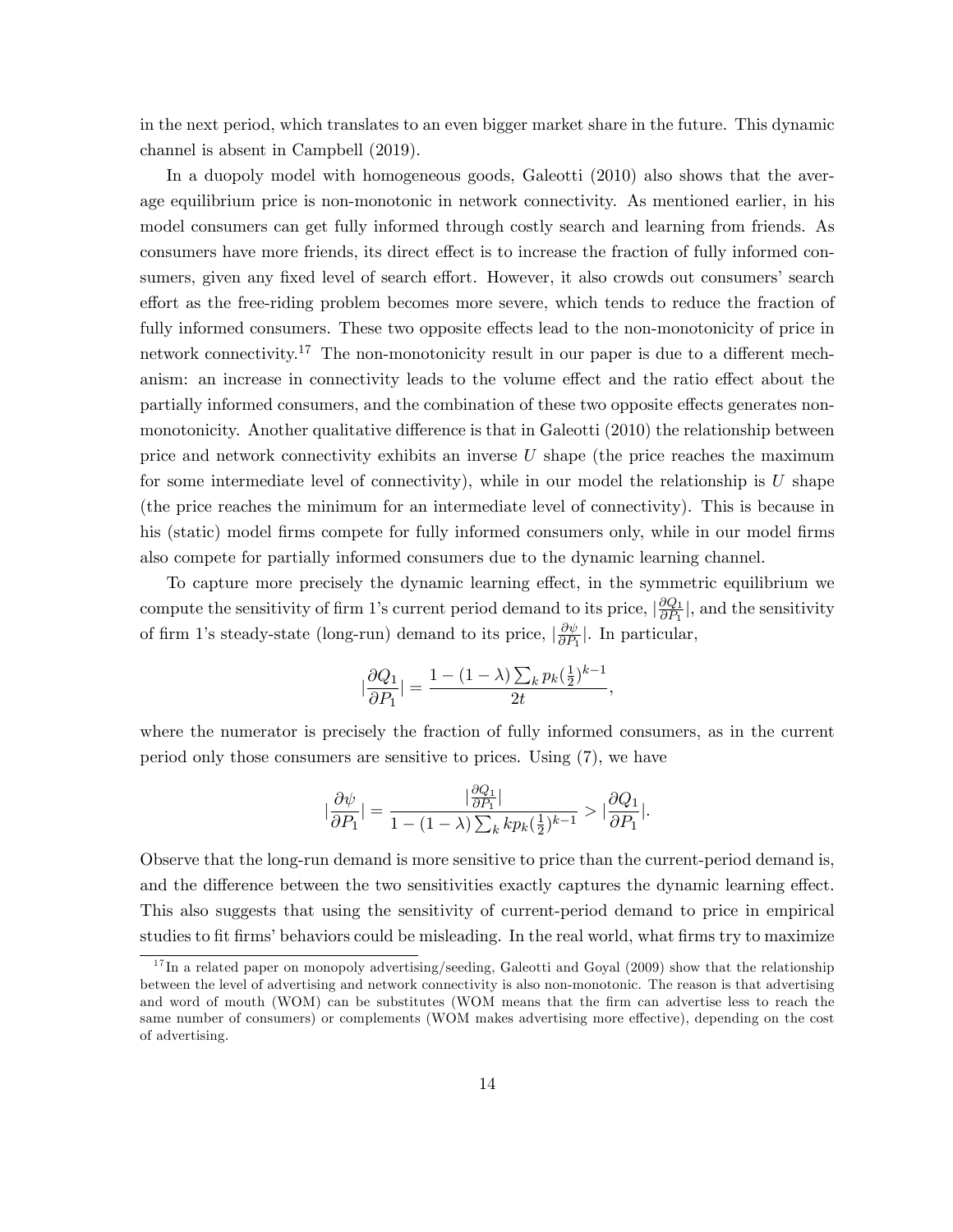is more likely to be long-run profits rather than short-run profits, and thus the sensitivity of long-run demand to price is a more appropriate measure. In other words, using the sensitivity of current-period demand would underestimate the sensitivity of the (long-run) demand that firms actually care about. Our model also provides a justification for firms' seemingly puzzling overemphasis on current market shares over the current profits.<sup>18</sup> This is because, due to the dynamic learning effect, a firm's current market share also affects the evolution of its future market share and thus its long-run profits.<sup>19</sup>

**Proposition 3** Suppose firms are symmetric and networks are generic. (i) If  $\{p_k^{\prime\prime}\}$  FOSD  $\{p'_k\}$  and  $p''_1 = p'_1$ , then the equilibrium price is higher under  $\{p''_k\}$  than under  $\{p'_k\}$ . (ii) The equilibrium price is increasing in  $\lambda$ , the fraction of exogenously fully informed consumers.

For generic (non-regular) networks, the relationship between network connectivity and equilibrium price follows a pattern similar to the one under regular (the  $k$ -friend) networks. Part (i) of Proposition 3 shows that, if a FOSD change in connectivity does not reduce  $p_1$  (thus puts more probabilities on higher number of links), then it softens competition and increases the equilibrium price. However, if a FOSD change reduces  $p_1$ , then it may intensify competition and reduce prices (see Example 1). For the same reason, the equilibrium price is not monotonic with respect to changes of mean-preserving spread (see Example 2).<sup>20</sup>

Part (ii) of Proposition 3 is a surprising result. In standard models of price competition (such as the search models of Varian (1980) and Stahl (1989)), an increase in the fraction of exogenously fully informed consumers typically intensifies competition and reduces prices. By contrast, in our model the result is the opposite. The underlying reason, as mentioned earlier, is that Örms in our model also compete for partially informed consumers of future generations through the dynamic social learning. When  $\lambda$  increases, there are fewer partially informed consumers to compete for, or the steady-state demand becomes less sensitive to prices. As a result, competition is softened and prices increase.

Example 1 *(FOSD)*. Let  $\lambda = 1/4$ ,  $\{p'_k\} = \{p'_1 = p'_2 = 1/2\}$ , and  $\{p''_k\} = \{p''_1 = p''_2 = p''_3 = 1/2\}$ 1/3}. Note that  $\{p_k''\}$  FOSD  $\{p_k'\}$ . The values of  $\frac{d\psi}{d\hat{x}}|_{\hat{x}=1/2}$  under  $\{p_k'\}$  and  $\{p_k''\}$  are 7/4 and  $9/5$ , respectively, leading to a lower equilibrium price under  $\{p''_k\}$ .

<sup>18</sup>According to Farris et al. (2010), 67% of senior marketing managers and executives regard market share as an essential performance indicator in itself. Anecdotal evidence also suggests that many business leaders target market share (instead of profit) when setting business strategies (Edeling and Himme (2018)).

 $19$ Our explanation is different from Bendle and Vandenbosch (2014), which explains why competitor orientation can persist and even thrive based on evolutionary games. Our explanation is also consistent with the empirical Önding that the market share-Önancial performance elasticity is larger in industries where learning from friends plays an important role, such as service industries in emerging markets and B2C industries, as documented in Edeling and Himme (2018).

<sup>&</sup>lt;sup>20</sup>In Campbell (2019), a mean-preserving spread in  $\{p_k\}$  always softens competition and increases prices.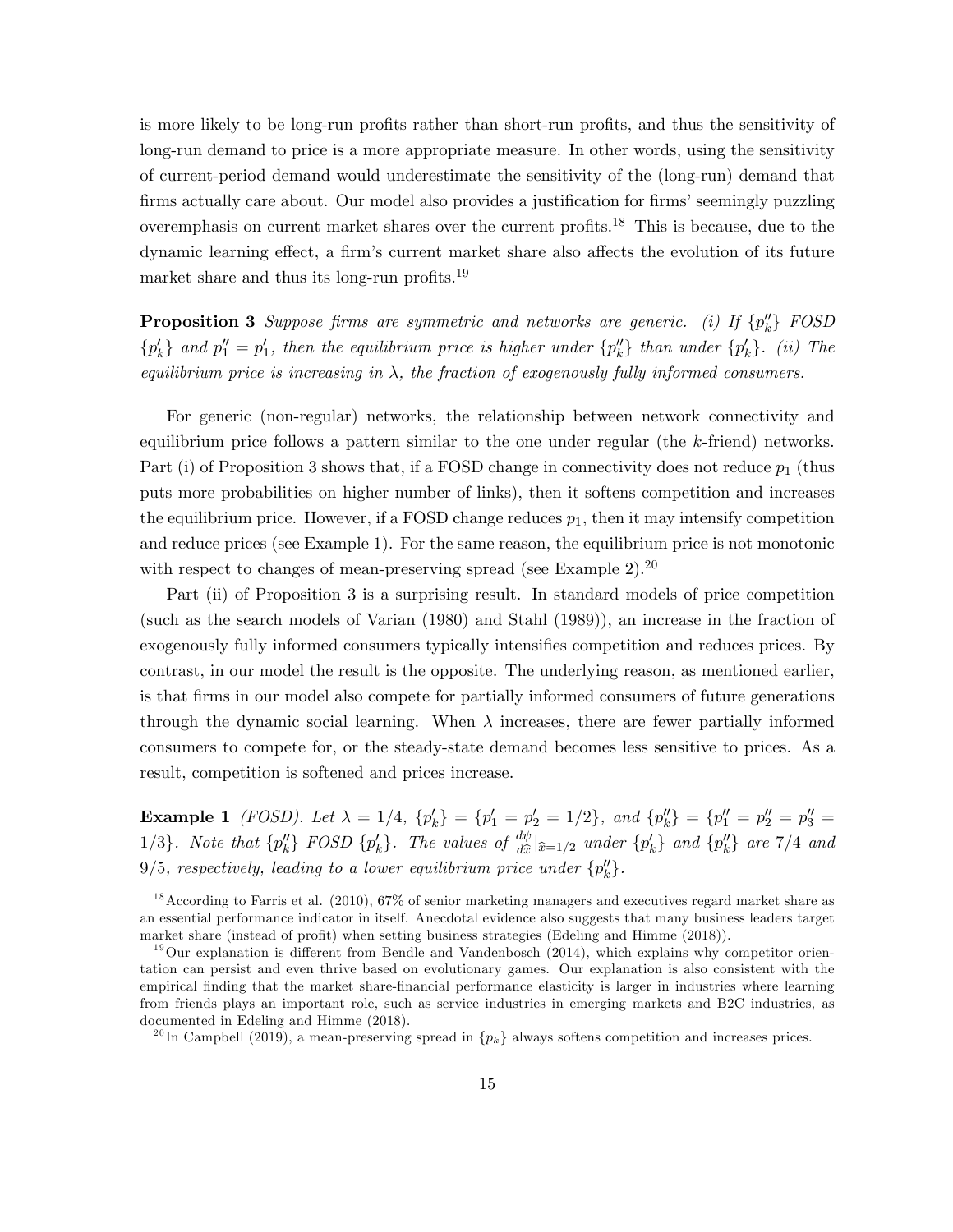Example 2 *(Mean-preserving spread).* Let  $\lambda = 1/4$ ,  $\{p_k\}_A = \{p_2 = 1\}$ , and  $\{p_k\}_B = \{p_1 = 1/4\}$  $p_2 = p_3 = 1/3$ ,  ${p_k}_{C} = {p_4 = 1}$ , and  ${p_k}_{D} = {p_3 = p_5 = 1/2}$ . Note that  ${p_k}_{B}$  is a mean-preserving spread of  $\{p_k\}_A$ , and  $\{p_k\}_D$  is also a mean-preserving spread of  $\{p_k\}_C$ . The values of  $\frac{d\psi}{d\hat{x}}|_{\hat{x}=1/2}$  under  $\{p_k\}_A$  and  $\{p_k\}_B$  are 5/2 and 9/5, respectively; thus the equilibrium price is higher under  $\{p_k\}_B$  than under  $\{p_k\}_A$ . The values of  $\frac{d\psi}{d\hat{x}}|_{\hat{x}=1/2}$  under  $\{p_k\}_C$  and  $\{p_k\}_D$ are 1.45 and 1.47, respectively; thus the equilibrium price is lower under  $\{p_k\}_D$  than under  $\{p_k\}_C$ .

Next we consider the impact of network connectivity on social welfare. Denote the total welfare and consumer surplus in the steady-state equilibrium as  $W$  and  $CS$ , respectively. In particular,

$$
W = V - 2\{\frac{t}{4}[\frac{1}{2} - (1 - \lambda)\sum_{k} p_k(\frac{1}{2})^{k+1}] + \frac{3}{4}t(1 - \lambda)\sum_{k} p_k(\frac{1}{2})^{k+1}\}
$$
  
= 
$$
V - \frac{t}{4} - t(1 - \lambda)\sum_{k} p_k(\frac{1}{2})^{k+1}.
$$
 (8)

Total welfare W equals to V minus the total transportation costs incurred. The latter includes the transportation costs incurred by the consumers who bought their right products, which is captured by the first term in the braces; among these consumers the average transportation costs per consumer is  $t/4$ . The second term in the braces is the total transportation costs incurred by the consumers who bought wrong products; among these consumers, the average transportation costs per consumer is  $3t/4$ . As to consumer surplus,  $CS = W - P^e$ , which by (8) can be written as

$$
CS = V - \frac{t}{4} - t \frac{1 - (1 - \lambda) \sum_{k} k p_{k} (\frac{1}{2})^{k-1}}{1 - (1 - \lambda) \sum_{k} p_{k} (\frac{1}{2})^{k-1}} - t(1 - \lambda) \sum_{k} p_{k} (\frac{1}{2})^{k+1}.
$$
 (9)

**Proposition 4** With symmetric firms, total welfare  $W$  is increasing in the connectivity of  ${p_k}$ . However, consumer surplus CS is not monotonic as the connectivity of  ${p_k}$  increases. In particular, among the k-friend networks,  $(i) CS$  is higher under the two-friend network than under the single-friend network; (ii) when  $k \geq 3$ , CS is decreasing in k; (iii) when k increases from 2 to 3, CS decreases if  $\lambda \leq \sqrt{113} - 10 \simeq 0.63$ , and increases otherwise.

The result that total welfare always increases in network connectivity is easy to understand. As the network becomes more connected, more consumers are fully informed and thus fewer consumers buy wrong products, which reduces the total transportation costs and increases total welfare. As to consumer surplus, besides the *information effect* mentioned above, there is also a *pricing effect* as the equilibrium price changes with network connectivity. Since the pricing effect is not monotonic, the overall effect of network connectivity on consumer surplus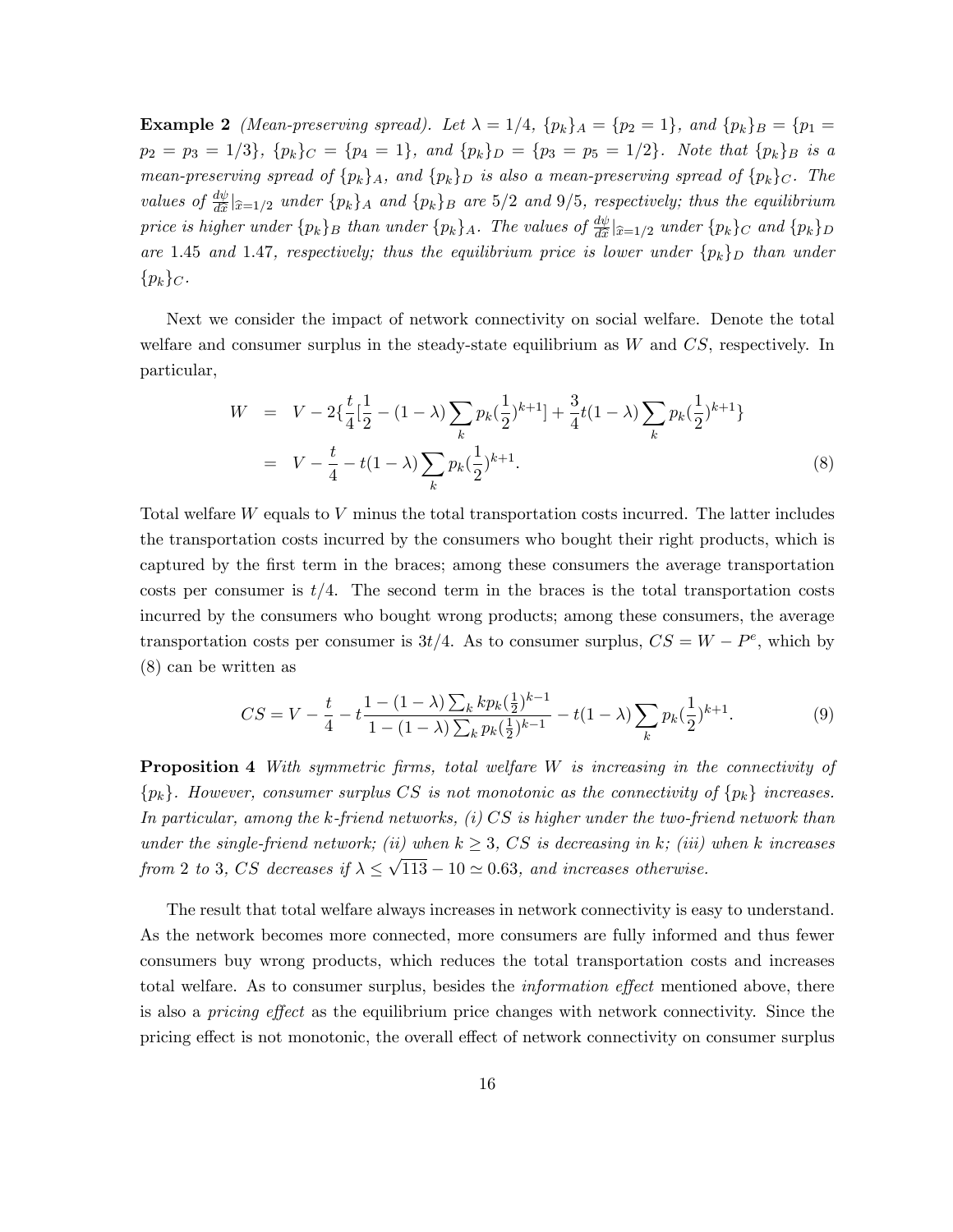

Figure 1: Comparative Statics

is not monotonic either. Among the k-friend networks, as  $k$  changes from 1 to 2, the price decreases; thus the pricing effect and the information effect work in the same direction and CS increases. With  $k \geq 2$ , the price is increasing in k, which means that the pricing effect and the information effect work in opposite directions. It turns out that when  $k \geq 3$  the pricing effect always dominates so that  $CS$  is decreasing in k. Intuitively, when the network is already relatively well connected, the fraction of consumers who buy wrong products is already small. Thus a further increase in connectivity only leads to a small decrease in the number of consumers buying wrong products, and hence the information effect is small. On the other hand, a price increase induced by an increase in connectivity hurts all consumers. Therefore, the pricing effect dominates when  $k$  is relatively large.

Comparing our predictions and those of Campbell (2019), while the result regarding total welfare is the same, the predictions on consumer surplus are quite different, as the pricing effects across two models are qualitatively different. In particular, Campbell (2019) predicts that consumer surplus always increases in connectivity, while our model predicts that it increases in connectivity when the network is sparsely connected, but decreases in connectivity otherwise.

To see the magnitude of the effect of network connectivity on the equilibrium price, social welfare and consumer surplus, consider the following examples. We define networks  $\{p_k\}$  with  $p_{k-1} = p_k = p_{k+1} = 1/3$  as networks with three-point distributions, which is indexed by k. With  $t = 1, \lambda = 1/4$ , and  $V = 2$ , Figure 1 illustrates how the equilibrium price and welfare change with  $k$  among the  $k$ -friend networks and networks with three-point distributions. For the k-friend networks, the price reduction and the increase in CS between the single-friend network and the two-friend network are significant. When k is between 2 and 6, as k increases the price increases considerably and  $CS$  decreases considerably. When k is bigger than 7, both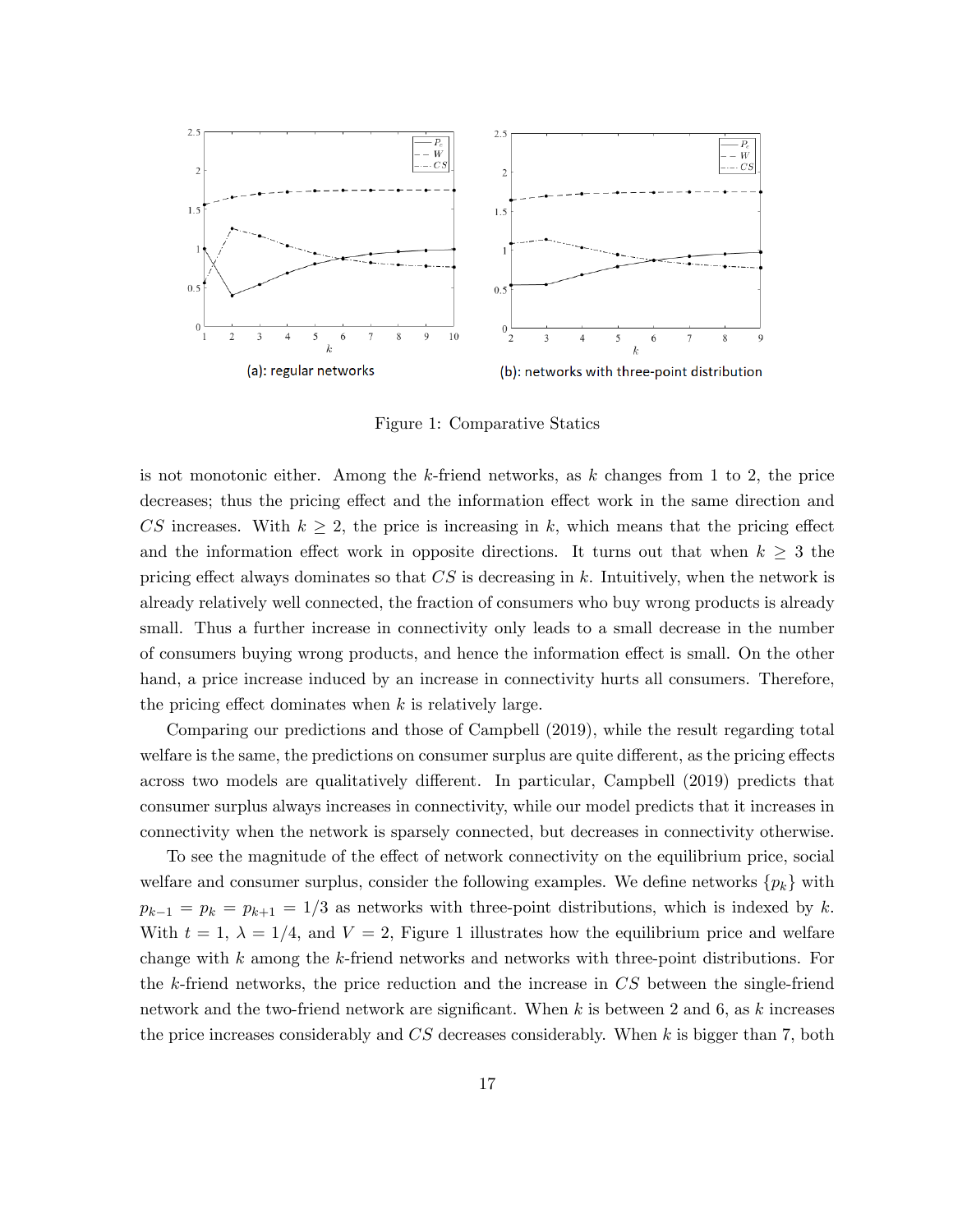the price increase and  $CS$  reduction become relatively insignificant as k increases. This example shows that, among not very well connected regular networks, an increase in connectivity could have quantitatively significant impacts on both price and welfare. A similar pattern holds under the networks with three-point distributions, though the changes in price and CS become smaller (relative to the regular networks) as  $k$  increases. Overall, the two examples indicate that the dynamic learning effect is quantitatively important under not very well connected networks.

### 3.2 Asymmetric Örms

Next we consider asymmetric firms with  $0 < \Delta \leq t$ . In this scenario, firms charge different prices and have different market shares in equilibrium.

**Proposition 5** (i) The single-friend network and the infinite-friend network lead to the same equilibrium prices and market shares, which coincide with those in the standard Hotelling model. That is,

$$
P_1^e = P_1^H = t + \frac{\Delta}{3}, P_2^e = P_2^H = t - \frac{\Delta}{3}, and \psi_e = \hat{x}^H = \frac{1}{2} + \frac{\Delta}{6t}.
$$

(ii) Under generic networks,  $\frac{d\psi_e}{d\hat{x}}|_{\hat{x}_e} > 1$ . Moreover, compared to the Hotelling benchmark, the equilibrium market share of firm  $1$  (2) is higher (lower), and firm 2's equilibrium price is lower:  $\psi_e > \hat{x}^H$ , and  $P_2^e < P_2^H$ . (iii) Under the k-friend networks with  $k \geq 2$  and  $\Delta$  not being too large so that  $\psi_e$  is not too far away from  $1/2$ ,  $\psi_e$  decreases in k.

Proposition 5 shows that under generic networks, relative to the Hotelling benchmark, with learning from friends competition is more intense (reflected in  $\frac{d\psi_e}{d\hat{x}}|_{\hat{x}_e} > 1$  and a lower equilibrium price for firm 2), the equilibrium market share of the advantaged firm is larger, and for the less advantaged firm its price, market share, and hence profit are all lower. The underlying reason is again the dynamic learning across generations. With asymmetric Örms, the full-information market share of firm 1 is strictly bigger than  $1/2$ . Through learning from friends, firm 1 can gain additional market share among partially informed consumers. To counter the reduced market share due to the dynamic learning, firm 2 reduces its price. Proposition 5 also indicates that the market share and prices are not monotonic in network connectivity: the two extreme networks with the lowest and highest connectivity have the same market share and prices, while for all other networks the market share  $\psi_e$  is higher and  $P_2^e$  is lower. Part (iii) implies that, among the k-friend networks with  $k \geq 2$  and when two firms are not too asymmetric, an increase in connectivity reduces the equilibrium market share of the advantaged firm (the intuition will be provided shortly).

We would like to examine how connectivity affects the equilibrium market share and prices under more general networks. However, since both  $\hat{x}_e$  and  $\psi_e$  vary with the network structure,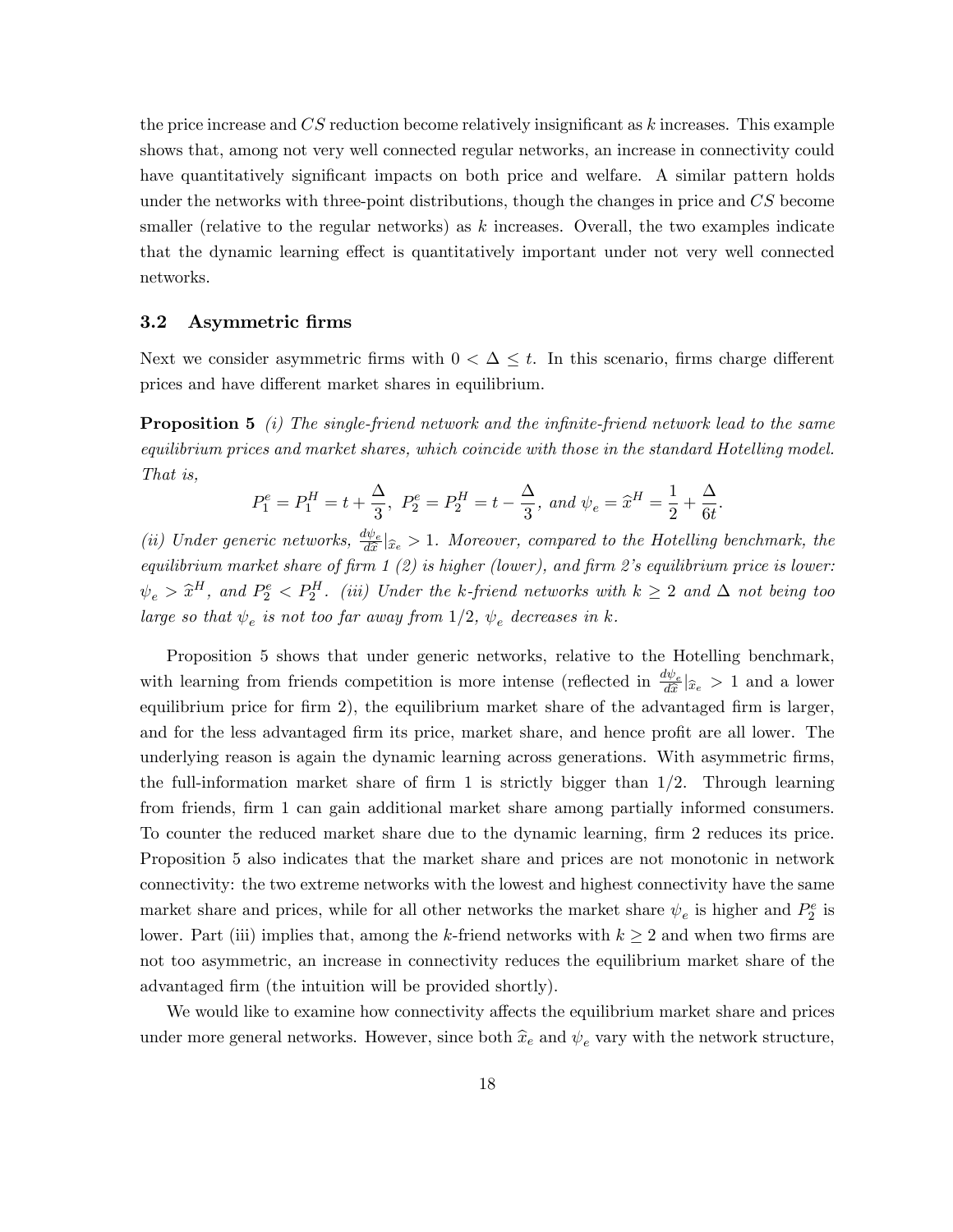

Figure 2: Prices and Market Share - the k-Friend Networks

it is hard to carry out analytical analysis.<sup>21</sup> Therefore, we resort to numerical simulations. With  $t = 1$  and  $\lambda = 1/4$ , Figure 2 (3) illustrates how the equilibrium market share and prices change as  $k$  varies under the  $k$ -friend networks (networks with three-point distribution). In both figures,  $\Delta = 1/3$  in panel (a) and  $\Delta = 2/3$  in panel (b). First observe that in Figure 2 both panels exhibit the same pattern. As  $k$  increases from 1 to 2, firm 1's market share increases considerably and both firms' prices decrease sharply. When  $k \geq 2$ , as k increases firm 1's market share decreases and both firms' prices increase. Both panels in Figure 3 exhibit a similar pattern, though the changes become less sensitive to k. The underlying reason for this pattern can be found in part (iii) of Lemma 2. In particular, when  $k \geq 2$ , a further increase in k reduces firm 1's market share  $\psi$  for any given  $\hat{x}$ . This effect tends to reduce  $\psi_e$  as k increases.<sup>22</sup> Note that the qualitative relationship between prices and k is the same as in the case with symmetric Örms. Broadly speaking, the general pattern is that if the initial network is already relatively well connected, then a further increase in connectivity would decrease firm 1's market share and soften competition, as the dynamic learning effect is dampened.

 $^{21}$ In particular, both equations (3) and (6) are highly nonlinear and contain higher order polynomials.

<sup>&</sup>lt;sup>22</sup>The effect of endogenous adjustment in  $\hat{x}$ , caused by the price adjustments, on  $\psi$  is secondary, since the two prices adjust in the same direction as shown in the figure.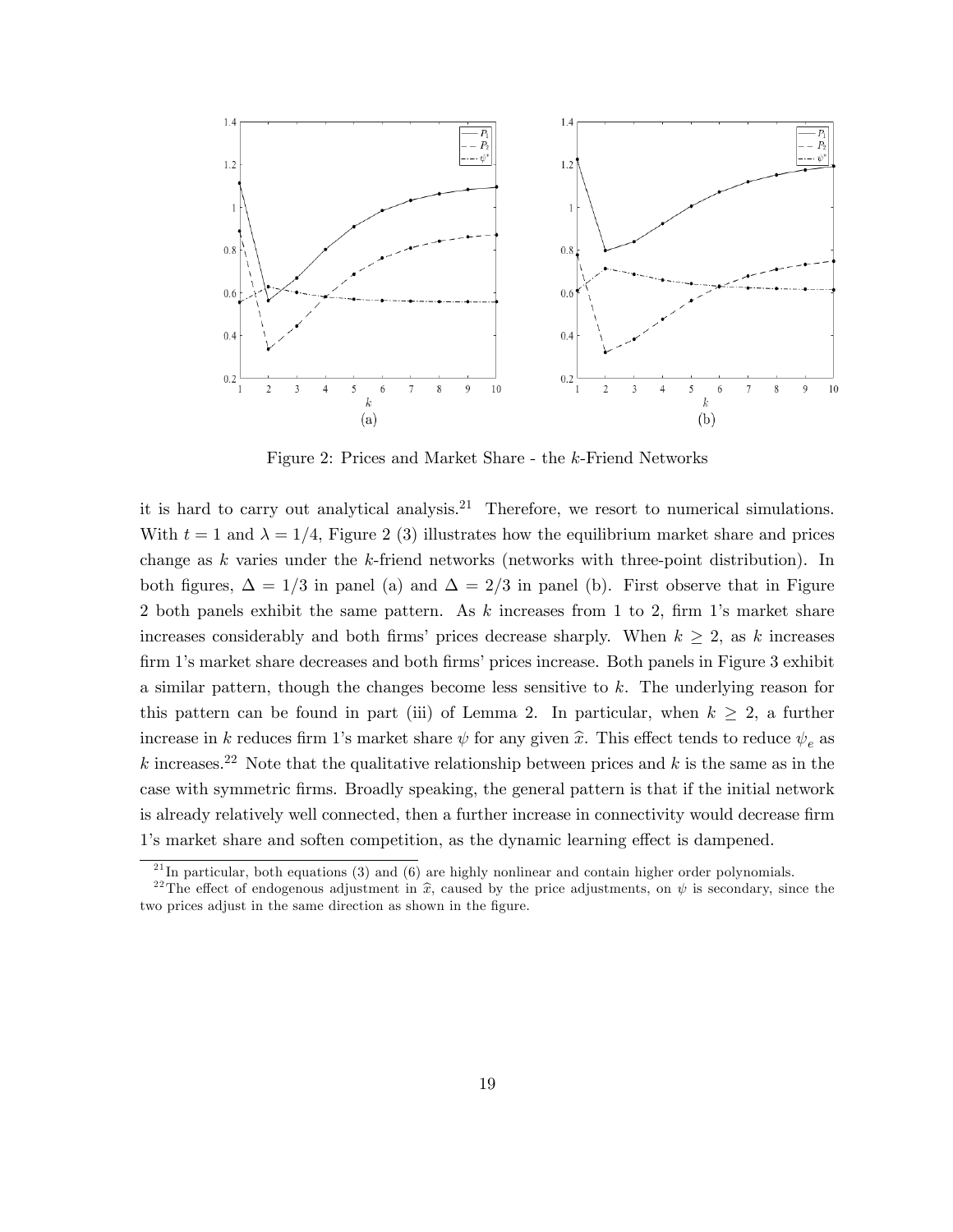

Figure 3: Prices and Market Share - Networks with Three-point Distributions

Finally, we examine the impact of network connectivity on total welfare W and consumer surplus CS. In particular,

$$
W = V + \Delta \psi_e - t \left[ \frac{\hat{x}_e}{2} \psi_e + \frac{(1 - \hat{x}_e)}{2} (1 - \psi_e) \right]
$$
  

$$
- \frac{t}{2} (1 - \lambda) \sum_k p_k [(1 - \hat{x}_e) \psi_e^k + \hat{x}_e (1 - \psi_e)^k],
$$
  

$$
CS = W - P_1^e \psi_e - P_2^e (1 - \psi_e).
$$
 (10)

The last term in (10) is the additional transportation costs incurred by the consumers who buy wrong products. Again, we use numerical simulations to conduct analysis.

Using the same parameter values as in Figure 2, Figure 4 plots  $W$  and  $CS$  as  $k$  increases among the  $k$ -friend networks. Both panels exhibit the same pattern. As  $k$  increases from 1 to 2, both W and CS increase. When  $k \geq 2$ , as k increases CS monotonically decreases (since both firms' prices increase). Interestingly, as  $k$  increases W increases slightly initially, but when  $k \geq 6$  W decreases slightly in k. This result is qualitatively different from the one under symmetric firms, where W is always increasing in k. The underlying reason is that with asymmetric firms, firm 1 (the advantaged firm) charges a higher price than firm  $2$  in equilibrium, which leads to a distortion in product allocation (a lower market share of firm 1 relative to the first best) and loss in total welfare.<sup>23</sup> When k increases, firm 1's market share advantage due to the dynamic learning effect is reduced, which means that the product misallocation due to price difference increases. This effect tends to reduce total welfare. When

<sup>&</sup>lt;sup>23</sup>Efficiency in product allocation requires  $P_1 = P_2$  as in the Hotelling model.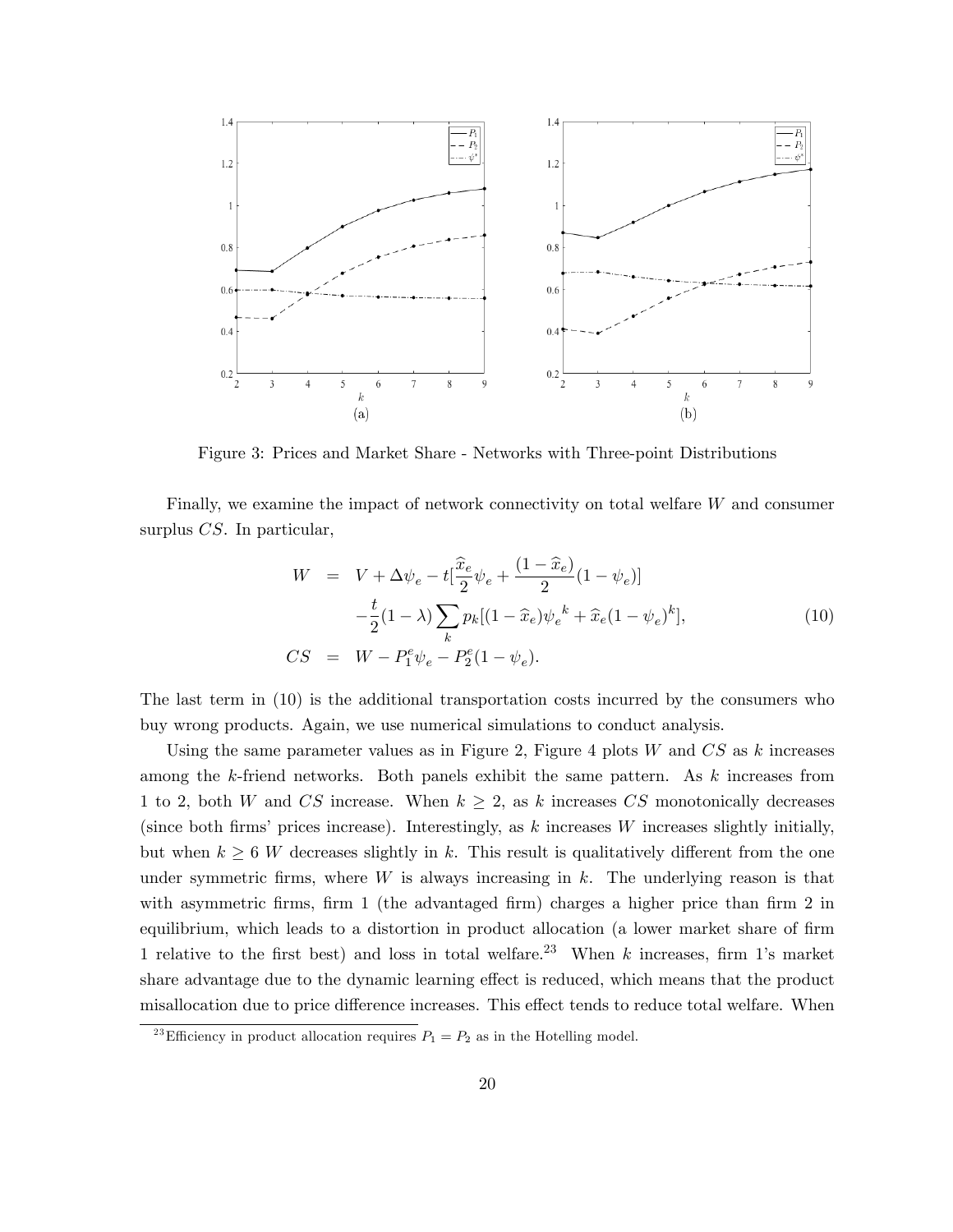

Figure 4: Welfare - the k-Friend Networks

 $k$  is relatively large, this effect can dominate the information effect (which tends to increase total welfare as  $k$  increases), and make total welfare decreasing in  $k$ .

With the same parameter values as Figure 3, Figure 5 examines the impact of network connectivity on welfare among networks with three-point distributions. The pattern is almost the same as the one under the  $k$ -friend networks. This suggests that the pattern identified earlier is relatively robust.

# 4 Homophily

A prevalent feature of social networks is homophily. That is, individuals tend to have friends who are similar to themselves.<sup>24</sup> In our context, homophily is reflected in the pattern that consumers at similar locations in the product space are more likely to be friends. We use parameter  $\alpha \in [0, 1]$  to capture the degree of homophily. In particular, for each consumer at location x, with probability  $1 - \alpha$  a friend is drawn uniformly at random from location [0, 1], and with probability  $\alpha$  a friend is drawn from location  $[x-\delta, x+\delta]$ , with  $\delta \geq 0$  but very small. With this setup, a bigger  $\alpha$  implies a higher degree of homophily. The purpose of this section is to study the impact of homophily on pricing and welfare.

With homophily, consumers become more likely to be aware of their preferred products, as their friends are more likely to have bought their preferred products. In order to trace the evolution of consumers' information status and purchasing behavior, we need to separate consumers into two types (groups). For a given  $\hat{x}$ , denote L type consumers as those with  $x \leq \hat{x}$ 

 $24$ See McPherson, Smith-Lovin, and Cook (2001).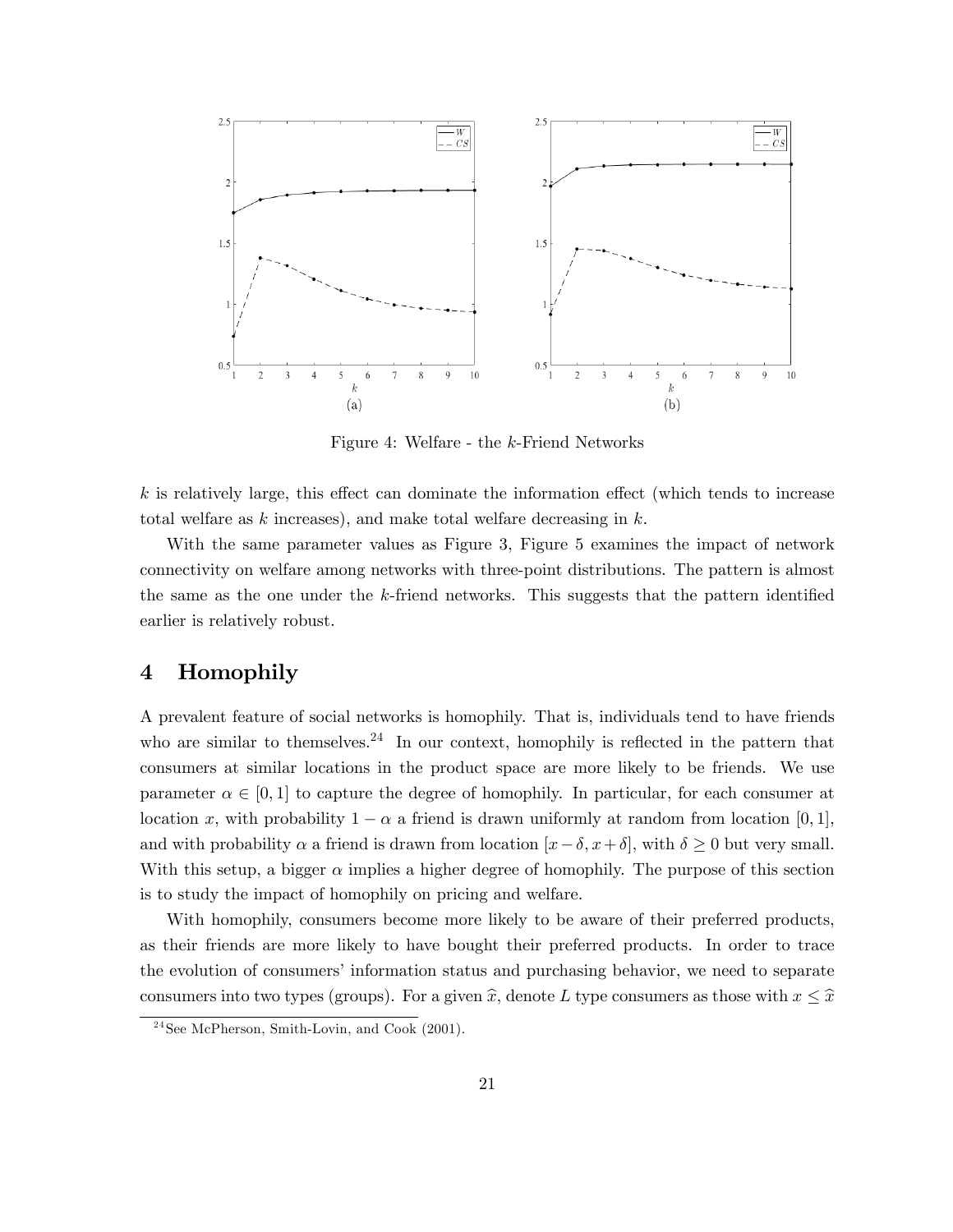

Figure 5: Welfare - Networks with Three-point Distributions

(who buy product 1 if fully informed), and R type consumers as those with  $x > \hat{x}$  (who buy product 2 if fully informed). Type  $L$  consumers and type  $R$  consumers differ in information received in the ex ante sense, as their friends' purchasing behaviors are different statistically. In order to make the analysis tractable, we further assume that  $\delta \to 0$ . With  $\delta \to 0$ , the same process governs all  $L$  type consumers' information status and purchasing behaviors,<sup>25</sup> and the same holds among all  $R$  type consumers.

To proceed, we first introduce notations. Denote  $\psi_{LT}$  ( $\psi_{RT}$ ) as the the proportions of L (R) type consumers of generation T who buy product 1,  $\psi_T = \hat{x}\psi_{L,T} + (1 - \hat{x})\psi_{R,T}$  as the market share of firm 1 in period  $T$  (which is also the probability that a random consumer of generation T buys product 1), and  $\phi_{ih,T}$  as the proportion of type h  $(h = L, R)$  consumers of generation  $T$  who are informed of product  $j$  only. The transition equations (across generations) are listed below.

$$
\phi_{1R,T+1} = (1 - \lambda) \sum_{k} p_k [(1 - \alpha)\psi_T + \alpha \psi_{R,T}]^k,
$$
  

$$
\phi_{2L,T+1} = (1 - \lambda) \sum_{k} p_k [1 - (1 - \alpha)\psi_T - \alpha \psi_{L,T}]^k,
$$
  

$$
\psi_{L,T+1} = 1 - \phi_{2L,T+1}, \psi_{R,T+1} = \phi_{1R,T+1}.
$$

In the first equation,  $(1 - \alpha)\psi_T + \alpha \psi_{RT}$  is the probability that a type R consumer's (of generation  $T + 1$ ) friend (of generation T) buys product 1, and this consumer is informed

<sup>&</sup>lt;sup>25</sup>If  $\delta > 0$  and does not converge to 0, then the information received (in the ex ante sense) among L (or R) type consumers depends on their locations. For instance, a type L consumer located very close to  $\hat{x}$  would receive information that is statistically different from a type  $L$  located close to 0, as the former's neighbors include some type  $R$  consumers. This feature would make the analysis intractable.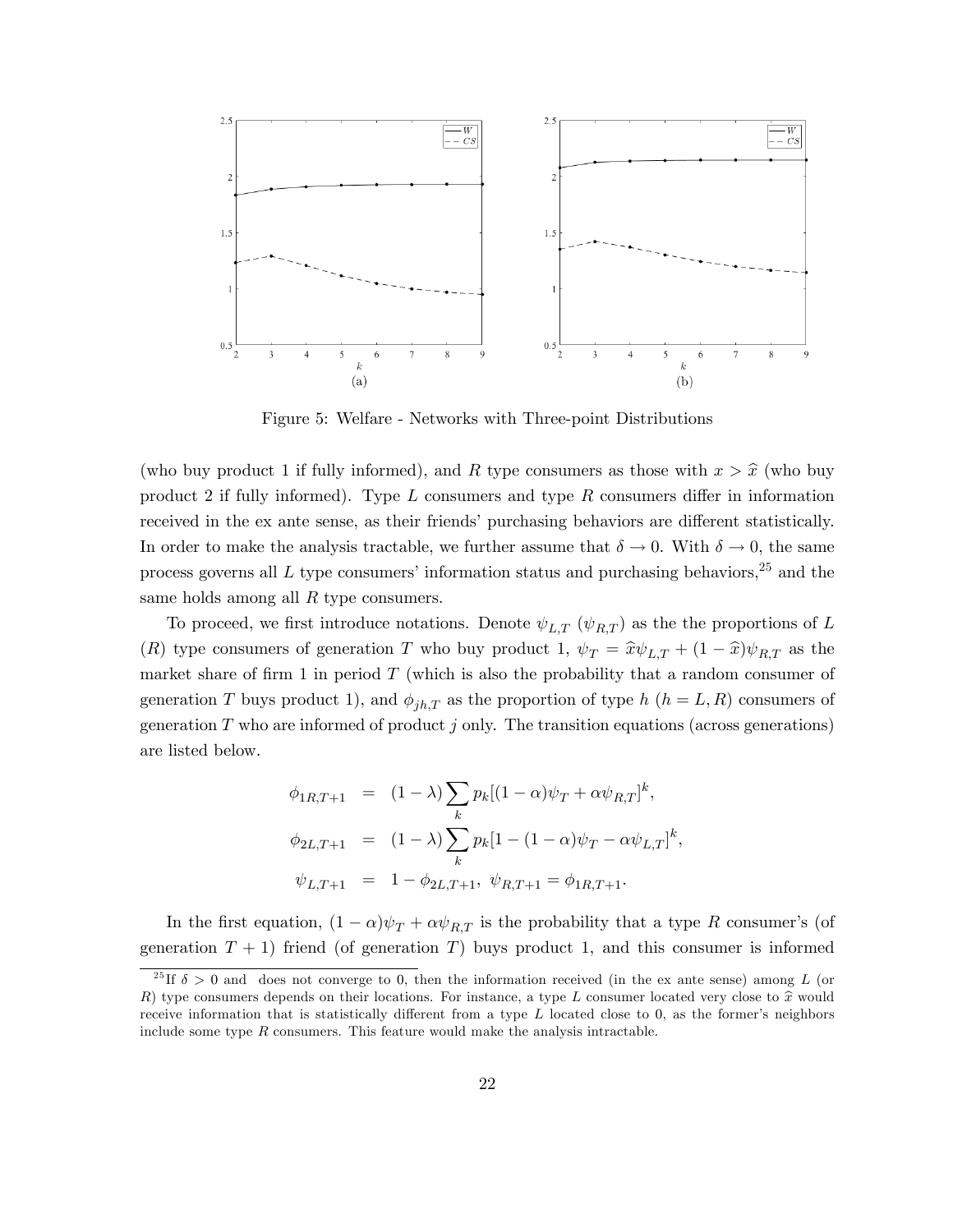of product 1 only if all his generation  $T$  friends bought product 1. Similarly, in the second equation,  $1 - (1 - \alpha)\psi_T - \alpha \psi_{LT}$  is the probability that a type L consumer's (of generation  $T + 1$ ) friend (of generation T) buys product 2, and this consumer is informed of product 2 only if all his generation T friends bought product 2. The above consumers in generation  $T+1$ are informed of "wrong" products only, and thus will buy "wrong" products, as indicated by the third and fourth equations.

Let  $\psi_L$ ,  $\psi_R$ , and  $\psi$  be the steady-state market shares of firm 1. The steady-state conditions require  $\psi_{L,T+1} = \psi_{L,T} \equiv \psi_L$  and  $\psi_{R,T+1} = \psi_{R,T} \equiv \psi_R$ . Using the above equations, we have the following steady-state equations:

$$
1 - (1 - \lambda) \sum_{k} p_k [1 - (1 - \alpha)\psi - \alpha \psi_L]^k = \psi_L, \tag{11}
$$

$$
(1 - \lambda) \sum_{k} p_k [(1 - \alpha)\psi + \alpha \psi_R]^k = \psi_R, \qquad (12)
$$

$$
\widehat{x}\psi_L + (1-\widehat{x})\psi_R = \psi. \tag{13}
$$

The above system consists of three equations with three unknowns,  $\psi$ ,  $\psi_L$  and  $\psi_R$ . We can solve these three endogenous variables as a function of  $\hat{x}$ . Equations (11), (12), and (13) can also be combined as

$$
\psi = \hat{x} + (1 - \lambda) \sum_{k} p_k \{ (1 - \hat{x})[(1 - \alpha)\psi + \alpha\psi_R]^k - \hat{x}[1 - (1 - \alpha)\psi - \alpha\psi_L]^k \}. \tag{14}
$$

As indicated by (14),  $\psi$  equals the full-information market share  $\hat{x}$  plus the fraction of consumers "wrongly" bought product 1 minus the fraction of consumers "wrongly" bought product 2. When  $\alpha = 0$  (no homophily), (14) boils down to (3) in Section 3. The next three lemmas present useful properties regarding the steady-state market shares for a fixed  $\hat{x}$ .

**Lemma 4** Fix  $\psi \in [1/2, 1]$ . (i) There is a unique  $\psi_L$  satisfying (11) and a unique  $\psi_R$  satisfying (12), with  $0 < \psi_R < \psi < \psi_L < 1$ . (ii) Both  $\psi_L$  and  $\psi_R$  are increasing in  $\psi$ ;  $\psi_L$  is increasing in  $\alpha$  and  $\psi_R$  is decreasing in  $\alpha$ . (iii)  $\psi_R \geq 1 - \psi_L$ .

Observe that  $\psi_R$  is the probability that a type R consumer "wrongly" buy product 1, and  $1 - \psi_L$  is the probability that a type L consumer "wrongly" buy product 2. As the degree of homophily  $\alpha$  increases, the probability that each type of consumers are informed of wrong products only decreases, and thus both  $\psi_R$  and  $1 - \psi_L$  decrease (as shown in part (ii) of Lemma 4). The reason for  $\psi_R \ge 1 - \psi_L$  (as in part (iii)) is that the market share of firm 1,  $\psi$ , is weakly larger than  $1/2$ . Due to the component of random connection, it means that the probability that a type  $L$  consumer is aware of product 1 is weakly higher than the probability that a type R consumer is aware of product 2. As a result, compared to a type  $L$  consumer, a type R consumer is more likely to buy the wrong product.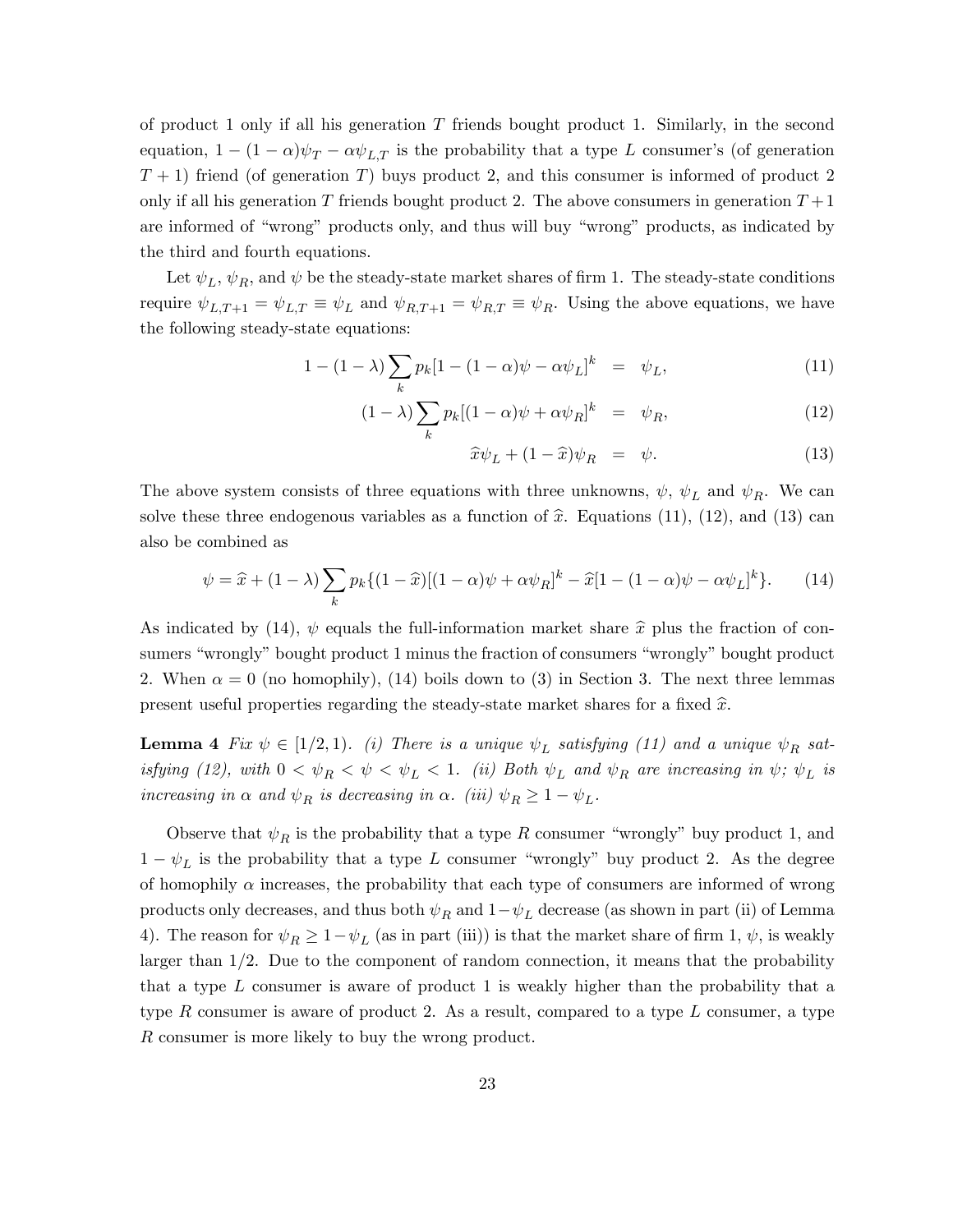**Lemma 5** Fix  $\hat{x} \in [1/2, 1)$ . (i) There is a unique steady-state  $\psi$  (and  $\psi_L$  and  $\psi_R$  as well), which satisfies  $\psi \in [\hat{x}, 1]$ . (ii)  $\psi_R < \psi < \psi_L$  and  $\psi$  strictly increases in  $\hat{x}$ .

By Lemma 5, a given full-information market share  $\hat{x}$  induces a unique steady-state market share  $\psi$ . The next lemma shows how network connectivity and the degree of homophily affect  $\psi$ .

**Lemma 6** Fix  $\hat{x} \in [1/2, 1]$ . (i) Under the single-friend network or the infinite-friend network, or any other generic network but with  $\alpha = 1, \psi = \hat{x}$ . (ii) Suppose  $\hat{x} \in (1/2, 1)$ . Under any generic network with  $\alpha < 1$ ,  $\psi > \hat{x}$  and  $\psi$  decreases in  $\alpha$ .

The most revealing result in Lemma 6 is that, under generic networks, firm 1's steady-state market share  $\psi$  decreases in the degree of homophily  $\alpha$ . To understand the intuition, let us consider two polar cases: random connection and extreme homophily  $(\alpha = 1)$ . Under random connection, each consumer is more likely to be aware of product 1 than product 2 due to the nature of random connection and the fact that  $\hat{x} > 1/2$ . Then there are more R type consumers wrongly buying product 1 than L type consumers wrongly buying product 2, resulting in  $\psi$ being bigger than  $\hat{x}$ . However, in the case of extreme homophily, there is no consumers buying wrong products, because every friend of a  $L(R)$  type consumer is of  $L(R)$  type, and thus every consumer is aware of the right product in steady state. As a result, the steady-state market share  $\psi = \hat{x}$ . The general case  $(\alpha \in (0, 1))$  is just a combination of the above two polar cases. As  $\alpha$  increases, each type of consumers become more likely to be aware of their preferred products, and thus there are fewer consumers buying wrong products. This means that  $\hat{x}$  (> 1/2) translates into a smaller additional market share for firm 1 among partially informed consumers, i.e.,  $\psi$  decreases.

Figure 6 illustrates the relationship between  $\alpha$  and the shape of the  $\psi(\hat{x})$  curve. In the figure,  $\lambda = 1/4$ ,  $p_1 = p_2 = p_3 = 1/3$  in network 1 and  $p_2 = p_3 = p_4 = p_5 = 1/4$  in network 2. Under both networks, the  $\psi(\hat{x})$  curve becomes more straight as  $\alpha$  increases.

Similar to the basic model of random connections, we need to characterize the curvature of  $\psi(\hat{x})$ . Let  $z_L \equiv 1 - (1 - \alpha)\psi - \alpha\psi_L$  (and  $z_R \equiv (1 - \alpha)\psi + \alpha\psi_R$ ) be the probability that a type  $L(R)$  consumer receives "wrong" information from a friend.

**Lemma 7** (i) Under any generic network  $\{p_k\}$ ,  $\frac{d^2\psi}{d\hat{x}^2}\vert_{\hat{x}=1/2} = 0$  and  $\lim_{\lambda\to 1} \frac{d^2\psi}{d\hat{x}^2} = 0$  for any  $\alpha \in [0, 1]$ , and  $\lim_{\alpha \to 1} \frac{d^2\psi}{d\hat{x}^2} = 0$ . (ii) For any  $\alpha \in [0, 1]$ , under well-connected networks  $(p_k = 0)$ for all  $k \leq \overline{k}$  and  $\overline{k}$  is large),  $\frac{d^2\psi}{d\hat{x}^2} \to 0$ , and under the single-friend network,  $\frac{d^2\psi}{d\hat{x}^2} = 0$ . (iii) Under any generic network, if  $\lambda$  is big enough or if  $\alpha$  is small enough, then  $\frac{d^2\psi}{d\hat{x}^2} \geq 0$  when  $\widehat{x} \leq 1/2$  and  $\frac{d^2\psi}{d\widehat{x}^2} \leq 0$  when  $\widehat{x} \geq 1/2$ .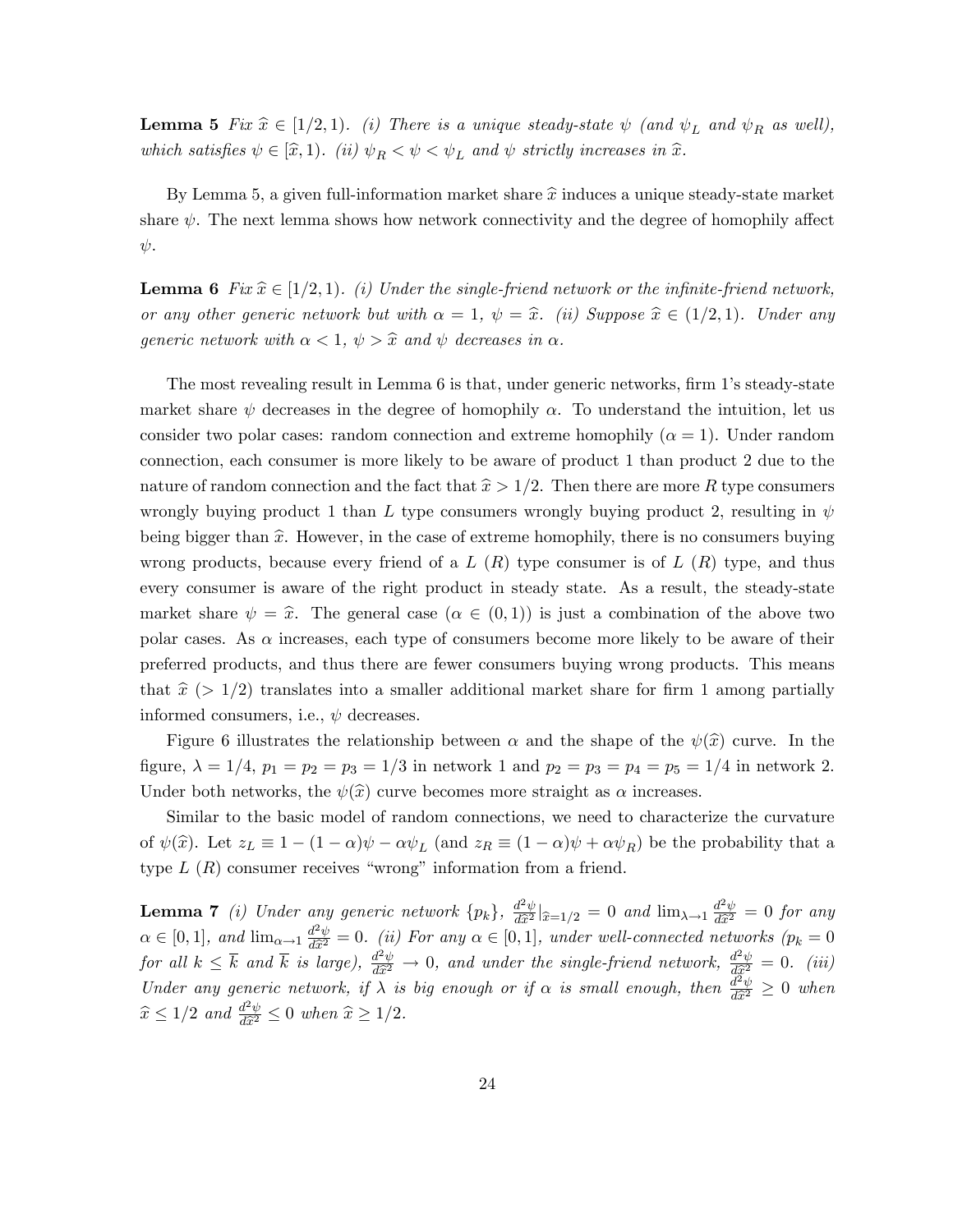

Figure 6: The  $\psi(\hat{x})$  Curve as  $\alpha$  Changes

Lemma 7 specifies a set of sufficient conditions for  $\psi(\hat{x})$  to be convex when  $\hat{x} \leq 1/2$  and concave when  $\hat{x} \ge 1/2^{26}$  In the remaining of this section we will focus on the set of  $\{p_k\}$ ,  $\lambda$ and  $\alpha$  such that  $\psi(\hat{x})$  satisfies the above convexity/concavity property.

Next we endogenize  $\hat{x}$  and characterize steady-state equilibria. The pricing equations (firstorder conditions) have the same form as in the case of random connections:

$$
P_1 = \frac{2t\psi}{\frac{d\psi}{d\hat{x}}}, P_2 = \frac{2t(1-\psi)}{\frac{d\psi}{d\hat{x}}},
$$
  

$$
\hat{x} = \frac{1}{2} + \frac{\Delta}{2t} - \frac{2\psi - 1}{\frac{d\psi}{d\hat{x}}},
$$
 (15)

where by  $(11)$ ,  $(12)$  and  $(13)$ ,

$$
\frac{d\psi}{d\hat{x}} = \frac{\psi_L - \psi_R}{1 - [\hat{x}\frac{\partial\psi_L}{\partial\psi} + (1 - \hat{x})\frac{\partial\psi_R}{\partial\psi}]} \\
= \frac{1 - (1 - \lambda)[\sum_k p_k(z_L^k + z_R^k)]}{1 - (1 - \lambda)(1 - \alpha)[\hat{x}\frac{\sum_k kp_kz_L^{k-1}}{1 - (1 - \lambda)\alpha\sum_k kp_kz_L^{k-1}} + (1 - \hat{x})\frac{\sum_k kp_kz_R^{k-1}}{1 - (1 - \lambda)\alpha\sum_k kp_kz_R^{k-1}}]}.
$$
\n(16)

By Lemma 5,  $\frac{d\psi}{d\hat{x}}$  is strictly positive. Equations (15) and (11)-(13) jointly determine the equilibrium pair of  $(\hat{x}, \psi)$ , which we denote as  $(\hat{x}_e, \psi_e)$ .

**Proposition 6** There is a unique candidate equilibrium (satisfying the steady-state equations and the first-order conditions), which satisfies  $\hat{x}_e \in [\frac{1}{2}]$  $\frac{1}{2}, \frac{1}{2} + \frac{\Delta}{2t}$  $\frac{\Delta}{2t}$ , and if  $\Delta = 0$  then it is symmetric:

<sup>&</sup>lt;sup>26</sup>For part (iii) to hold,  $\lambda$  could be relatively small and  $\alpha$  could be of intermediate values. For instance, in the two examples of Figure 6,  $\lambda = 1/4$  and  $\alpha = \frac{1}{3}$  or  $\frac{2}{3}$ , but  $\psi(\hat{x})$  always has the desired convexity/concavity property.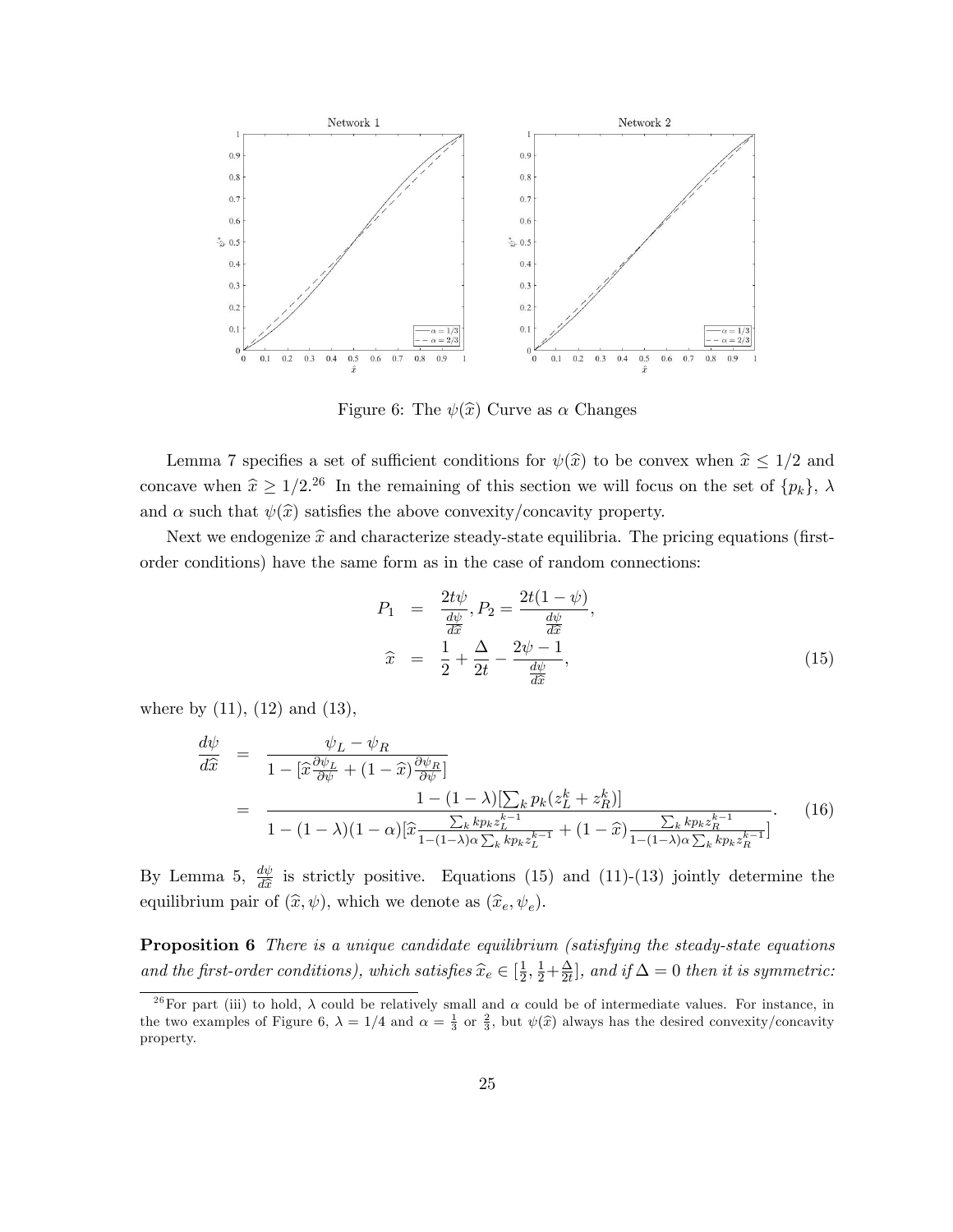$\hat{x}_e = \psi_e = 1/2$ . The candidate equilibrium is an equilibrium under either of the following conditions: (i)  $\{p_k\}$  is the single-friend network or a well-connected network; (ii)  $\lambda$  or  $\alpha$  is relatively large.

Similar to Proposition 1, conditions (i) and (ii) specified in Proposition 6 are sufficient conditions under which the second-order conditions are satisfied globally. Intuitively, under either condition in the limit the model converges to the Hotelling benchmark. Again, these two conditions are far from being necessary. Even when  $\lambda$  is relatively small and  $\alpha$  is relatively small so that the second-order conditions are not satisfied globally, each firm's profit function could still be single-peaked, meaning that the candidate equilibrium satisfying the first-order conditions is indeed the equilibrium.<sup>27</sup>

### 4.1 Symmetric firms

With symmetric firms  $(\Delta = 0)$ , Proposition 6 shows that the unique equilibrium is symmetric, with  $\psi_e = \hat{x}_e = 1/2$ , and  $P_1^e = P_2^e \equiv P^e = t/(\frac{d\psi}{d\hat{x}})$  $\frac{dv}{d\tilde{x}}|_{\tilde{x}=1/2}$ ). Moreover, by (11) and (12),  $\psi_L = 1 - \psi_R$ , and  $z_L = z_R$ . Then (16) can be simplified as:

$$
\frac{d\psi}{d\hat{x}}|_{\hat{x}=1/2} = \frac{(1-2\psi_R)\{1-(1-\lambda)\alpha\sum_k k p_k[(1-\alpha)/2+\alpha\psi_R]^{k-1}\}}{1-(1-\lambda)\sum_k k p_k[(1-\alpha)/2+\alpha\psi_R]^{k-1}}.\tag{17}
$$

The next proposition characterizes the impact of homophily on the equilibrium price.

**Proposition 7** Suppose the two firms are symmetric. (i) If  $\{p_k\}$  is the single-friend network or the infinite-friend network, then  $P^e = t$  for any  $\alpha$ . (ii) Under any other generic network, the equilibrium price  $P_e < t$  (unless  $\alpha = 1$ ) and is monotonically increasing in the degree of homophily  $\alpha$ .

Proposition 7 shows that homophily softens competition and increases the equilibrium price.<sup>28</sup> This result differs significantly from the one in Campbell  $(2019)$ , where the degree of homophily does not affect the equilibrium price. The underlying reason for the difference is again the dynamic learning effect, which is absent in Campbell's (2019) model. The intuition for our result is already indicated in Lemma 6. As the degree of homophily  $\alpha$  increases, each type of consumers  $(L \text{ or } R)$  is more likely to be informed of their preferred products, and overall there are fewer consumers buying wrong products. This means that, if a firm cuts its

<sup>&</sup>lt;sup>27</sup>With  $\Delta = 0$ , in each of the four examples in Figure 6, each firm's profit function is single-peaked in its own price when the other firm's price is fixed at its candidate equilibrium price.

<sup>&</sup>lt;sup>28</sup>The impact of homophily is not restricted to market competition. Galeotti and Mattozi (2011) study how homophily among voters affects politicians' choice of policy platforms. Golub and Jackson (2012) show that homophily slows down the speed of social learning in a population initially endowed with heterogeneous opinions. Campbell et al. (2019) Önd that homophily in the social media network will increase political polarization.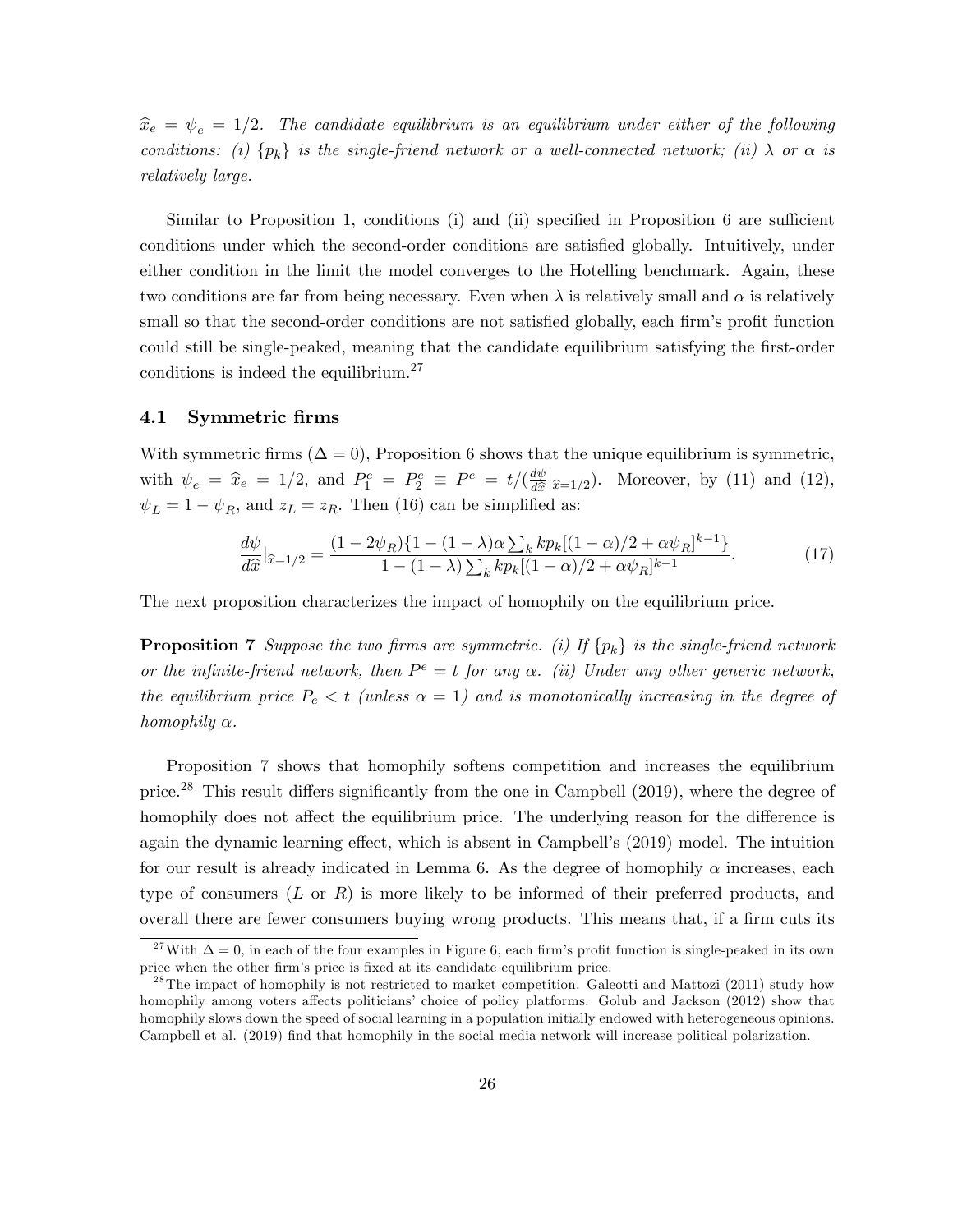price and thus expands its full-information market share  $\hat{x}$  above  $1/2$ , it can only induce fewer partially informed consumers to wrongly buy its product. As a result, the dynamic learning effect is dampened, and the steady-state market share becomes closer and less sensitive to the full-information market share  $\hat{x}$ , which softens competition and increases the price.

Next we examine the impact of homophily on welfare. Similar to earlier analysis, total welfare  $W$  equals the gains from trade minus the total transportation costs incurred. Specifically,

$$
W = V - 2\left[\frac{t}{4}\frac{1}{2}\psi_L + \frac{3t}{4}\frac{1}{2}\psi_R\right] = V - \frac{t}{4} - \frac{t}{2}\psi_R.
$$
\n(18)

The second equality follows from the fact that  $\psi_L = 1 - \psi_R$ . In the expression of (18),  $t/4$ is the total transportation costs if all consumers buy right products,  $\psi_R$  is the fraction of consumers who buy "wrong" products, and on average each of these consumers suffers an additional transportation costs of  $t/2$ . Similarly, consumer surplus CS can be written as

$$
CS = W - P^{e} = V - \frac{t}{4} - \frac{t}{2}\psi_{R} - t/(\frac{d\psi}{d\hat{x}}|_{\hat{x}=1/2}).
$$
\n(19)

**Proposition 8** Suppose the two firms are symmetric. (i) Total welfare W is increasing in  $\alpha$ . (ii) Under the single-friend network or the infinite-friend network, consumer surplus CS is increasing in  $\alpha$ . (iii) Under any other generic network  $\{p_k\}$ , if  $p_1 \leq p_2$ , then CS is decreasing in  $\alpha$  for  $\alpha \leq 1/2$ ; if  $p_1 = 0$ , then CS is decreasing in  $\alpha$  for  $\alpha \leq 3/4$ .

The result that homophily improves total welfare is intuitive. As the degree of homophily increases, consumers are more likely to be informed of their preferred products and thus fewer consumers buy wrong products, which decreases the total transportation costs and increases total welfare. As to consumer surplus, besides the information effect mentioned above, which always benefits consumers, there is a pricing effect which works in the opposite direction. In particular, homophily increases the price and thus hurts consumers. Part (iii) of Proposition 8 shows that the overall effect of homophily on consumer welfare is negative if  $\alpha$  is not too large. The pricing effect tends to dominate, because an increase in  $\alpha$  only prevents an additional fraction of consumers from buying wrong products, but the resulting increase in price hurts all consumers. Notice that this result is qualitatively different from Campbell (2019), in which homophily always improves consumer welfare. This is because the pricing effect of homophily is absent in his model.

In fact, numerical examples suggest that the overall effect of homophily on consumer welfare could be negative for the entire domain of  $\alpha$ . Using the same networks as before with  $t = 1$ and  $\lambda = 1/4$ , Figure 7 plots how the equilibrium price, total welfare, and consumer surplus change as  $\alpha$  varies. Under both networks, consumer surplus is monotonically decreasing in  $\alpha$ for any  $\alpha$ .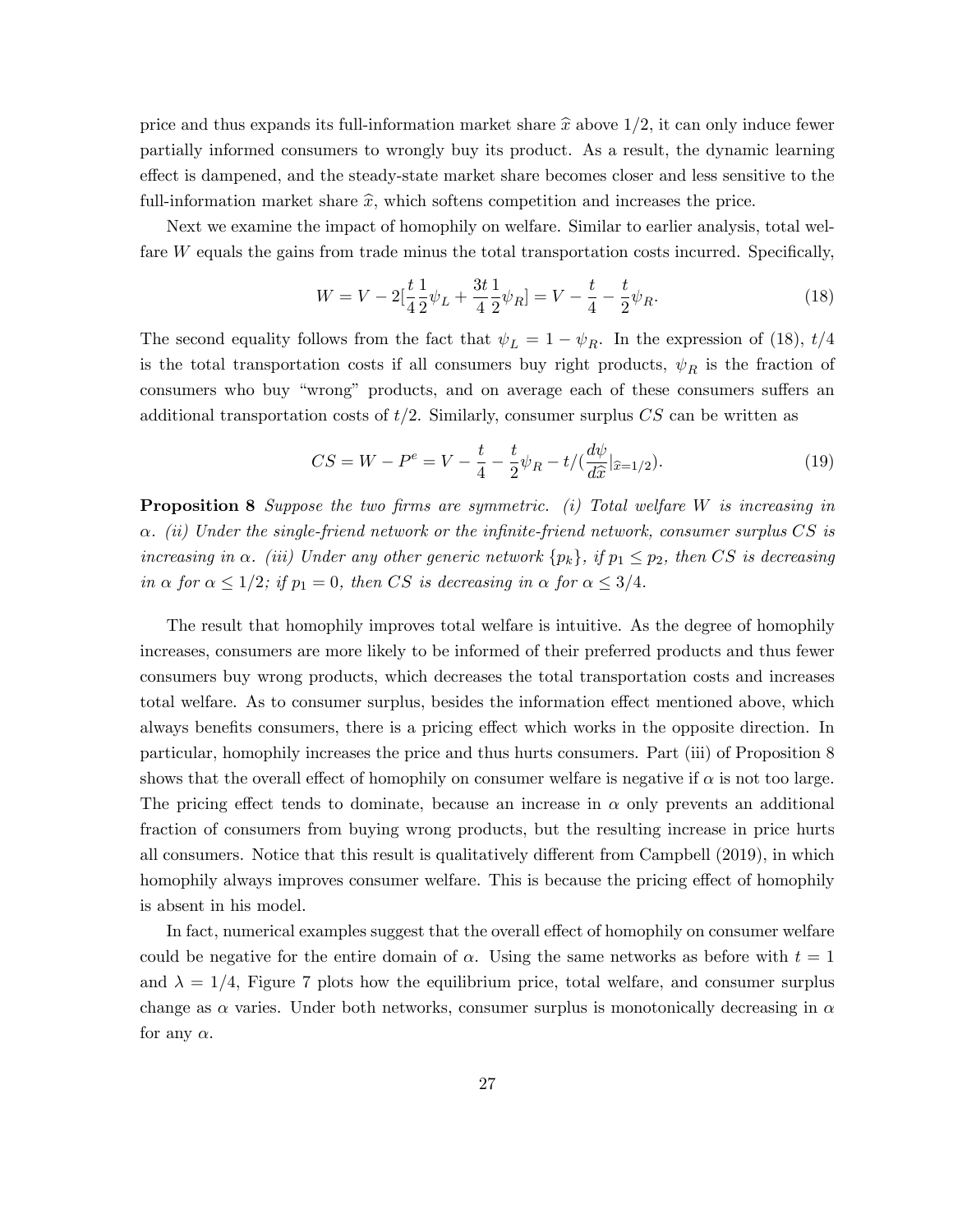

Figure 7: Homophily and Welfare with Symmetric Firms

## 4.2 Asymmetric Örms

In this subsection, we consider asymmetric firms with  $0 < \Delta \leq t$ , and focus on how the degree of homophily affects the equilibrium prices, market shares and welfare.

**Proposition 9** (i) Under the single-friend network or the infinite-friend network, the equilibrium prices and market shares are the same as those in the standard Hotelling model for any  $\alpha$ . (ii) Consider other generic networks, and suppose that  $\Delta$  is not too large so that  $\psi_e$ is not too far away from 1/2. The equilibrium market share of firm 1,  $\psi_e$ , is decreasing in  $\alpha$ . Moreover, if  $\alpha < 1$ , then  $\frac{d\psi}{d\hat{x}}|_{\hat{x}_e} > 1$ ,  $\psi_e > \hat{x}^H = \frac{1}{2} + \frac{\Delta}{6t}$  $\frac{\Delta}{6t}$ , and  $P_2^e < P_2^H = t - \frac{\Delta}{3}$  $\frac{\Delta}{3}$  .

The most illuminating result in Proposition 9 is that, when the two Örms are not too asymmetric, an increase in the degree of homophily reduces the equilibrium market share of the advantaged Örm. In some sense, it implies that homophily dampens the advantage of the advantaged Örm. The underlying intuition for this result is the same as that for part (ii) of Lemma 6: homophily dampens the dynamic learning effect. That is, as the degree of homophily  $\alpha$  increases, there are fewer consumers buying wrong products, which means that the same  $\hat{x} > 1/2$  would translate into a smaller additional market share among partially informed consumers for firm 1.

What happens when  $\Delta$  is relatively large? Numerical examples show that the result in part (ii) of Proposition 9 is still robust. Using the same networks and parameter values as before and with  $\Delta = 2/3$ , Figure 8 plots how the equilibrium market share and prices change with  $\alpha$ . The figure illustrates that the result in part (ii) of Proposition 9 holds globally: for the whole domain of  $\alpha$ , firm 1's equilibrium market share is decreasing in  $\alpha$ . In addition, Figure 8 demonstrates that both firms' prices are increasing in  $\alpha$ , the same pattern as in the case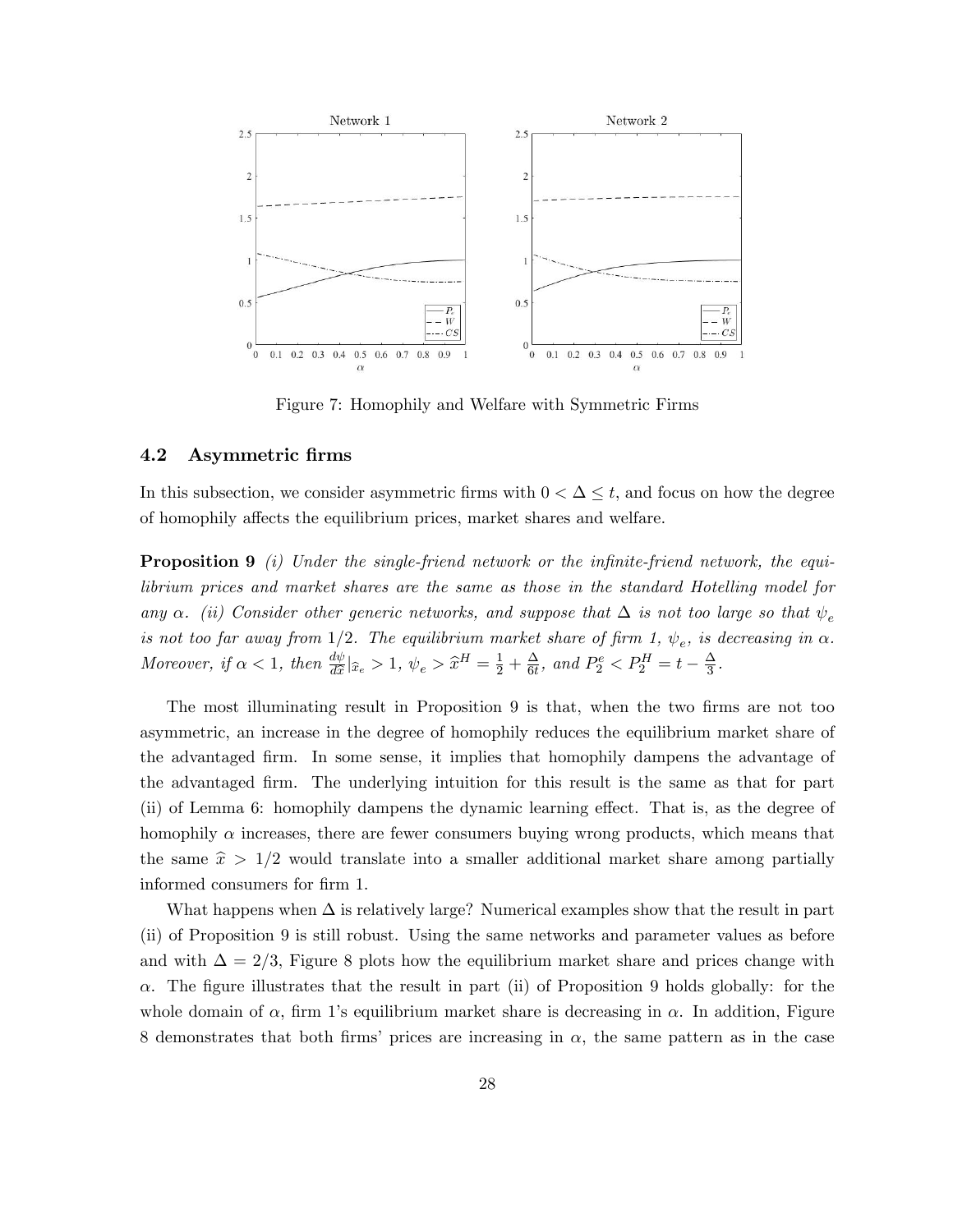

Figure 8: The Impact of Homophily on Prices and Market Share



Figure 9: Homophily and Welfare with Asymmetric Firms

with symmetric firms. Overall, the conclusion is that an increase in the degree of homophily  $\alpha$  softens competition and dampens firm 1's advantage.

Next we examine the impact of homophily on total welfare W and consumer surplus CS. In particular, it can be calculated that

$$
W = V + \Delta[\hat{x}\psi_L + (1 - \hat{x})\psi_R] - \frac{t}{2} + t\hat{x}(1 - \hat{x})(\psi_L - \psi_R),
$$
  
\n
$$
CS = W - P_1^e \psi_e - P_2^e (1 - \psi_e).
$$

With the same parameter values as in Figure 8, Figure 9 plots W and  $CS$  as  $\alpha$  changes. The same pattern emerges under both networks: as  $\alpha$  increases, total welfare W increases but consumer surplus CS decreases. Note that this pattern is the same as the one with symmetric firms, for the same underlying reason. As  $\alpha$  increases, the competition between firms is softened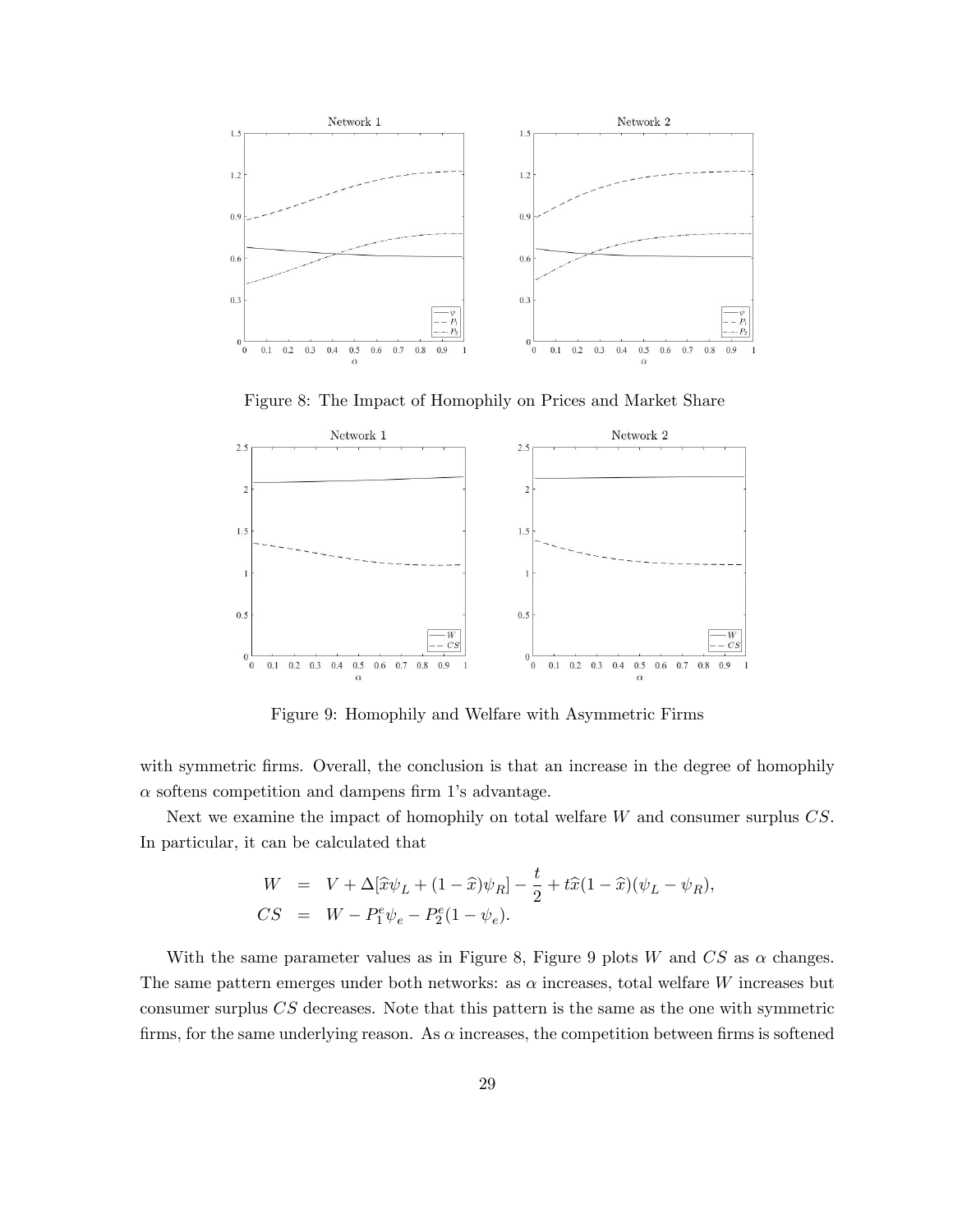and prices increase. The negative impact of this pricing effect dominates the positive impact of the information effect, overall making consumers worse off.

# 5 Conclusion and Discussion

We study a dynamic model of price competition with differentiated products. Each generation of consumers learns about available products from their friends of the previous generation. The social network, which links consumers across generations, affects the evolution of consumers' awareness of products and firms' long-term market shares. Focusing on steady-state equilibria, we examine how the structure of the social network influences market shares, prices, and welfare. In our model, due to the dynamic learning process, firms also compete for partially informed consumers in future periods. As a result, competition is more intense compared to the Hotelling benchmark.

In the basic model with random connections, we find that the intensity of competition is non-monotonic in network connectivity. In particular, under relatively well connected networks, a further increase in network connectivity softens competition. As a result, while total welfare is increasing in network connectivity, consumer surplus is non-monotonic since the impact of network connectivity on equilibrium price is not monotonic. With asymmetric Örms, the advantage of the advantaged firm is amplified by the dynamic learning process, leading to a bigger market share for the advantaged firm and a smaller market share and a lower price for the other firm relative to the Hotelling benchmark. In an extension with homophily, we find that an increase in the degree of homophily dampens the advantage of the advantaged firm and softens competition. Again, consumer welfare is non-monotonic in the degree of homophily.

We have assumed that prices remain fixed once they are set in the beginning. Allowing firms to adjust prices across periods would not change our qualitative results, as long as firms are patient enough so that they care about steady-state profits only. To see this, note that at the steady-state equilibrium neither Örm has an incentive to unilaterally change its price. This is because this requirement has been incorporated in the equilibrium condition: given the other firm's price, a firm's price maximizes its steady-state profit. Of course, when firms are not very patient so that they also care about their profits in the path leading to the steadystate, then firms might adjust prices across periods. This setting is hard to analyze since prices may not settle in equilibrium, and we leave it for future research. However, if there are nonnegligible costs for price adjustments, then firms will also behave according to the steady-state equilibrium.

In our model, the friends of each new generation of consumers are of the previous generation only. At the expense of technical complications, we can extend the model to settings in which the friends of each new generation are from previous generations. For instance, generation T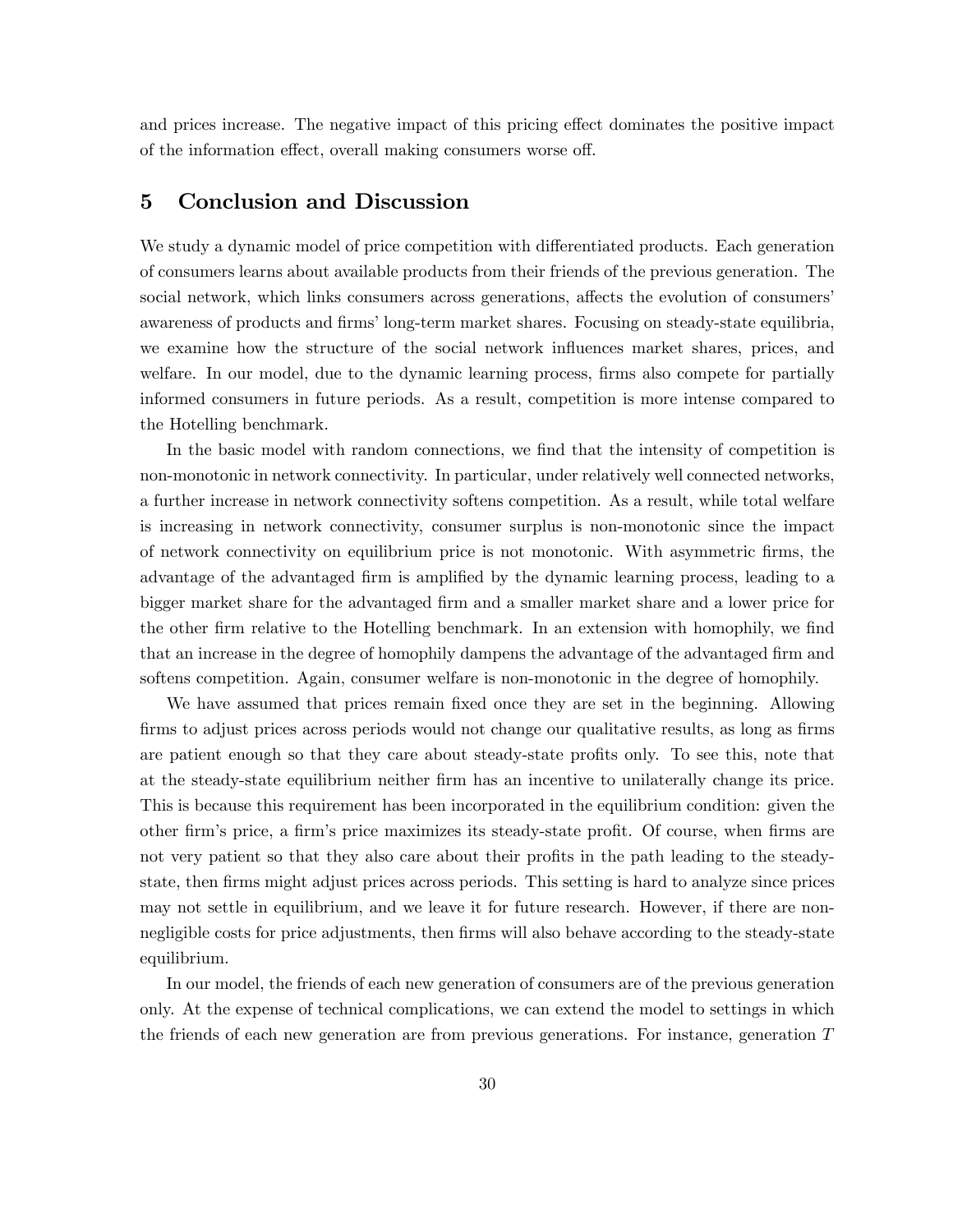consumers could be friends with the  $T-1$  and  $T-2$  generations. However, extending our model to these settings will not qualitatively change our results, because firms are still competing for partially informed consumers in future periods due to the dynamic learning process. In these new settings, compared to our basic model, the steady state will be reached more slowly, since market shares in earlier periods will have more persistent impact on the demand in later periods. As a result, we conjecture that the steady-state demand will be more sensitive to the full-information market share and prices, which leads to more intense competition.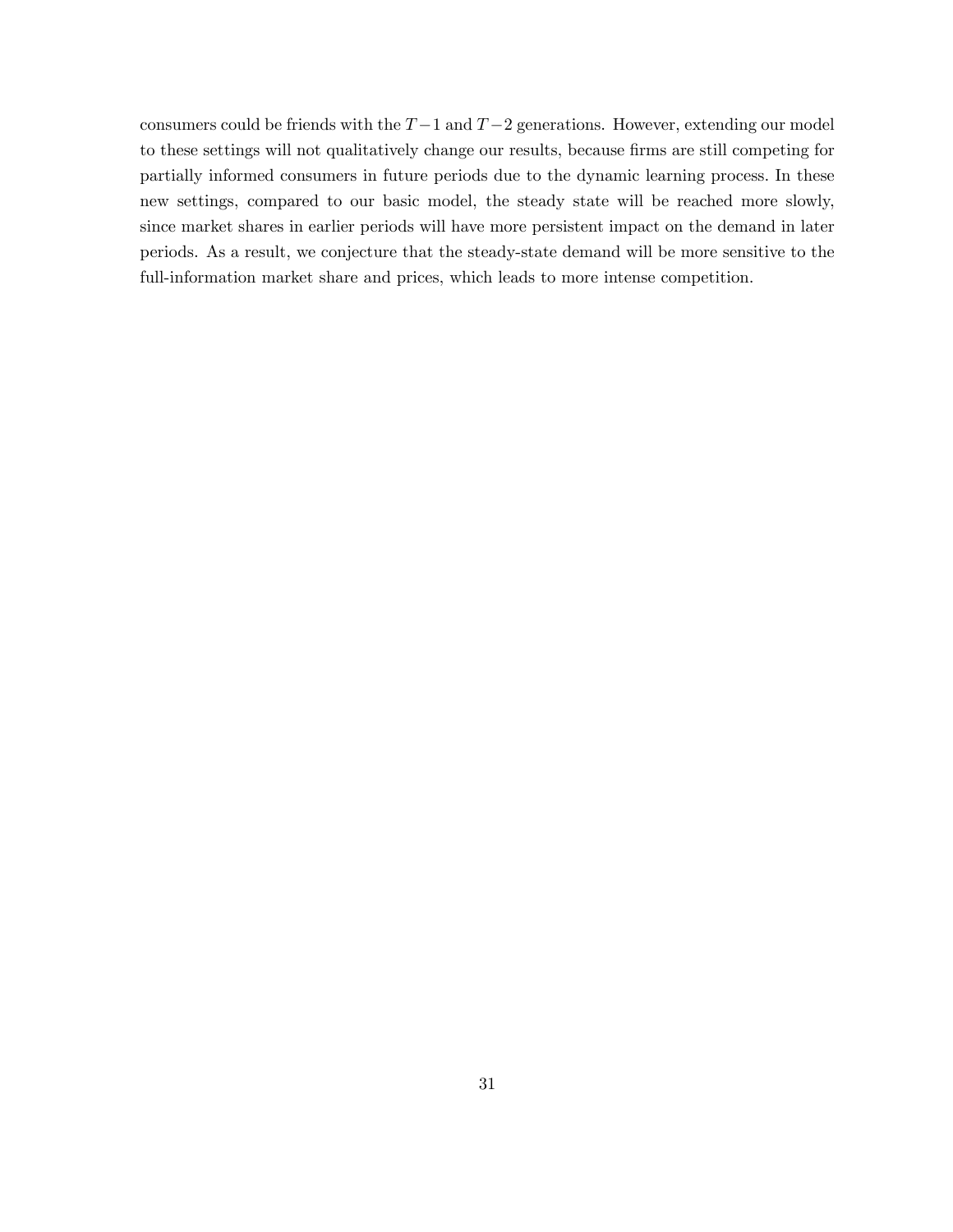# Appendix

#### Proof of Lemma 1.

**Proof.** We first show that, given  $\hat{x}$ , there is a steady-state  $\psi$ , at which the  $H(\psi)$  curve crosses the 45-degree line. By (3), it is clear that  $H(\psi)$  is continuous in  $\psi$ . Moreover,

$$
\lim_{\psi \to 0} H(\psi) = \lambda \hat{x} > 0, \ \lim_{\psi \to 1} H(\psi) = 1 - \lambda (1 - \hat{x}) < 1.
$$

Therefore, there exists a  $\psi \in (0, 1)$  satisfying  $\psi = H(\psi)$ .

For the uniqueness of  $\psi$ , it suffices to show that  $\frac{\partial^3 H}{\partial \psi^3} \geq 0$  for all  $\psi$  within  $(0,1)$ , which implies that  $H(\psi)$  crosses the 45-degree line at most once within domain  $(0,1)$ . By  $(3)$ ,

$$
\frac{\partial^3 H}{\partial \psi^3} \propto \sum_{k \ge 3} p_k k(k-1)(k-2)[(1-\widehat{x})\psi^{k-3} + \widehat{x}(1-\psi)^{k-3}] \ge 0.
$$

Thus  $\psi$  is unique.

Next, based on (3),

$$
H(\widehat{x}) = \widehat{x} + (1 - \lambda)\widehat{x}(1 - \widehat{x})\sum_{k} p_k[\widehat{x}^{k-1} - (1 - \widehat{x})^{k-1}] \ge \widehat{x}.
$$

The inequality follows from the fact that  $\hat{x}^{k-1} - (1-\hat{x})^{k-1} \ge 0$  when  $\hat{x} \ge 1/2$ . Combining with the earlier result that  $\lim_{\psi \to 1} H(\psi) < 1$ , we conclude that the unique  $\psi$  must be within  $[\hat{x}, 1)$ . Moreover,  $H(\hat{x}) \geq \hat{x}$  means that the  $H(\psi)$  curve crosses the 45-degree line from above. This property further implies that the steady-state  $\psi$  is globally stable, as  $\psi_{T+1} = H(\psi_T) > \psi_T$ when  $\psi_T < \psi$  and  $\psi_{T+1} = H(\psi_T) < \psi_T$  for  $\psi_T > \psi$ .

Finally, to show the monotonicity of  $\psi$  in  $\hat{x}$ , let  $\hat{x}_2 > \hat{x}_1 \geq 1/2$ , and  $\psi_j$  be the corresponding steady-state  $\psi$  with  $\widehat{x}_j$ . That is,  $\psi_j = H(\widehat{x}_j, \psi_j)$ . By (3), we have

$$
\frac{\partial H}{\partial \hat{x}} = 1 - (1 - \lambda) \sum_{k} p_k [(\psi)^k + (1 - \psi)^k] > 0,
$$

since the term of summation is less than 1. This implies that  $H(\hat{x}_2, \psi_1) > H(\hat{x}_1, \psi_1) = \psi_1$ . Now consider the case with  $\hat{x}_2$ . The fact that  $H(\hat{x}_2, \psi_1) > \psi_1$  implies that at  $\psi_1$  the  $H(\psi)$ curve lies above the 45-degree line. Because the  $H(\psi)$  curve crosses the 45-degree line from above, we must have  $\psi_2 > \psi_1$ .

#### Proof of Lemma 2.

Proof. Based on (3),

$$
H(\hat{x}) = \hat{x} + (1 - \lambda)\hat{x}(1 - \hat{x})\sum_{k} p_k[\hat{x}^{k-1} - (1 - \hat{x})^{k-1}].
$$
\n(20)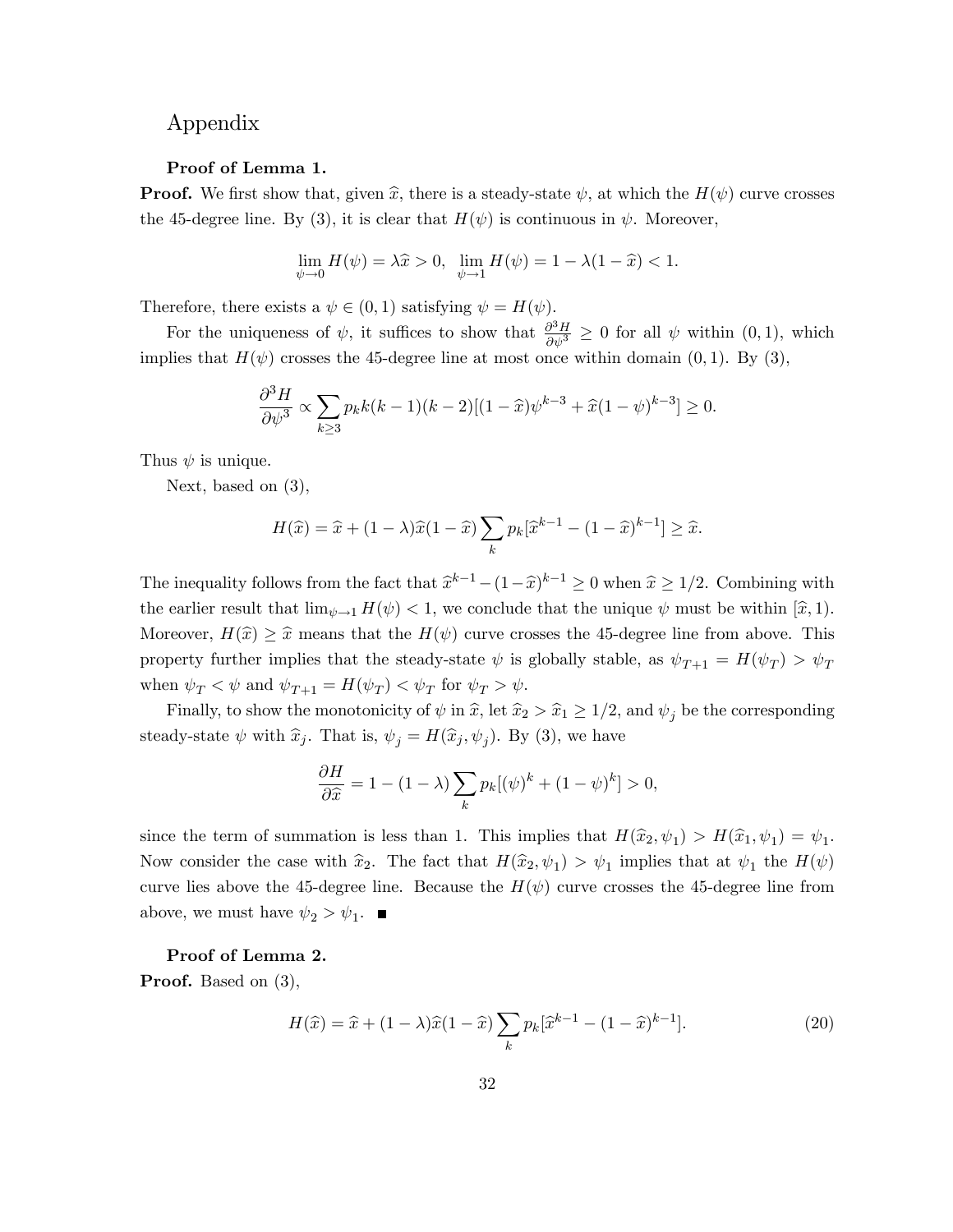Part (i). Under the single-friend network, (20) becomes  $H(\hat{x}) = \hat{x}$  with  $p_1 = 1$ , and thus  $\psi = \hat{x}$ . Under the infinite-friend network, when  $k \to \infty$ , both  $\sum_k p_k \hat{x}^{k-1}$  and  $\sum_k p_k (1 - \hat{x})^{k-1}$ go to 0. Therefore, again  $H(\hat{x}) = \hat{x}$  and  $\psi = \hat{x}$ .

Part (ii). Consider any generic network. In (20),  $\sum_{k} p_k [\hat{x}^{k-1} - (1 - \hat{x})^{k-1}] > 0$  when  $\hat{x} > 1/2$  and  $p_k > 0$  for some finite  $k \geq 2$ , which implies that  $H(\hat{x}) > \hat{x}$ . It means that  $\psi > \hat{x}$ , because  $\psi$  is unique given  $\hat{x}$  and the  $H(\psi)$  curve crosses the 45-degree line from above.

Part (iii). Under the k-friend network, the steady-state equation (3) is written as

$$
\psi = \hat{x} + (1 - \lambda)[(1 - \hat{x})(\psi)^k - \hat{x}(1 - \psi)^k] \equiv H(\psi, k). \tag{21}
$$

Fixing  $\hat{x}$ , denote  $\psi_k$  as the solution to (21). For  $k \geq 2$ , to show that  $\psi_{k+1} < \psi_k$ , it is sufficient that  $H(\psi_k, k+1) < \psi_k$ ; that is, under the  $(k+1)$ -friend network,  $H(\psi_k)$  lies below the 45degree line (recall that at  $\psi_{k+1}$ , the  $H(\psi, k+1)$  curve crosses the 45 degree line from above by Lemma 1).

$$
H(\psi_k, k+1) = \hat{x} + (1 - \lambda)[(1 - \hat{x})(\psi_k)^{k+1} - \hat{x}(1 - \psi_k)^{k+1}]
$$
  
\n
$$
= \hat{x} + (1 - \lambda)[(1 - \hat{x})(\psi_k)^k - \hat{x}(1 - \psi_k)^k]
$$
  
\n
$$
-(1 - \lambda)\psi_k(1 - \psi_k)[(1 - \hat{x})(\psi_k)^{k-1} - \hat{x}(1 - \psi_k)^{k-1}]
$$
  
\n
$$
< \hat{x} + (1 - \lambda)[(1 - \hat{x})(\psi_k)^k - \hat{x}(1 - \psi_k)^k] = H(\psi_k, k) = \psi_k.
$$

The inequality holds for  $k \ge 2$  because  $(1 - \hat{x})(\psi_k)^{k-1} - \hat{x}(1 - \psi_k)^{k-1} > 0$  with  $\psi_k > \hat{x} > 1/2$ based on part (ii).  $\blacksquare$ 

#### Proof of Lemma 3.

**Proof.** Part (i). We can calculate the second-order derivative as follows:

$$
\frac{d^2\psi}{d\hat{x}^2} = \frac{d\psi}{d\hat{x}}(1-\lambda)\frac{\frac{d\psi}{d\hat{x}}\sum_k k(k-1)p_k[(1-\hat{x})\psi^{k-2} - \hat{x}(1-\psi)^{k-2}] - 2\sum_k kp_k[\psi^{k-1} - (1-\psi)^{k-1}]}{1 - (1-\lambda)\sum_k kp_k[(1-\hat{x})\psi^{k-1} + \hat{x}(1-\psi)^{k-1}]}. \tag{22}
$$

When  $\hat{x} = 1/2$ ,  $\psi = 1/2$ . It can be readily verified that the numerator of the fraction in the RHS of (22) is 0. Therefore,  $\frac{d^2\psi}{d\hat{x}^2}|_{\hat{x}=1/2} = 0.$ 

Part (ii). Under well-connected networks,  $\psi \simeq x$ . And thus  $\frac{d^2\psi}{d\hat{x}^2} \simeq 0$ .

For the rest of the proof, it is easier to work with  $\hat{x}$  as a function of  $\psi$ . By the steady-state equation (3), we have:

$$
\hat{x} = \frac{\psi - (1 - \lambda) \sum p_k \psi^k}{1 - (1 - \lambda) \sum p_k [\psi^k + (1 - \psi)^k]} \equiv \frac{A(\psi)}{A(\psi) + A(1 - \psi)},
$$
\n(23)

where

$$
A(\psi) = \psi - (1 - \lambda) \sum p_k \psi^k, \text{ and}
$$

$$
A(1 - \psi) = 1 - \psi - (1 - \lambda) \sum p_k (1 - \psi)^k.
$$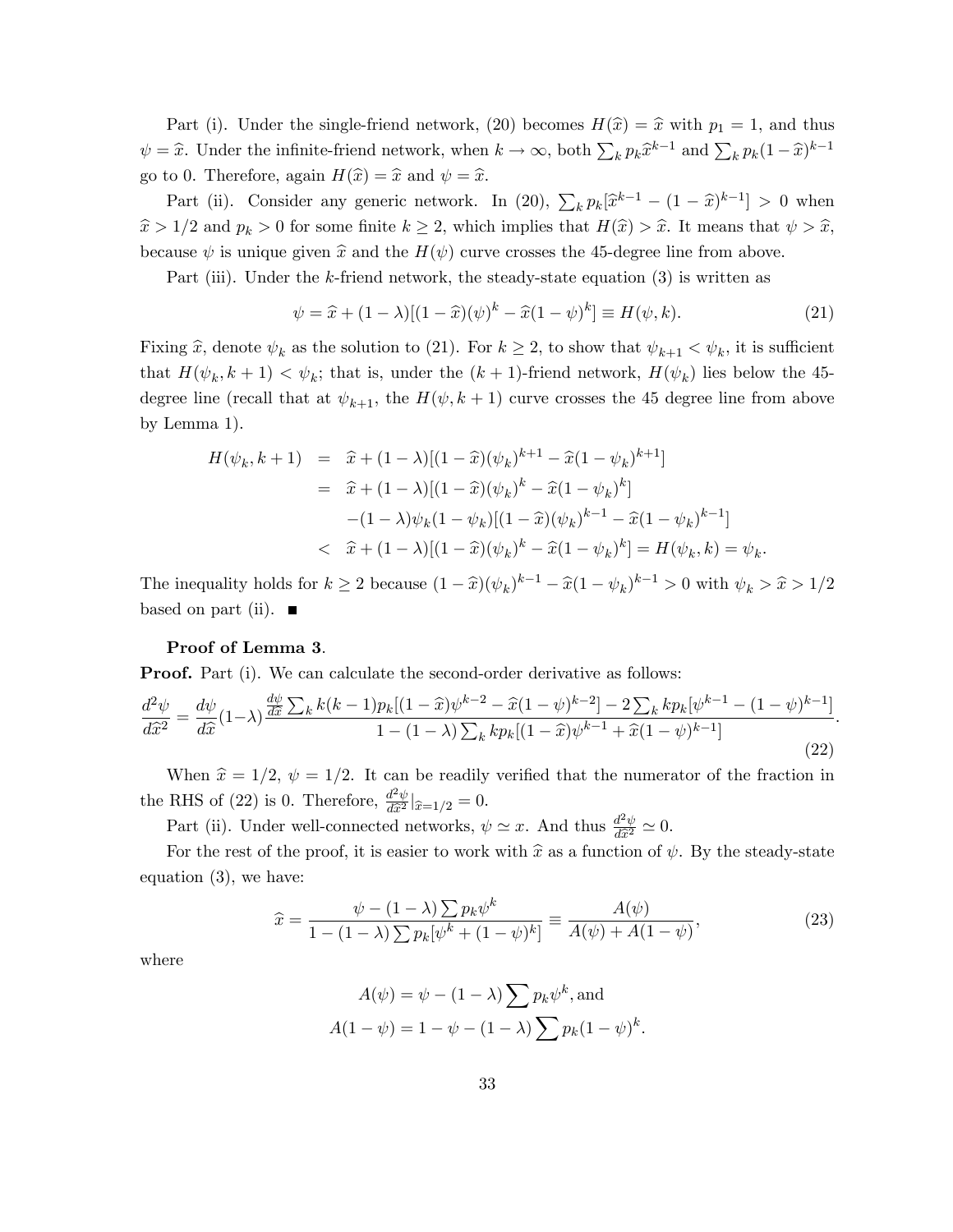In order to show that  $\psi(\hat{x})$  is convex (concave) in  $\hat{x}$  when  $\hat{x} < 1/2$  ( $\hat{x} > 1/2$ ), it is enough to show that the inverse function,  $\hat{x}(\psi)$ , is concave (convex) in  $\psi$  when  $\psi < 1/2$  ( $\psi > 1/2$ ). Taking various derivatives, we get

$$
A'(\psi) = 1 - (1 - \lambda) \sum p_k k \psi^{k-1},
$$
  
\n
$$
A'(1 - \psi) = -1 + (1 - \lambda) \sum p_k k (1 - \psi)^{k-1},
$$
  
\n
$$
A''(\psi) = -(1 - \lambda) \sum_{k \ge 2} p_k k (k - 1) \psi^{k-2} \le 0,
$$
  
\n
$$
A''(1 - \psi) = -(1 - \lambda) \sum_{k \ge 2} p_k k (k - 1) (1 - \psi)^{k-2} \le 0,
$$
  
\n
$$
\frac{d\hat{x}}{d\psi} = \frac{A'(\psi) A (1 - \psi) - A(\psi) A' (1 - \psi)}{[A(\psi) + A(1 - \psi)]^2} > 0, \text{ since } \frac{d\psi}{d\hat{x}} > 0.
$$

Note that  $A'(\psi)A(1-\psi) - A(\psi)A'(1-\psi) > 0$  since  $\frac{d\hat{x}}{d\psi} > 0$ . For the second-order derivative, we have

$$
\frac{d^2\hat{x}}{d\psi^2} = \frac{(1-\lambda)}{[A(\psi)+A(1-\psi)]^3} \{ [A(\psi)+A(1-\psi)] \sum_{k\geq 2} p_k k(k-1) [(1-\psi)^{k-2} A(\psi) - \psi^{k-2} A(1-\psi)] + 2[A'(\psi) A(1-\psi) - A(\psi) A'(1-\psi)] \sum_{k\geq 2} p_k k[\psi^{k-1} - (1-\psi)^{k-1}] \}.
$$
\n(24)

Part (iii). For the single-friend network, from (24) it can be verified that  $\frac{d^2\hat{x}}{d\psi^2} = 0$  for any  $\psi \in [0, 1]$ . For the two-friend network, by (24) we have

$$
\frac{d^2\hat{x}}{d\psi^2} \propto \{2\lambda[A(\psi) + A(1-\psi)] + 4[A'(\psi)A(1-\psi) - A(\psi)A'(1-\psi)]\}(2\psi - 1).
$$

Since the term in the braces is strictly positive,  $\frac{d^2\hat{x}}{d\psi^2}$  has the same sign as  $2\psi - 1$ , which is strictly positive when  $\psi > 1/2$  and strictly negative when  $\psi < 1/2$ .

For the 3-friend network, by (24) we have

$$
\frac{d^2\hat{x}}{d\psi^2} \propto [A(\psi) + A(1 - \psi) - 3(1 - \lambda)\psi(1 - \psi)][1 - (1 - \lambda)\psi(1 - \psi)](2\psi - 1).
$$

Define the term in the first bracket as  $c_3(\psi)$ , and it is enough to show that  $c_3(\psi) > 0$ . In particular,

$$
c_3(\psi) = [1 - (1 - \lambda)(\psi^3 + (1 - \psi)^3) - 3(1 - \lambda)\psi(1 - \psi)]
$$
  
=  $\lambda [\psi^3 + (1 - \psi)^3 + 3\psi(1 - \psi)] > 0,$ 

where the equality uses the fact that  $\psi^3 + (1 - \psi)^3 + 3\psi(1 - \psi) = 1$ .

For any sparsely-linked network, the relevant terms are just combinations of those under the k-friend networks with  $k \leq 3$ . Therefore, the result also holds.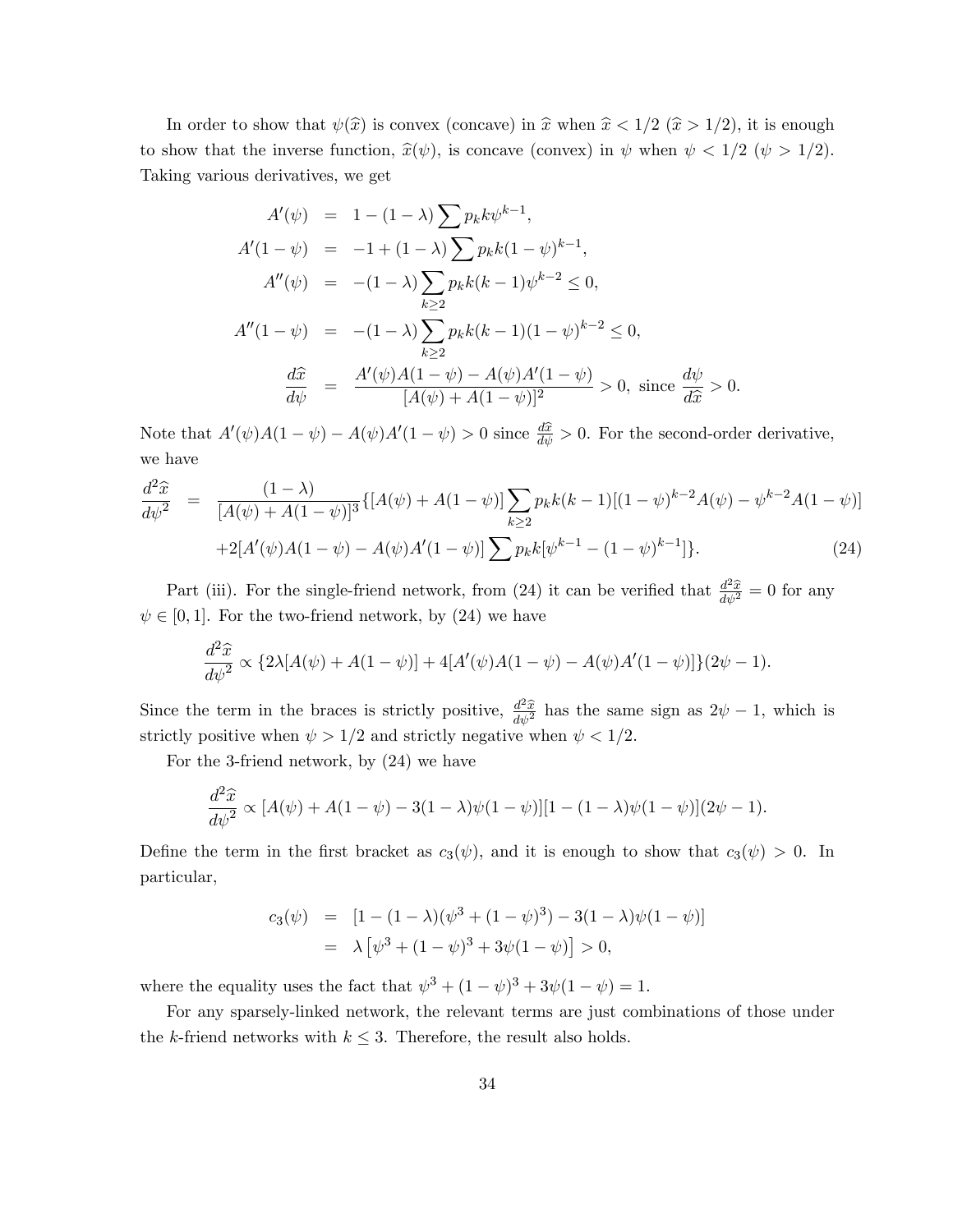Part (iv). For any generic network, by (24), we have  $\lim_{\lambda \to 1} \frac{d^2 \hat{x}}{d\psi^2} = 0$  for any  $\psi$ . Now consider k-friend networks with  $k \geq 4$ , under which

$$
\frac{d^2\hat{x}}{d\psi^2} \propto -(k-1)[(1-\psi)\psi^{k-2} - \psi(1-\psi)^{k-2} + (1-\lambda)\psi^{k-2}(1-\psi)^{k-2}(2\psi-1)]
$$
  
 
$$
\times \frac{A(\psi) + A(1-\psi)}{[A(\psi) + A(1-\psi)] - k(1-\lambda)[\psi^{k-1}A(1-\psi) + (1-\psi)^{k-1}A(\psi)]} + 2[\psi^{k-1} - (1-\psi)^{k-1}].
$$

Collecting the above terms without coefficient  $(1 - \lambda)$ , we have

$$
\psi^{k-2}[(k+1)\psi - (k-1)] + (1-\psi)^{k-2}[(k+1)\psi - 2] \equiv c_k(\psi).
$$

For the 4-friend and 5-friend networks, we have, respectively,

$$
c_4(\psi) = \psi^2(5\psi - 3) + (1 - \psi)^2(5\psi - 2),
$$
  

$$
c_5(\psi) = \psi^3[6\psi - 4] + (1 - \psi)^3[6\psi - 2],
$$

which are positive if and only if  $\psi \geq 1/2$  (the term is 0 when  $\psi = 1/2$ , and its derivative is positive). Therefore, for both networks, if  $\lambda$  is large enough, then  $\frac{d^2\hat{x}}{d\psi^2}$  is positive when  $\psi > 1/2$ and negative when  $\psi < 1/2$ . For k-friend networks with k being large, we have  $c_k(\psi) \to 0$  for any  $\psi \in (0, 1)$ , or the result weakly holds.

To summarize, for any generic network, if  $\lambda$  is large enough, then  $\frac{d^2\hat{x}}{d\psi^2} \ge 0$  when  $\psi > 1/2$ and  $\frac{d^2\hat{x}}{d\psi^2} \leq 0$  when  $\psi < 1/2$ .

### Proof of Proposition 1.

**Proof.** We first show that a candidate equilibrium exists. With  $\hat{x}$  being the horizontal axis and  $\psi$  the vertical axis, the steady-state equation (3) defines a SS-curve and the pricing equation (6) defines a PE-curve. A candidate equilibrium is an intersection of these two curves. It is obvious that both curves are continuous. By (3), when  $\hat{x} = 1/2$ , we have  $\psi = 1/2$ . Thus  $(\frac{1}{2})$  $\frac{1}{2}, \frac{1}{2}$  $(\frac{1}{2})$  is the starting point of the SS-curve. By (6), when  $\hat{x} = 1/2$ , we have  $\psi \ge 1/2$ , because  $\frac{d\psi}{d\hat{x}} > 0$  by Lemma 1. Therefore, the starting point of the PE-curve is weakly above that of the SS-curve. Next consider  $\widehat{x} = \frac{1}{2} + \frac{\Delta}{2t}$  $\frac{\Delta}{2t}$ . By Lemma 2 on the SS-curve we have  $\psi(\hat{x} = \frac{1}{2} + \frac{\Delta}{2t})$  $\frac{\Delta}{2t}) \geq \widehat{x} = \frac{1}{2} + \frac{\Delta}{2t}$  $\frac{\Delta}{2t}$ . By (6),  $\psi(\hat{x} = \frac{1}{2} + \frac{\Delta}{2t})$  $\frac{\Delta}{dt}$  = 1/2 on the PE-curve, because  $\frac{d\psi}{d\hat{x}} > 0$ . Therefore, at  $\hat{x} = \frac{1}{2} + \frac{\Delta}{2t}$  $\frac{\Delta}{2t}$ the PE-curve is weakly below the SS-curve. By continuity, the two curves must intersect at some  $\widehat{x} \in [\frac{1}{2}]$  $\frac{1}{2}, \frac{1}{2} + \frac{\Delta}{2t}$  $\frac{\Delta}{2t}$ , which is a candidate equilibrium  $\hat{x}_e$ . Since  $\hat{x}_e \in [\frac{1}{2}]$  $\frac{1}{2}, \frac{1}{2} + \frac{\Delta}{2t}$  $\frac{\Delta}{2t}$ , we must have  $\widehat{x}_e = 1/2$  when  $\Delta = 0$  which implies that  $\psi_e = 1/2$  as well.

Next we show the uniqueness of candidate equilibrium. The pricing equation (6) can be more compactly written as

$$
\widehat{x} = \frac{1}{2} + \frac{\Delta}{2t} - (2\psi - 1)\frac{d\widehat{x}}{d\psi}.
$$
\n(25)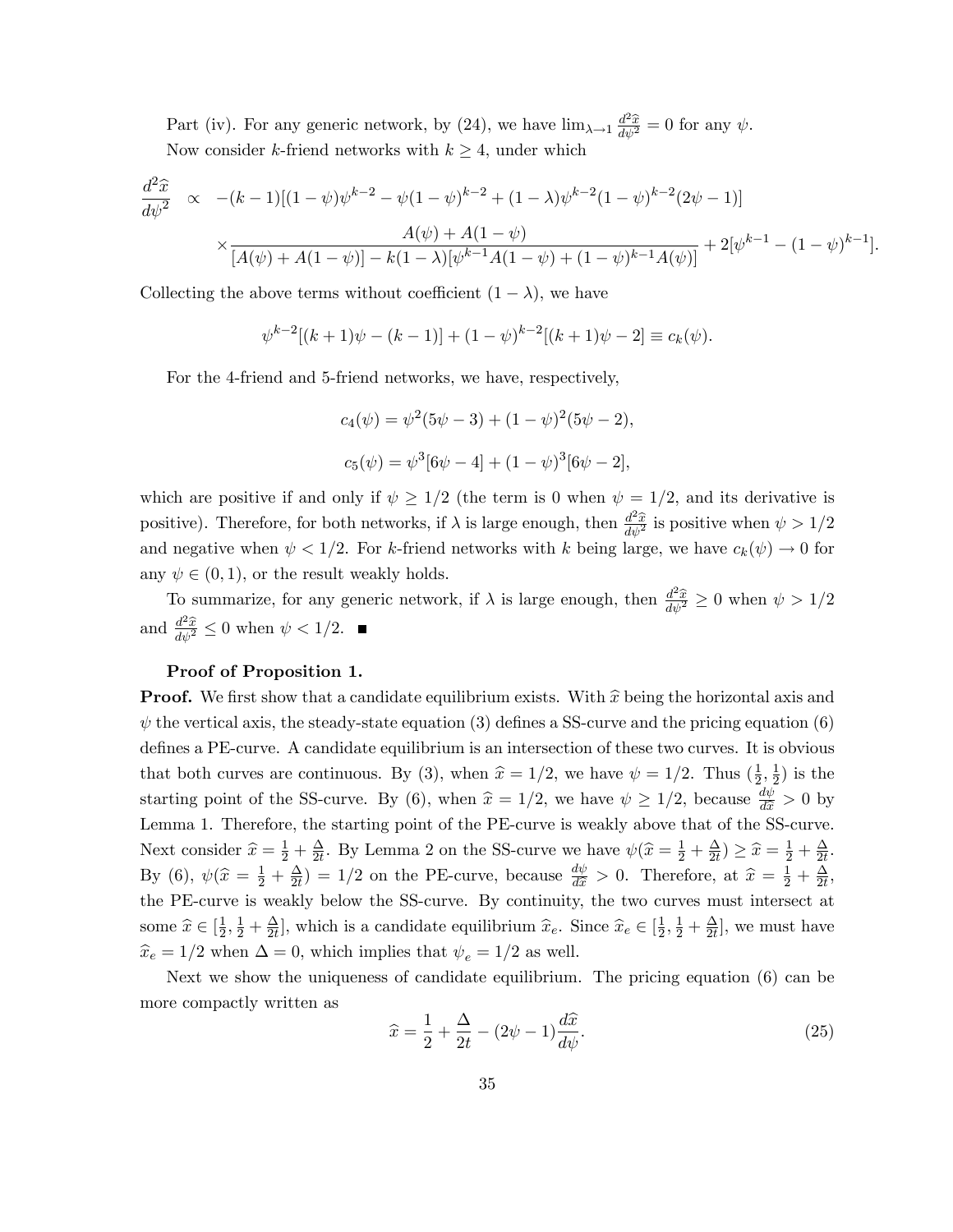The derivative of the RHS of (25) with respect to  $\psi$  equals to

$$
-[(2\psi - 1)\frac{d^2\hat{x}}{d\psi^2} + 2\frac{d\hat{x}}{d\psi}],
$$

which is strictly negative. To see this, by Lemma 3,  $\frac{d^2 \hat{x}}{d\psi^2} \leq 0$  when  $\psi \leq 1/2$ , and  $\frac{d^2 \hat{x}}{d\psi^2} \geq 0$  when  $\psi \geq 1/2$ . Therefore,  $(2\psi - 1) \frac{\partial^2 \hat{x}}{\partial \psi^2} \geq 0$  for any  $\psi \in [0, 1]$ . Together with the fact that  $\frac{d\hat{x}}{d\psi} > 0$ , we have the desired result. In addition, the partial derivative of the RHS of (6) with respect to  $\hat{x}$  is negative. This means that the PE-curve is downward sloping. Note that the SS-curve is upward sloping because  $\frac{d\psi}{d\hat{x}} > 0$ . Thus, the two curves can have only one intersection; that is, the candidate equilibrium is unique.

Finally, we show the sufficiency of the first-order conditions by checking the second-order conditions. We will only prove the result for firm 1, as firm 2's situation is similar. In particular,

$$
\frac{\partial^2 \pi_1}{\partial P_1^2} \propto -2\frac{d\psi}{d\hat{x}} + \frac{P_1}{2t} \frac{d^2 \psi}{d\hat{x}^2}
$$

:

Since  $\frac{d\psi}{d\hat{x}} > 0$ , and by Lemma 3,  $\frac{d^2\psi}{d\hat{x}^2} \leq 0$  when  $\psi \geq 1/2$ , we have  $\frac{\partial^2 \pi_1}{\partial P_1^2}$  $\frac{\partial^2 \pi_1}{\partial P_1^2}$  < 0 when  $\psi \geq 1/2$ . When  $\psi \leq 1/2$  ( $P_1$  is relatively large), since  $\frac{d^2\psi}{d\tilde{x}^2} \geq 0$  by Lemma 3, the sign of  $\frac{\partial^2 \pi_1}{\partial P_1^2}$  $\frac{\partial^2 \pi_1}{\partial P_1^2}$  is indeterminate. To ensure  $\frac{\partial^2 \pi_1}{\partial P^2}$  $\frac{\partial^2 \pi_1}{\partial P_1^2} \leq 0$ ,  $\left| \frac{d^2 \psi}{d\hat{x}^2} \right|$  has to be small enough. By Lemma 3,  $\lim_{\lambda \to 1} \frac{d^2 \psi}{d\hat{x}^2} = 0$  and  $\frac{d^2 \psi}{d\hat{x}^2} \to 0$ under either well-connected networks or the single-friend network. Therefore, the second-order condition  $\frac{\partial^2 \pi_1}{\partial P^2}$  $\frac{\partial^2 \pi_1}{\partial P_1^2} \leq 0$  is satisfied if either  $\lambda$  is large enough or the network is either well-connected or the single-friend one.  $\blacksquare$ 

## Proof of Proposition 2.

**Proof.** Part (i). By (7),  $\frac{d\psi}{d\hat{x}} = 1$  under both the single-friend network and the infinite-friend network. Then  $P^e = t$  immediately follows. Now consider any generic network, with  $p_l > 0$ for some finite  $l \geq 2$ . Under these networks, it is obvious that

$$
\sum_{k} k p_k \left(\frac{1}{2}\right)^{k-1} > \sum_{k} p_k \left(\frac{1}{2}\right)^{k-1}.
$$

By (7), this implies that  $\frac{d\psi}{d\hat{x}}|_{\hat{x}=1/2} > 1$ . Therefore,  $P^e < t$ .

Part (ii). Under the  $k$ -friend networks, by  $(7)$  we have

$$
\left[\frac{d\psi}{d\hat{x}}(k+1) - \frac{d\psi}{d\hat{x}}(k)\right]_{\hat{x}=1/2} \propto (2-k)\left(\frac{1}{2}\right)^k - (1-\lambda)\left(\frac{1}{2}\right)^{2k-1},
$$

which is positive if  $k = 1$ , but is negative for any  $k \geq 2$ . The statement in the proposition immediately follows.

Proof of Proposition 3.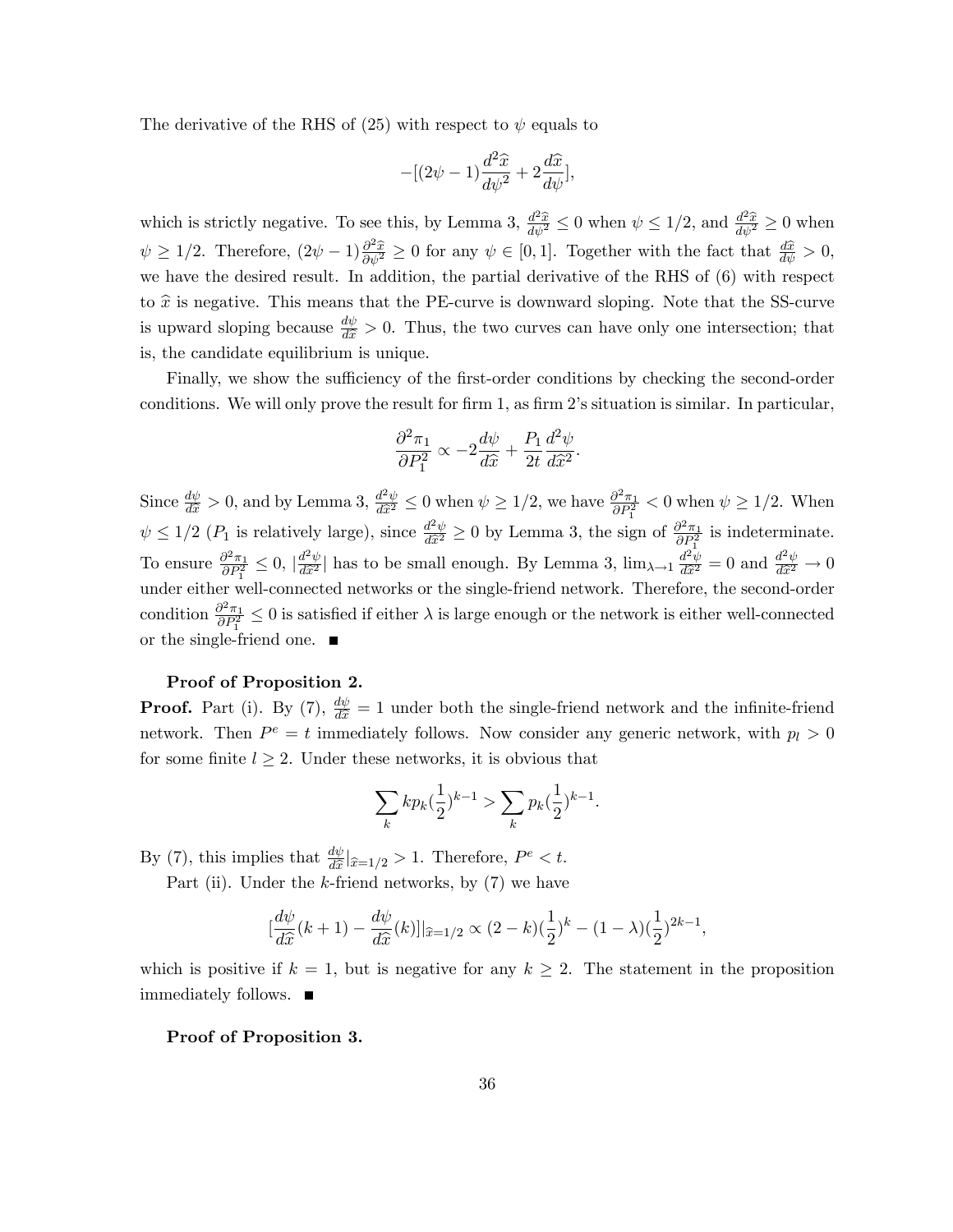**Proof.** Part (i). It is sufficient to show that  $\frac{d\psi}{d\hat{x}}$  $\frac{d\psi}{d\widehat{x}}(p'_k) - \frac{d\psi}{d\widehat{x}}$  $\frac{d\psi}{d\hat{x}}(p''_k)\vert_{\hat{x}=1/2} > 0$ . By (7),  $\left[\frac{d\psi}{d\hat{x}}\right]$  $\frac{d\psi}{d\widehat{x}}(p'_k)$  –  $d\psi$  $\frac{dw}{d\hat{x}}(p''_k)$ ] $\vert_{\hat{x}=1/2}$  has the same sign as

$$
\sum_{k} (k-1)(p'_k - p''_k)(\frac{1}{2})^{k-1} + (1 - \lambda)[\sum_{k} p'_k(\frac{1}{2})^{k-1} \sum_{k} kp''_k(\frac{1}{2})^{k-1} - \sum_{k} p''_k(\frac{1}{2})^{k-1} \sum_{k} kp'_k(\frac{1}{2})^{k-1}].
$$

Since  $(\frac{1}{2})$  $(\frac{1}{2})^{k-1}$  is decreasing in k and  $\{p''_k\}$  FOSD  $\{p'_k\}$ ,  $A \equiv \sum_k p''_k(\frac{1}{2})$  $(\frac{1}{2})^{k-1} < \sum_k p'_k (\frac{1}{2})$  $(\frac{1}{2})^{k-1} \equiv B.$ The term  $(k-1)(\frac{1}{2})^{k-1}$  is constant when k changes from 2 to 3, and decreases in k for  $k \geq 3$ . Since  $\{p''_k\}$  FOSD  $\{p'_k\}$  and  $p''_1 = p'_1$ , relative to  $\{p'_k\}$ ,  $\{p''_k\}$  puts higher probabilities on  $k \geq 3$ . Therefore,  $Z \equiv \sum_{k}(k-1)(p'_{k}-p''_{k})(\frac{1}{2})^{k-1} > 0$ . Similarly,  $C \equiv \sum_{k} kp''_{k}(\frac{1}{2})$  $(\frac{1}{2})^{k-1} < \sum_{k} k p_k^{'} (\frac{1}{2})$  $(\frac{1}{2})^{k-1} \equiv$ D, because the term  $k(\frac{1}{2})$  $\frac{1}{2}$ <sup>k-1</sup> is constant when k changes from 1 to 2, and is decreasing in k for  $k \geq 2$ . Note that A, B, C, and D are all smaller than 1. Moreover,

$$
(A+D)-(B+C)=\sum_{k}(k-1)(p'_{k}-p''_{k})(\frac{1}{2})^{k-1}=Z>0.
$$

Using more compact notations, we have

$$
\left[\frac{d\psi}{d\widehat{x}}(p'_k) - \frac{d\psi}{d\widehat{x}}(p''_k)\right]\right]_{\widehat{x}=1/2} \propto Z + (1 - \lambda)(BC - AD).
$$

If  $BC \ge AD$ , then we get the desired result that  $\left[\frac{d\psi}{d\hat{x}}\right]$  $\frac{d\psi}{d\widehat{x}}(p'_k) - \frac{d\psi}{d\widehat{x}}$  $\frac{dw}{d\hat{x}}(p''_k)\vert_{\hat{x}=1/2} > 0$ . Next consider the case that  $BC < AD$ . In particular,

$$
Z + (1 - \lambda)(BC - AD) > Z + BC - AD > B(C + Z) - AD > 0.
$$

The first inequality holds since  $BC < AD$ . The second inequality uses the fact that  $B < 1$ . The last inequality holds because  $B + C + Z = A + D$ ,  $A < B < D$ , and  $A < C + Z < D$ . Therefore, again  $\left[\frac{d\psi}{d\hat{x}}\right]$  $\frac{d\psi}{d\widehat{x}}(p'_k) - \frac{d\psi}{d\widehat{x}}$  $\frac{d\psi}{d\hat{x}}(p''_k)\vert_{\hat{x}=1/2} > 0.$ 

Part (ii). By  $(7)$ ,

$$
\frac{\partial \left(\frac{d\psi}{d\hat{x}}\right) \hat{x}=1/2)}{\partial \lambda} \propto \sum_{k} (1-k) p_k(\frac{1}{2})^{k-1},
$$

which is negative if there is a finite  $k \geq 2$  such that  $p_k > 0$ . Therefore, the equilibrium price increases in  $\lambda$ .

# Proof of Proposition 4.

**Proof.** Since  $\left(\frac{1}{2}\right)$  $(\frac{1}{2})^{k+1}$  is decreasing k, a FOSD change in  $\{p_k\}$  reduces  $\sum_k p_k(\frac{1}{2})$  $(\frac{1}{2})^{k+1}$ . By (8), this implies that W increases.

Next consider consumer surplus CS. For the k-friend networks, we can compute the difference in  $CS$  as k increases by 1 based on equation (9):

$$
CS(k) - CS(k+1) \propto (\frac{1}{2})^{k+2} [(4k-9) + 11(1-\lambda)(\frac{1}{2})^k - (1-\lambda)^2(\frac{1}{2})^{2k-1}].
$$
 (26)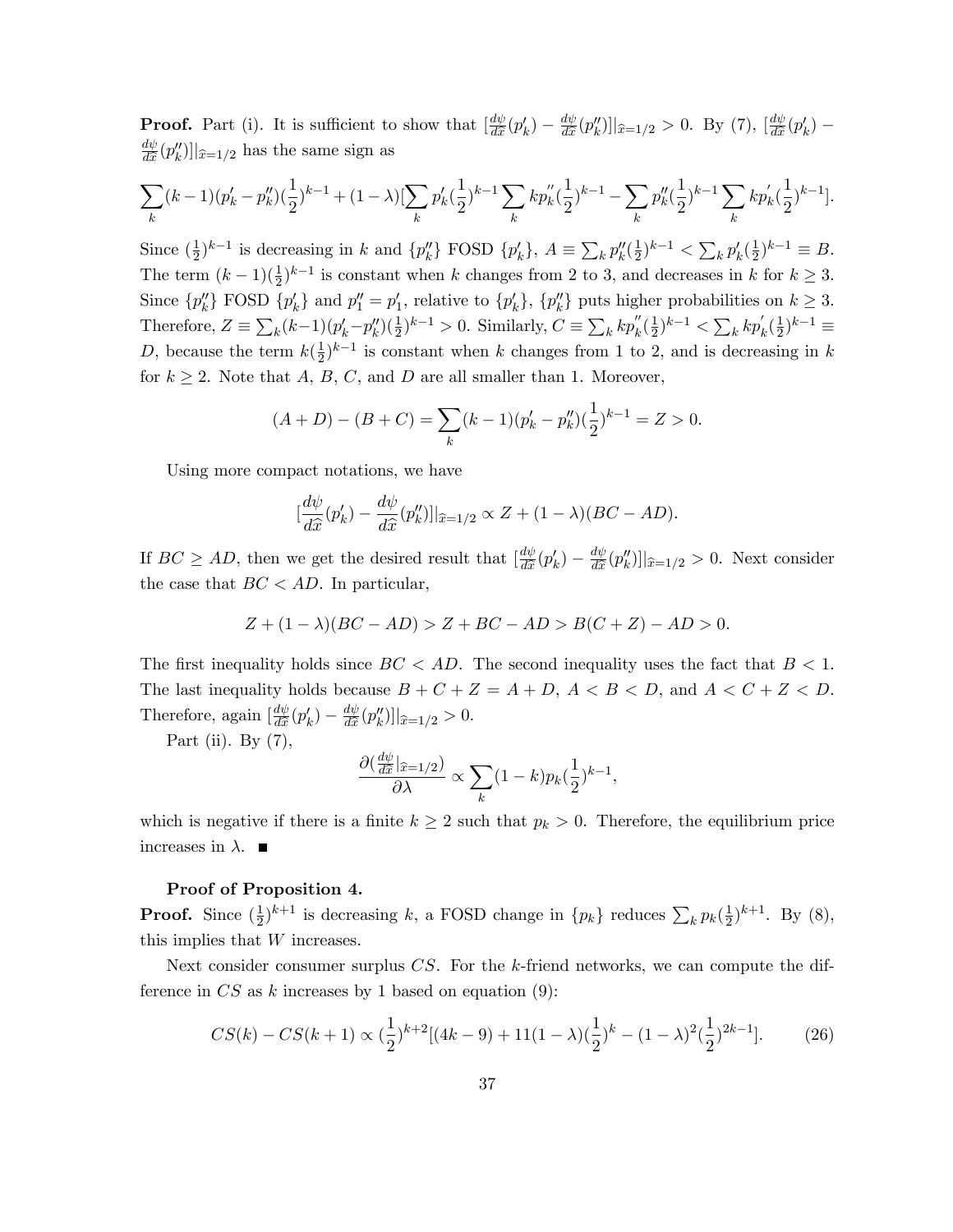It can be verified that (26) is negative when  $k = 1$ . Therefore,  $CS(k = 2) > CS(k = 1)$ . This proves part (i). For part (ii), it can be verified that (26) is positive when  $k \geq 3$ . Therefore, CS is decreasing in k when  $k \geq 3$ . Finally, for part (iii), when  $k = 2$  the term in the bracket in (26) becomes

$$
-1 + \frac{11}{4}(1 - \lambda) - \frac{(1 - \lambda)^2}{8},
$$

which is positive if  $\lambda \leq \sqrt{113} - 10 \simeq 0.63$  and negative otherwise. The result immediately follows.  $\blacksquare$ 

## Proof of Proposition 5.

**Proof.** Part (i). By Lemma 2, under either network,  $\psi = \hat{x}$ , and thus  $\frac{d\psi}{d\hat{x}} = 1$  at any  $\hat{x}$ . Then the pricing equation (6) becomes  $\hat{x}_e = \frac{1}{2} + \frac{\Delta}{2t} - (2\hat{x}_e - 1)$ , which yields  $\hat{x}_e = \frac{1}{2} + \frac{\Delta}{6t} = \psi_e$ . By (4), we get the desired expressions for  $P_1^e$  and  $P_2^e$ , which are the same as those in the Hotelling benchmark.

Part (ii). We first prove  $\frac{d\psi_e}{d\hat{x}}|_{\hat{x}_e} > 1$ . Define  $r \equiv \frac{1}{\frac{d\psi_e}{d\hat{x}}|_{\hat{x}_e}}$ Suppose to the contrary,  $r \geq 1$ . But by (5),  $r \geq 1$  implies that  $\sum_k p_k D_k \leq 0$ , where . It is enough to show that  $r < 1$ .

$$
D_k \equiv k[(1 - \widehat{x}_e)(\psi_e)^{k-1} + \widehat{x}_e(1 - \psi_e)^{k-1}] - [(\psi_e)^k + (1 - \psi_e)^k].
$$

Since  $\hat{x}_e < \psi_e$  and  $\psi_e > 1/2$ ,

$$
D_k > k(1 - \psi_e)\psi_e[(\psi_e)^{k-2} + (1 - \psi_e)^{k-2}] - [(\psi_e)^k + (1 - \psi_e)^k] \equiv d_k.
$$
 (27)

It can be verified that  $d_1 = 0$ ; and given any  $k \geq 2$ , for  $d_k$  to be less than 0, it is necessary that  $\psi_e > \frac{3}{4}$  $\frac{3}{4}$ . That is, if  $\psi_e \leq \frac{3}{4}$  $\frac{3}{4}$ , then  $d_k \geq 0$  for all k and thus  $\sum_k p_k D_k > 0$ . Therefore,  $r \geq 1$ implies that  $\psi_e > \frac{3}{4}$  $\frac{3}{4}$ .

Now we are ready to derive a contradiction. Given that  $r \geq 1$  and  $\psi_e > \frac{3}{4} \geq \frac{1}{2} + \frac{\Delta}{4t}$  $\frac{\Delta}{4t}$  (since  $\Delta \leq t$ , by (6), we have  $\widehat{x}_e < \frac{1}{2} + \frac{\Delta}{2t} - \frac{\Delta}{2t} = \frac{1}{2}$  $\frac{1}{2}$ . But, by (3),  $\hat{x}_e < 1/2$  implies that  $\psi_e < \frac{1}{2}$  $\frac{1}{2}$ . This is a contradiction. Therefore, it must be the case that  $r < 1$ .

Next we show that  $\psi_e > \frac{1}{2} + \frac{\Delta}{6t}$  $\frac{\Delta}{6t}$ . Suppose  $\psi_e \leq \frac{1}{2} + \frac{\Delta}{6t}$  $\frac{\Delta}{6t}$ . Given that  $r < 1$ , by (6) we have  $\widehat{x}_e > \frac{1}{2} + \frac{\Delta}{2t} - \frac{\Delta}{3t} = \frac{1}{2} + \frac{\Delta}{6t}$  $\frac{\Delta}{6t}$ . That is,  $\hat{x}_e > \psi_e$ . But this contradicts the result in Lemma 2 that  $\hat{x}_e < \psi_e$ . Therefore, in equilibrium  $\psi_e > \frac{1}{2} + \frac{\Delta}{6t}$  must hold.

Finally, recall that  $P_2^e = \frac{2t(1-\psi_e)}{\frac{d\psi_e}{\phi_e}}$  $\frac{d\psi_e}{d\hat{x}}|_{\hat{x}_e}$ . Given that  $\psi_e > \frac{1}{2} + \frac{\Delta}{6t}$  $\frac{\Delta}{6t}$  and  $\frac{d\psi_e}{d\hat{x}}|_{\hat{x}_e} > 1$ ,  $P_2^e < t - \frac{\Delta}{3}$  $\frac{\Delta}{3}$ .

Part (iii). Denote  $\frac{d\hat{x}_k}{d\psi}$  as the derivative under the k-friend network. We first show that  $\frac{d\hat{x}_k}{d\psi}$ is increasing in k when  $\psi$  is greater than but close to 1/2. By earlier results, we have

$$
\frac{d\hat{x}_k}{d\psi} = \frac{1}{1 - (1 - \lambda)[\psi^k + (1 - \psi)^k]} - (1 - \lambda)\frac{k\psi(1 - \psi)[\psi^{k-2} + (1 - \psi)^{k-2} - (1 - \lambda)\psi^{k-2}(1 - \psi)^{k-2}]}{[1 - (1 - \lambda)[\psi^k + (1 - \psi)^k]]^2}
$$

: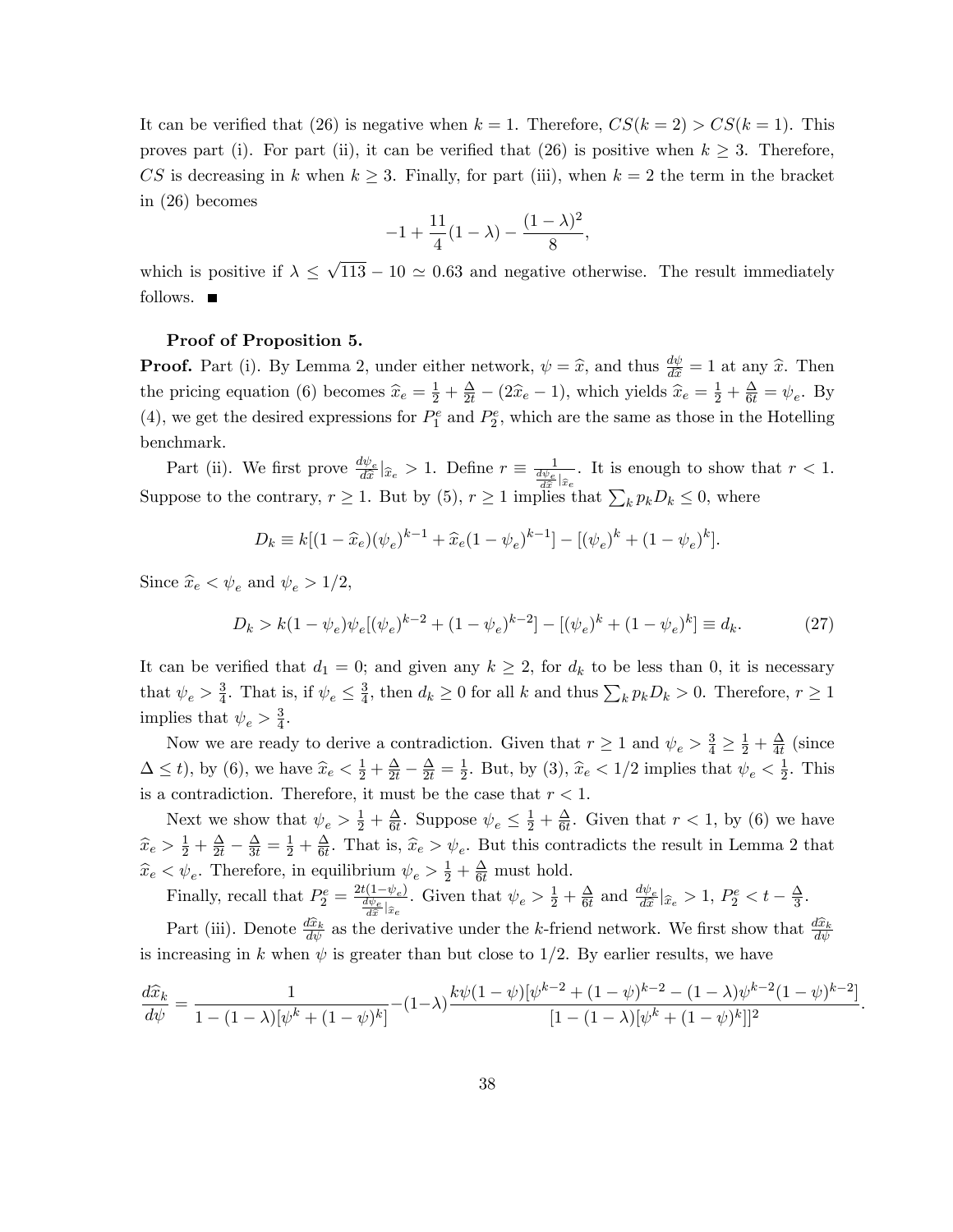Letting

$$
R \equiv \frac{1 - (1 - \lambda)[\psi^{k+1} + (1 - \psi)^{k+1}]}{1 - (1 - \lambda)[\psi^k + (1 - \psi)^k]} \ge 1,
$$

and taking the difference, we get

$$
\frac{d\widehat{x}_{k+1}}{d\psi} - \frac{d\widehat{x}_k}{d\psi} \propto kR[\psi^{k-2} + (1-\psi)^{k-2} - (1-\lambda)\psi^{k-2}(1-\psi)^{k-2}] - [\psi^{k-1} + (1-\psi)^{k-1}]
$$

$$
-\frac{k+1}{R}[\psi^{k-1} + (1-\psi)^{k-1} - (1-\lambda)\psi^{k-1}(1-\psi)^{k-1}].
$$

When  $\psi = 1/2$  and  $k = 2$ , we have

$$
\frac{d\widehat{x}_3}{d\psi} - \frac{d\widehat{x}_2}{d\psi} \propto \frac{1}{2}(1-\lambda) > 0.
$$

When  $\psi = 1/2$  and  $k \geq 3$ , we have

$$
\frac{d\widehat{x}_{k+1}}{d\psi} - \frac{d\widehat{x}_k}{d\psi} \propto 2k[1 - (1 - \lambda)(\frac{1}{2})^k] - 1 - (k+1)[1 - (1 - \lambda)(\frac{1}{2})^{k-1}]
$$
  
\n
$$
\geq k - 2 > 0.
$$

By continuity, we conclude that  $\frac{d\hat{x}_{k+1}}{d\psi} - \frac{d\hat{x}_k}{d\psi} > 0$  when  $\psi$  is close to 1/2.

Now consider  $k' > k$ , and index the equilibrium variables by subscripts k and k'. We want to show  $\psi_{e,k'} < \psi_{e,k}$ . Suppose the opposite,  $\psi_{e,k'} \geq \psi_{e,k}$ , holds. By part (iii) of Lemma 2, the inequality means that  $\hat{x}_{e,k'} > \hat{x}_{e,k}$ , since under the k'-friend network the same  $\hat{x}$  leads to a smaller  $\psi$  than under the k-friend network. Under both networks, in equilibrium we have

$$
\widehat{x}_e = \frac{1}{2} + \frac{\Delta}{2} - (2\psi_e - 1)\frac{d\widehat{x}}{d\psi}|_{\psi_e}.\tag{28}
$$

:

Regarding the derivative, we have  $\frac{d\hat{x}_k}{d\psi}\vert_{\psi_{e,k}} < \frac{d\hat{x}_{k'}}{d\psi}\vert_{\psi_{e,k}} \le \frac{d\hat{x}_{k'}}{d\psi}\vert_{\psi_{e,k'}}$ . The first inequality holds because  $\frac{d\hat{x}_k}{d\psi}$  is increasing in k, and the second inequality holds because  $\hat{x}$  is convex in  $\psi$  when  $\psi \geq 1/2$  and  $\psi_{e,k'} \geq \psi_{e,k} \geq 1/2.$  Therefore, we have

$$
(2\psi_{e,k}-1)\frac{d\widehat{x}_k}{d\psi}|_{\psi_{e,k}}<(2\psi_{e,k'}-1)\frac{d\widehat{x}_{k'}}{d\psi}|_{\psi_{e,k'}}
$$

Thus the RHS of  $(28)$  is smaller under the k'-friend network than under the k-friend network. However,  $\hat{x}_{e,k'} > \hat{x}_{e,k}$  means that the LHS of (28) is larger under the k'-friend network. This is a contradiction.

#### Proof of Lemma 4.

**Proof.** Parts (i) and (ii). The proof is similar to that of Lemma 1. Define the LHS of (11) and (12) as  $H_L(\psi_L)$  and  $H_R(\psi_R)$ , respectively. Note that both  $H_L(\cdot)$  and  $H_R(\cdot)$  are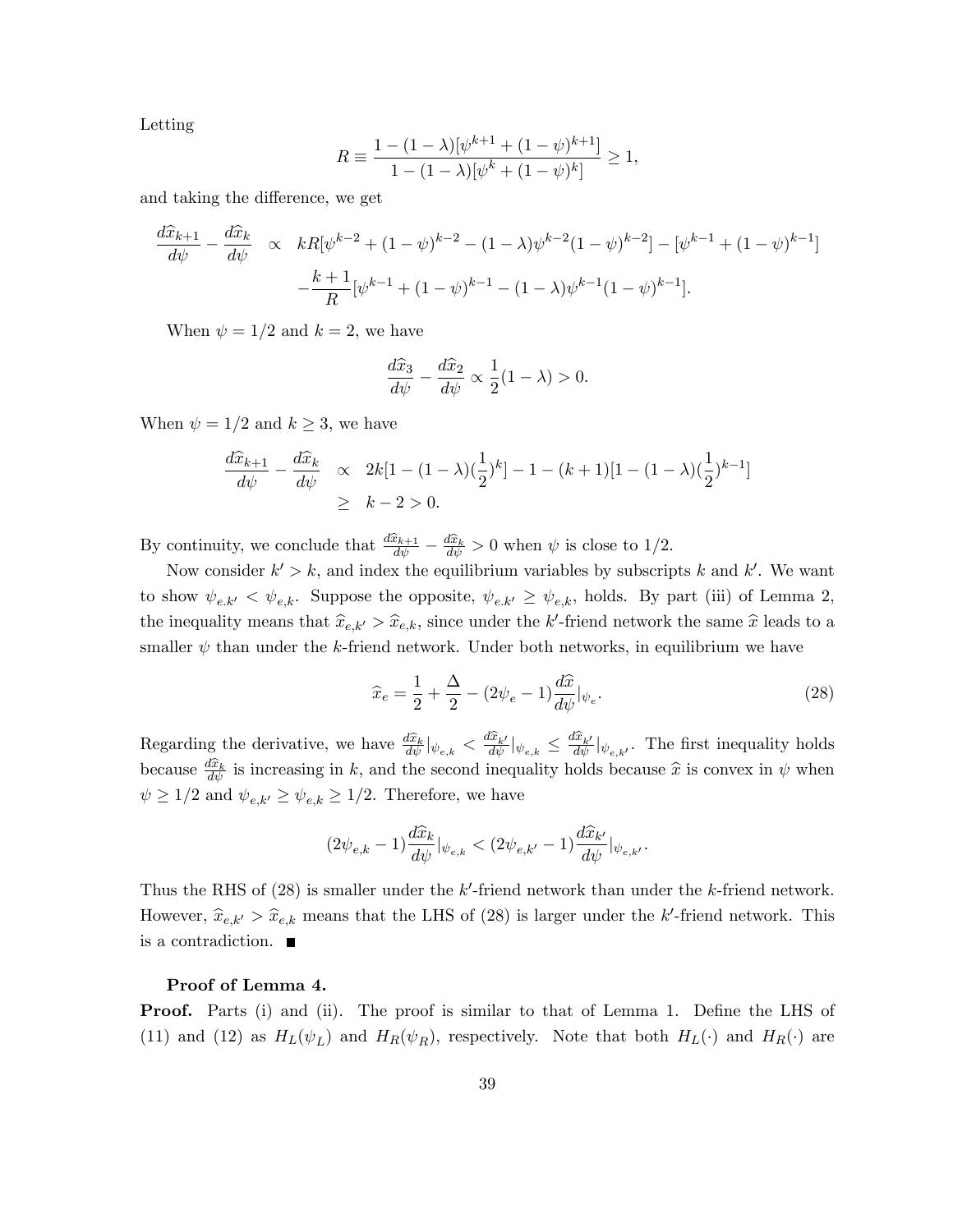continuous functions. Given  $\psi$ , the steady-state  $\psi_L$  satisfies  $\psi_L = H_L(\psi_L)$  and  $\psi_R$  satisfies  $\psi_R = H_R(\psi_R)$ . We first show that for any given  $\psi$ , there is a unique  $\psi_L \in (\psi, 1)$ . It can be verified that  $H_L(\psi) = 1 - (1 - \lambda) \sum_k p_k (1 - \psi)^k \ge 1 - (1 - \lambda)(1 - \psi) > \psi$ , and  $H_L(1) =$  $1 - (1 - \lambda) \sum_k p_k [(1 - \alpha)(1 - \psi)]^k < 1$ . Thus the continuity of  $H_L(\cdot)$  implies the existence of a  $\psi_L \in (\psi, 1)$  which satisfies  $\psi_L = H_L(\psi_L)$ . To show the uniqueness, it is sufficient that  $\frac{\partial^3 H_L}{\partial \psi^3} > 0$ , which implies that the  $H_L$ -curve crosses the 45 degree line at most once. It is straightforward to check that  $\frac{\partial^3 H_L}{\partial \psi^3} > 0$  holds, thus we have the uniqueness of  $\psi_L$ .

Next we show that  $\psi_L$  is increasing in  $\psi$ . Notice that  $H_L(\psi) > \psi$  also implies that the  $H_L$ -curve crosses the 45 degree line from above. As  $\psi$  increases, the  $H_L$ -curve shifts up, which means that  $\psi_L$  increases, or  $\frac{\partial \psi_L}{\partial \psi} > 0$ . To show that  $\psi_L$  is increasing in  $\alpha$ , consider  $\alpha'' > \alpha'$ , and denote the corresponding steady-state  $\psi_L$  as  $\psi'_L$  and  $\psi''_L$ , respectively. Since  $\psi'_L > \psi$  and  $\alpha'' > \alpha'$ , by (11) we have  $\psi'_L = H_L(\psi'_L, \alpha') < H_L(\psi'_L, \alpha'')$ . Given that the  $H_L$ -curve crosses the 45 degree line from above,  $\psi''_L > \psi'_L$  must hold.

Following similar steps, we can show the results regarding  $\psi_R$ . First,  $H_R(0) > 0$  and  $H_R(\psi) = (1 - \lambda) \sum_k p_k \psi^k < \psi$ . Second,  $\frac{\partial^3 H_R}{\partial \psi^3} > 0$ . These properties ensure a unique  $\psi_R \in$  $(0, \psi)$  satisfying  $\psi_R = H_R(\psi_R)$ , and that the  $H_R$ -curve crosses the 45 degree line from above. As  $\psi$  increases, the  $H_R$ -curve shifts up, which means that  $\psi_R$  increases, or  $\frac{\partial \psi_R}{\partial \psi} > 0$ . Finally, consider  $\alpha'' > \alpha'$ . Since  $\psi'_R < \psi$ , by (12)  $\alpha'' > \alpha'$  implies that  $\psi'_R = H_R(\psi'_R, \alpha') > H_R(\psi'_R, \alpha'')$ . Given that the  $H_R$ -curve crosses the 45 degree line from above,  $\psi_R'' < \psi_R'$  must hold.

Part (iii). Denote  $\phi_L \equiv 1 - \psi_L$ . By (11) and (12), we have

$$
\phi_L = (1 - \lambda) \sum_k p_k [\phi_L + (1 - \alpha)(1 - \psi - \phi_L)]^k, \tag{29}
$$

$$
\psi_R = (1 - \lambda) \sum_k p_k [\psi_R + (1 - \alpha)(\psi - \psi_R)]^k.
$$
\n(30)

Define the RHS of (29) as  $G_L(\phi_L)$ , and thus  $G_L(\phi_L) = \phi_L$ . Recall that the RHS of (30) is  $H_R(\psi_R)$ . Since  $\psi \geq 1/2$ , comparing (29) and (30), we have  $H_R(y) \geq G_L(y)$  for any  $y \leq \psi$ . Therefore,  $\phi_L = G_L(\phi_L) \leq H_R(\phi_L)$ . The fact that  $\phi_L \leq H_R(\phi_L)$  implies that  $\psi_R \geq \phi_L =$  $1 - \psi_L$ , since the H<sub>R</sub>-curve crosses the 45 degree line from above.

#### Proof of Lemma 5.

**Proof.** Part (i). Denote  $\psi_L(\psi)$  and  $\psi_R(\psi)$  as the functions of the steady-state  $\psi_L$  and  $\psi_R$  when  $\psi$  changes. Then  $H(\psi_L(\psi), \psi_R(\psi)) \equiv \hat{x}\psi_L(\psi) + (1 - \hat{x})\psi_R(\psi)$ , and the steadystate  $\psi$  satisfies  $\psi = H(\psi_L(\psi), \psi_R(\psi))$ . For the existence of a steady state, it suffices to show that (a)  $H(\psi_L(\psi), \psi_R(\psi))$  is continuous, (b)  $\lim_{\psi \to 0} H(\psi_L(\psi), \psi_R(\psi)) \geq 0$ , and (c)  $\lim_{\psi \to 1} H(\psi_L(\psi), \psi_R(\psi)) \leq 1$ . Note that (a) holds since both  $\psi_L(\psi)$  and  $\psi_R(\psi)$  are continuous, and both (b) and (c) are satisfied since, by (11) and (12),  $\psi_L \in [0, 1]$  and  $\psi_R \in [0, 1]$ .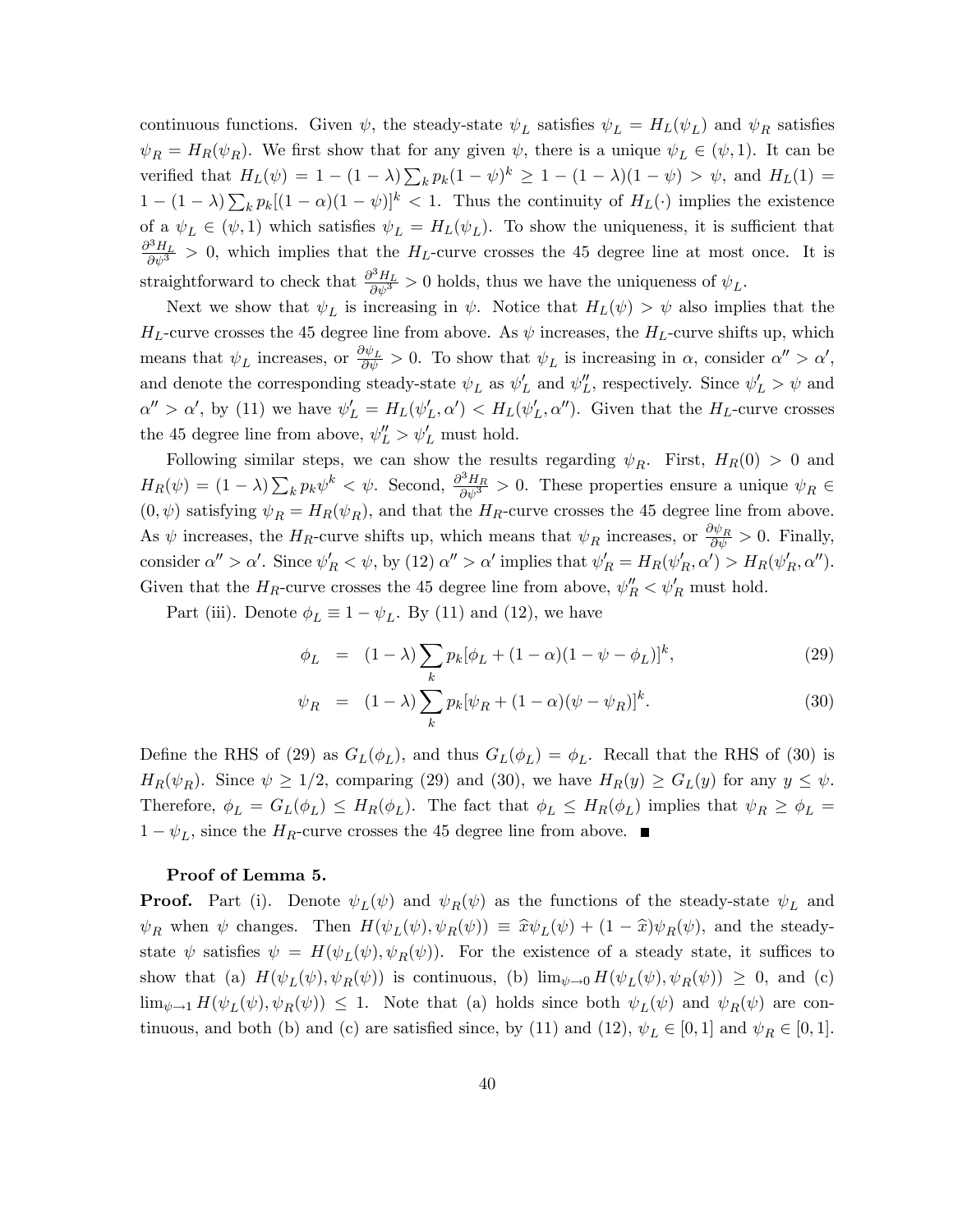Therefore, the existence of a steady-state  $\psi$  is ensured. For the uniqueness of  $\psi$ , it is enough to show that (d)  $\frac{d^3}{d\psi^3}H(\psi_L(\psi), \psi_R(\psi)) \geq 0$ , which implies that  $H(\psi_L(\psi), \psi_R(\psi))$  crosses the 45-degree line at most once. Actually, combined with (b) and (c), property (d) also implies that the  $H(\psi)$  curve crosses the 45-degree line from above at the steady-state  $\psi$ .

To show property (d), it is enough to show that  $\frac{\partial^3 \psi_L}{\partial \psi^3} \geq 0$  and  $\frac{\partial^3 \psi_R}{\partial \psi^3} \geq 0$ , because  $\frac{d^3}{d\psi^3}H(\psi_L(\psi), \psi_R(\psi)) = \hat{x}\frac{\partial^3 \psi_L}{\partial \psi^3} + (1-\hat{x})\frac{\partial^3 \psi_R}{\partial \psi^3}$ . For that purpose, define  $f(z) \equiv \sum_k p_k z^k$ ,  $z_L \equiv 1-(1-\alpha)\psi - \alpha\psi_L$ , and  $z_R \equiv (1-\alpha)\psi + \alpha\psi_R$ . It can be readily verified that  $\frac{\partial^n}{\partial z^n}f(z) \ge 0$ for all *n*. Moreover,  $\frac{\partial z_L}{\partial \psi} = -(1 - \alpha + \alpha \frac{\partial \psi_L}{\partial \psi})$  and  $\frac{\partial z_R}{\partial \psi} = (1 - \alpha + \alpha \frac{\partial \psi_R}{\partial \psi})$ . Differentiating (11) with respect to  $\psi$  yields

$$
\frac{\partial \psi_L}{\partial \psi} = \frac{(1 - \lambda)(1 - \alpha)f'(z_L)}{1 - (1 - \lambda)\alpha f'(z_L)}.
$$

The numerator of the above expression is positive. By Lemma 4,  $\frac{\partial \psi_L}{\partial \psi} > 0$ . Thus the denominator,  $1-(1-\lambda)\alpha f'(z_L)$ , is also positive. That  $\frac{\partial \psi_L}{\partial \psi} > 0$  also implies that  $\frac{\partial z_L}{\partial \psi} < 0$ . Differentiating (11) repeatedly, we get

$$
\frac{\partial^2 \psi_L}{\partial \psi^2} = \frac{-(1-\lambda)f''(z_L)(\frac{\partial z_L}{\partial \psi})^2}{1-(1-\lambda)\alpha f'(z_L)},
$$
  

$$
\frac{\partial^3 \psi_L}{\partial \psi^3} = \frac{(1-\lambda)[-f'''(z_L)(\frac{\partial z_L}{\partial \psi})^3 + 3\alpha f''(z_L)\frac{\partial z_L}{\partial \psi}\frac{\partial^2 \psi_L}{\partial \psi^2}]}{1-(1-\lambda)\alpha f'(z_L)}
$$

:

:

Note that  $\frac{\partial^2 \psi_L}{\partial \psi^2} < 0$ , since the numerator is negative. On the other hand,  $\frac{\partial^3 \psi_L}{\partial \psi^3} > 0$ , because the numerator is positive since  $\frac{\partial z_L}{\partial \psi} < 0$  and  $\frac{\partial^2 \psi_L}{\partial \psi^2} < 0$ .

Similarly, regarding  $\psi_R$  we have

$$
\begin{array}{rcl}\n\frac{\partial \psi_R}{\partial \psi} & = & \frac{(1-\lambda)(1-\alpha)f'(z_R)}{1-(1-\lambda)\alpha f'(z_R)} > 0, \\
\frac{\partial^2 \psi_R}{\partial \psi^2} & = & \frac{(1-\lambda)f''(z_R)(\frac{\partial z_R}{\partial \psi})^2}{1-(1-\lambda)\alpha f'(z_R)}, \\
\frac{\partial^3 \psi_R}{\partial \psi^3} & = & \frac{(1-\lambda)[f'''(z_R)(\frac{\partial z_R}{\partial \psi})^3 + 3\alpha f''(z_R)\frac{\partial z_R}{\partial \psi}\frac{\partial^2 \psi_R}{\partial \psi^2}]}{1-(1-\lambda)\alpha f'(z_R)}\n\end{array}
$$

The fact that  $\frac{\partial \psi_R}{\partial \psi} > 0$  implies that  $1 - (1 - \lambda) \alpha f'(z_R) > 0$  and  $\frac{\partial z_R}{\partial \psi} > 0$ . Then it is straightforward to check that  $\frac{\partial^2 \psi_R}{\partial \psi^2} > 0$  and  $\frac{\partial^3 \psi_R}{\partial \psi^3} > 0$ . This completes the proof that the steady-state  $\psi$  is unique.

Next, we show that  $\psi \geq \hat{x}$ . By (13),

$$
H(\psi) = \widehat{x} + [(1 - \widehat{x})\psi_R(\psi) - \widehat{x}(1 - \psi_L(\psi))].
$$

By earlier results, it suffices to show  $H(\hat{x}) \geq \hat{x}$ , which is equivalent to  $(1 - \hat{x}) \psi_R(\hat{x}) - \hat{x}(1 - \hat{x})$  $\psi_L(\hat{x})$   $\geq$  0. Somewhat abusing the notations, let  $z_L = 1 - (1 - \alpha)\hat{x} - \alpha\psi_L$  and  $z_R =$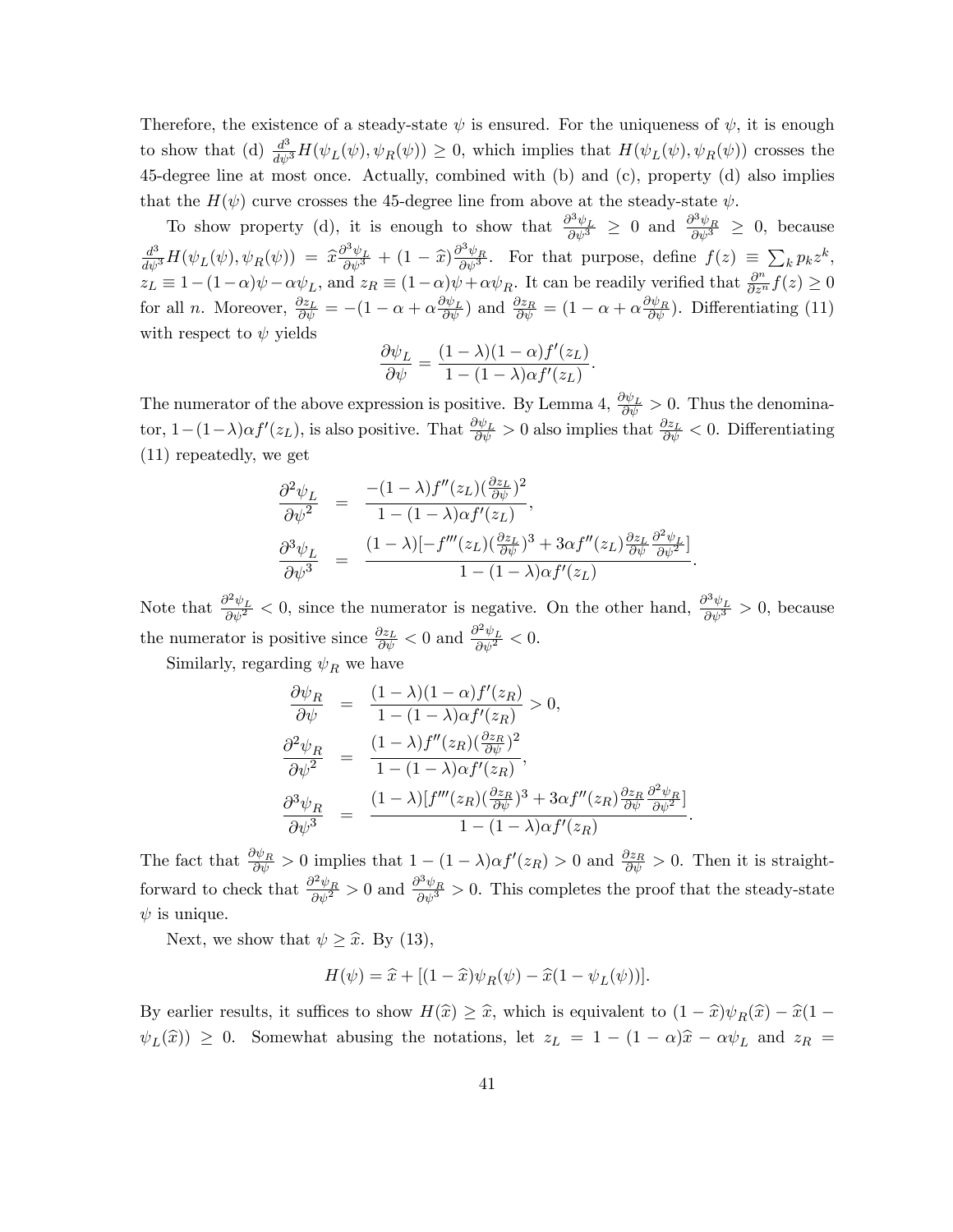$(1 - \alpha)\hat{x} + \alpha \psi_R$ . When  $\psi = \hat{x}$ , (11) becomes  $1 - \psi_L = (1 - \lambda) \sum_k p_k z_L^k$  and (12) becomes  $\psi_R = (1 - \lambda) \sum_k p_k z_R^k$ . By Lemma 4,  $1 - \psi_L \leq \psi_R$  when  $\psi = \hat{x} \geq 1/2$ , thus we have  $z_L \leq z_R$ . Note that

$$
(1 - \widehat{x})z_R - \widehat{x}z_L = \alpha[(1 - \widehat{x})\psi_R(\widehat{x}) - \widehat{x}(1 - \psi_L(\widehat{x}))].
$$

Thus it suffices to show that  $(1 - \hat{x})z_R - \hat{x}z_L \ge 0$  or  $\frac{1-\hat{x}}{\hat{x}}$  $\frac{z_R}{}$  $\frac{z_R}{z_L} - 1 \ge 0$ . Again by (11) and (12),

$$
(1 - \widehat{x})z_R - \widehat{x}z_L = \alpha(1 - \lambda) \sum_k p_k [(1 - \widehat{x})z_R^k - \widehat{x}z_L^k],
$$

which leads to

$$
\frac{1-\hat{x}}{\hat{x}}\frac{z_R}{z_L} - 1 = \alpha(1-\lambda)\sum_k p_k z_L^{k-1} \left[\frac{1-\hat{x}}{\hat{x}}\left(\frac{z_R}{z_L}\right)^k - 1\right].\tag{31}
$$

Now suppose  $\frac{1-\hat{x}}{\hat{x}}$  $\frac{z_R}{}$  $\frac{z_R}{z_L} - 1 < 0$ . Since  $z_L \le z_R$ ,  $\frac{1-\hat{x}}{\hat{x}}$  $\frac{-\widehat{x}}{\widehat{x}}(\frac{z_R}{z_L}% )+\widehat{x}(\frac{z_R}{z_L})\label{p2}%$  $(\frac{z_R}{z_L})^k - 1 \geq \frac{1 - \widehat{x}}{\widehat{x}}$  $\widehat{x}$  $\frac{z_R}{}$  $\frac{z_R}{z_L} - 1$  for all k. Given that  $\alpha(1-\lambda)z_L^{k-1}$  < 1 for all k and the LHS of (31) is strictly negative, for each k, the term in the RHS of (31) is either positive or strictly less negative than the LHS. Thus, (31) cannot hold with equality, leading to a contradiction. Therefore, we must have  $\frac{1-\hat{x}}{\hat{x}}$  $\frac{z_R}{}$  $\frac{z_R}{z_L} - 1 \geq 0.$ 

Part (ii). The result that  $\psi_R < \psi < \psi_L$  directly follows from Lemma 4. Finally, to show that  $\psi$  is increasing in  $\hat{x}$ , consider any  $\hat{x}' > \hat{x}'' \ge 1/2$ , and denote the corresponding steadystate  $\psi$  as  $\psi_S'$  and  $\psi_S''$ , respectively. Note that  $H(\psi_S''; \hat{x}''') = \hat{x}'' \psi_L(\psi_S'') + (1 - \hat{x}''') \psi_R(\psi_S''),$ and  $\psi_L(\psi_S'') > \psi_R(\psi_S'')$  by Lemma 4. Therefore,  $H(\psi_S''; \hat{x}') = \hat{x}' \psi_L(\psi_S'') + (1 - \hat{x}') \psi_R(\psi_S'') >$  $H(\psi''_S; \hat{\chi}'') = \psi''_S$ . Combined with the fact that the  $H(\psi)$  curve crosses the 45-degree line from above, this implies  $\psi'_S > \psi''_S$ . This proves that  $\psi$  strictly increases in  $\hat{x}$ .

#### Proof of Lemma 6.

**Proof.** Part (i). First consider the single-friend network. With  $p_1 = 1$ , (14) becomes

$$
\psi - \widehat{x} = \frac{(1 - \lambda)(1 - \alpha)}{1 - (1 - \lambda)\alpha} (\psi - \widehat{x}),
$$

which implies that  $\psi = \hat{x}$ .

Under the infinite-friend network, by (11) and (12), we have  $\psi_L = 1$  and  $\psi_R = 0$ . Then  $\psi = \hat{x}$  based on (13). Finally, consider the case of any generic network with  $\alpha = 1$ . By (11) and (12), again we have  $\psi_L = 1$  and  $\psi_R = 0$ . Therefore,  $\psi = \hat{x}$ .

Part (ii). To show  $\psi > \hat{x}$ , we follow similar steps as in the proof of part (ii) of Lemma 5, where the weak inequality is proved. With a generic network and  $\hat{x} > 1/2$ , following part (iii) of Lemma 4, we can show that  $\psi_R > 1 - \psi_L$  if  $\psi > 1/2$ , which leads to  $\frac{z_R}{z_L} > 1$ . Then in part (ii) of Lemma 5,  $\frac{1-\widehat{x}}{\widehat{x}}(\frac{z_R}{z_L})$  $(\frac{z_R}{z_L})^k-1 > \frac{1-\widehat{x}}{\widehat{x}}$  $\widehat{x}$  $\frac{z_R}{}$  $\frac{z_R}{z_L} - 1$  for all k. Now suppose  $\frac{1-\hat{x}}{\hat{x}}$  $\frac{z_R}{}$  $\frac{z_R}{z_L} - 1 = 0$ . Then  $rac{1-\widehat{x}}{\widehat{x}}$  $\frac{-\widehat{x}}{\widehat{x}}(\frac{z_R}{z_L}% )+\widehat{x}(\widehat{x}_L% )+\widehat{x}(\widehat{x}_L% )+\widehat{x}(\widehat{x}_L% )+\widehat{x}(\widehat{x}_L% )+\widehat{x}(\widehat{x}_L% )+\widehat{x}(\widehat{x}_L% )+\widehat{x}(\widehat{x}_L% )+\widehat{x}(\widehat{x}_L% )+\widehat{x}(\widehat{x}_L% )+\widehat{x}(\widehat{x}_L% )+\widehat{x}(\widehat{x}_L% )+\widehat{x}(\widehat{x}_L% )+\widehat{x}(\widehat{x}_L% )+\widehat{x}(\widehat{x}_L% )+\widehat{x}(\widehat{x}_L% )+\wide$  $\frac{z_R}{z_L}$   $(k-1>0$  for all  $k \geq 2$ . Therefore, the RHS of (31) is strictly positive, contradicting the equality. Therefore,  $H(\hat{x}) > \hat{x}$  and  $\psi > \hat{x}$ .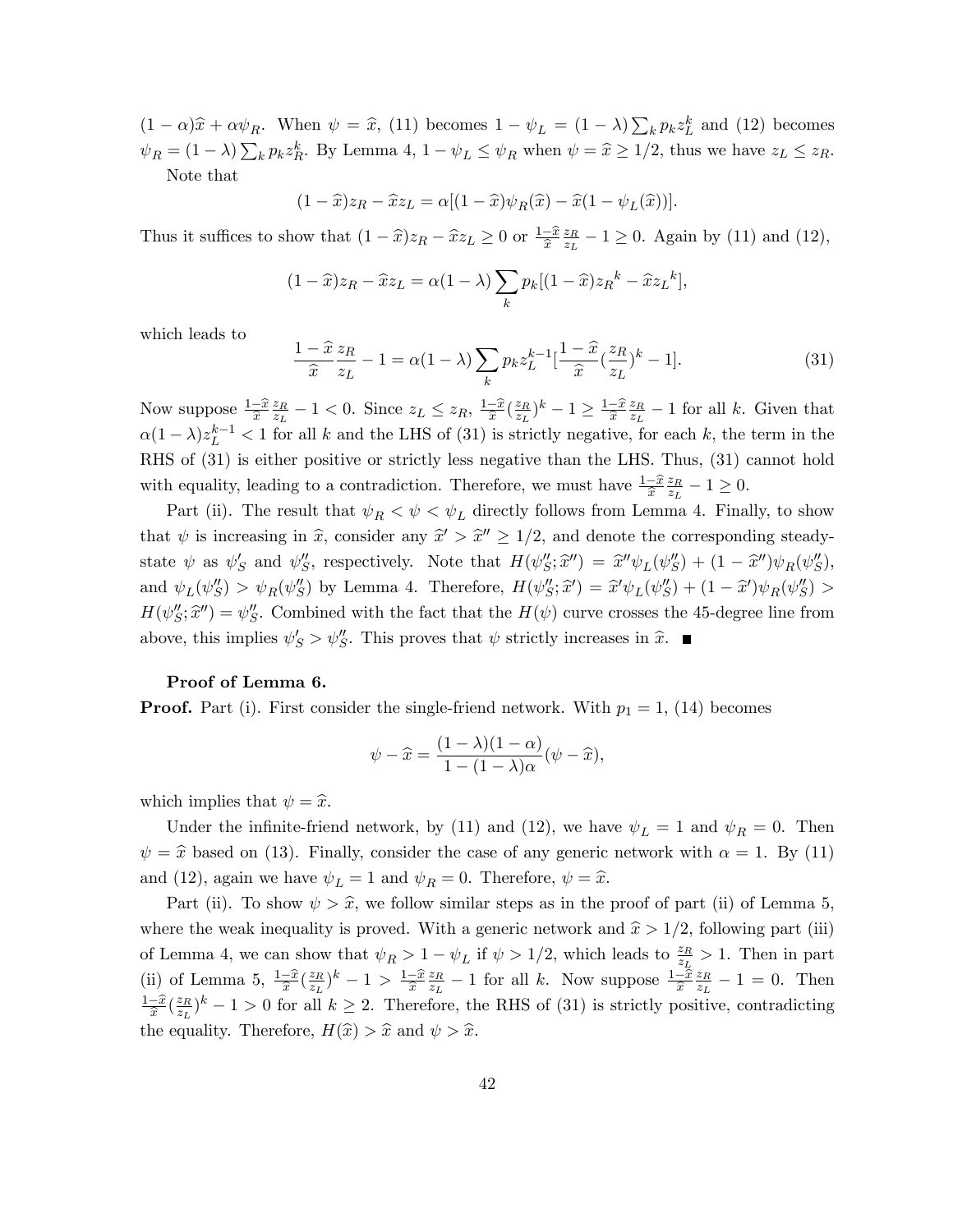Finally, we show that  $\psi$  decreases in  $\alpha$ . By (11) and (12),

$$
\frac{\partial \psi_L}{\partial \alpha} = -(1 - \lambda) f'(z_L) [-(1 - \alpha) \frac{\partial \psi}{\partial \alpha} + \psi - \psi_L - \alpha \frac{\partial \psi_L}{\partial \alpha}]
$$
  
\n
$$
= \frac{(1 - \lambda) f'(z_L)}{1 - \alpha (1 - \lambda) f'(z_L)} [(1 - \alpha) \frac{\partial \psi}{\partial \alpha} - \psi + \psi_L]
$$
  
\n
$$
= \frac{\partial \psi_L}{\partial \psi} \frac{\partial \psi}{\partial \alpha} + \frac{(1 - \lambda) f'(z_L)}{1 - \alpha (1 - \lambda) f'(z_L)} (1 - \hat{x}) (\psi_L - \psi_R).
$$

The last equality follows from  $\psi_L - \psi = (1 - \hat{x})(\psi_L - \psi_R)$ . Similarly,

$$
\frac{\partial \psi_R}{\partial \alpha} = (1 - \lambda) f'(z_R) [(1 - \alpha) \frac{\partial \psi}{\partial \alpha} - \psi + \psi_R + \alpha \frac{\partial \psi_R}{\partial \alpha}]
$$

$$
= \frac{(1 - \lambda) f'(z_R)}{1 - \alpha (1 - \lambda) f'(z_R)} [(1 - \alpha) \frac{\partial \psi}{\partial \alpha} - \psi + \psi_R]
$$

$$
= \frac{\partial \psi_R}{\partial \psi} \frac{\partial \psi}{\partial \alpha} - \frac{(1 - \lambda) f'(z_R)}{1 - \alpha (1 - \lambda) f'(z_R)} \hat{x} (\psi_L - \psi_R).
$$

The last equality follows from  $\psi_R - \psi = -\widehat{x}(\psi_L - \psi_R).$  Combine the above results,

$$
\frac{\partial \psi}{\partial \alpha} = \hat{x} \frac{\partial \psi_L}{\partial \alpha} + (1 - \hat{x}) \frac{\partial \psi_R}{\partial \alpha}
$$
\n
$$
= [\hat{x} \frac{\partial \psi_L}{\partial \psi} + (1 - \hat{x}) \frac{\partial \psi_R}{\partial \psi}] \frac{\partial \psi}{\partial \alpha}
$$
\n
$$
+ \hat{x}(1 - \hat{x})(1 - \lambda)(\psi_L - \psi_R)[\frac{f'(z_L)}{1 - \alpha(1 - \lambda)f'(z_L)} - \frac{f'(z_R)}{1 - \alpha(1 - \lambda)f'(z_R)}]
$$
\n
$$
\propto \frac{\frac{f'(z_L)}{1 - \alpha(1 - \lambda)f'(z_L)} - \frac{f'(z_R)}{1 - \alpha(1 - \lambda)f'(z_R)}}{1 - [\hat{x} \frac{\partial \psi_L}{\partial \psi} + (1 - \hat{x}) \frac{\partial \psi_R}{\partial \psi}]} \text{, because } \psi_L > \psi_R
$$
\n
$$
\frac{f'(z_L)}{1 - \alpha(1 - \lambda)f'(z_L^*)} - \frac{f'(z_R)}{1 - \alpha(1 - \lambda)f'(z_R^*)} \text{, because } \frac{\partial \psi}{\partial \hat{x}} > 0
$$
\n
$$
< 0.
$$

The last inequality holds because  $f'(z)$  is increasing in z and  $z_L < z_R$ , as shown earlier.

# Proof of Lemma 7.

Proof. Parts (i) and (ii). We can compute

$$
\frac{d^2\psi}{d\hat{x}^2} = \frac{\psi_L - \psi_R}{[1 - [\hat{x}\frac{\partial\psi_L}{\partial\psi} + (1 - \hat{x})\frac{\partial\psi_R}{\partial\psi}]]^2} \{2(\frac{\partial\psi_L}{\partial\psi} - \frac{\partial\psi_R}{\partial\psi}) + [\hat{x}\frac{\partial^2\psi_L}{\partial\psi^2} + (1 - \hat{x})\frac{\partial^2\psi_R}{\partial\psi^2}]\frac{d\psi}{d\hat{x}}\} \times (1 - \lambda)(1 - \alpha)\left\{\frac{2f'(z_L)}{1 - (1 - \lambda)\alpha f'(z_L)} - \frac{2f'(z_R)}{1 - (1 - \lambda)\alpha f'(z_R)}\right\} + (1 - \alpha)[(1 - \hat{x})\frac{f''(z_R)}{[1 - (1 - \lambda)\alpha f'(z_R)]^3} - \hat{x}\frac{f''(z_L)}{[1 - (1 - \lambda)\alpha f'(z_L)]^3}]\frac{d\psi}{d\hat{x}}\}.
$$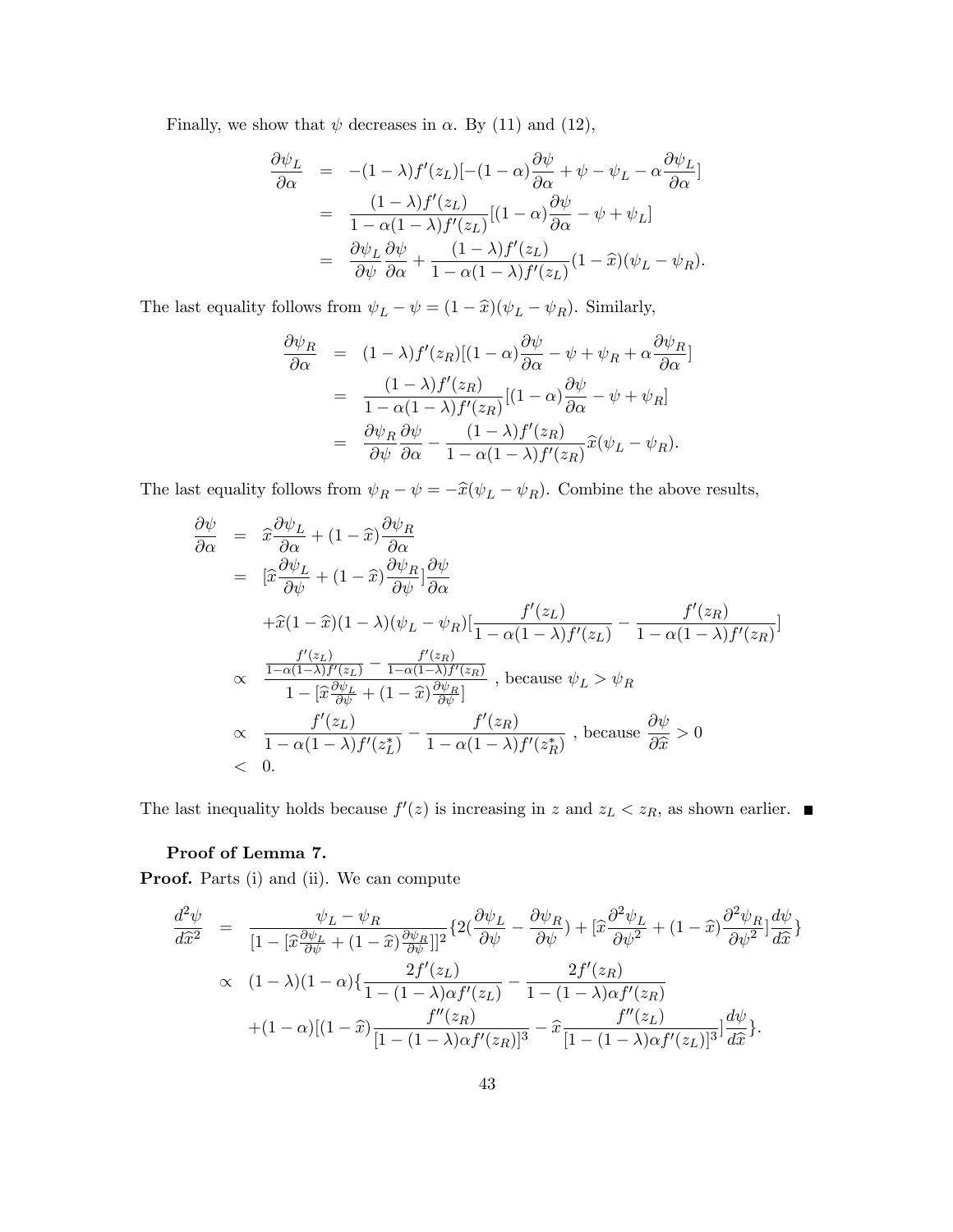When  $\hat{x} = 1/2$ ,  $\psi = 1/2$ ,  $\psi_R = 1 - \psi_L$ , and  $z_L = z_R$ , and thus  $\frac{d^2\psi}{d\hat{x}^2} |\hat{x}=1/2 = 0$ . It is also easy to see that  $\lim_{\lambda \to 1} \frac{d^2 \psi}{d\tilde{x}^2} = 0$  for any  $\alpha \in [0, 1]$ , and that  $\lim_{\alpha \to 1} \frac{d^2 \tilde{\psi}}{d\tilde{x}^2} = 0$ .

Under well-connected networks,  $f'(z) \to 0$  and  $f''(z) \to 0$  for any  $z \in [0,1)$ . Therefore,  $\frac{d^2\psi}{d\hat{x}^2} \to 0$ . Under the single-friend network,  $\psi = \hat{x}$ . Therefore, again  $\frac{d^2\psi}{d\hat{x}^2} = 0$ .

Part (iii). When  $\alpha = 0$ , we know from Lemma 3 that  $\frac{d^2\psi}{d\hat{x}^2} \ge 0$  when  $\hat{x} \le 1/2$  and  $\frac{d^2\psi}{d\hat{x}^2} \le 0$ when  $\hat{x} \ge 1/2$ . By continuity, the property continues to hold when  $\alpha$  is small.

Regarding the result when  $\lambda$  is large, it is sufficient to show that  $\frac{d^2\hat{x}}{d\psi^2} \ge 0$  when  $\hat{x} \ge 1/2$ and  $\frac{d^2\hat{x}}{d\psi^2} \leq 0$  when  $\hat{x} \leq 1/2$ . By (13),  $\hat{x} = \frac{\psi - \psi_R}{\psi_L - \psi_I}$  $\frac{\psi - \psi_R}{\psi_L - \psi_R}$ . Then

$$
\frac{2\left(\frac{\partial\psi_L}{\partial\psi} - \frac{\partial\psi_R}{\partial\psi}\right)\left[\left(\psi_L - \psi\right)\frac{\partial\psi_R}{\partial\psi} + \left(\psi - \psi_R\right)\frac{\partial\psi_L}{\partial\psi} - \left(\psi_L - \psi_R\right)\right]}{\left(-\left(\psi_L - \psi_R\right)\left[\left(\psi_L - \psi\right)\frac{\partial\psi_R}{\partial\psi^2} + \left(\psi - \psi_R\right)\frac{\partial^2\psi_L}{\partial\psi^2}\right]}\right)}
$$
\n
$$
\frac{d^2\hat{x}}{d\psi^2} = -\frac{\left(\psi_L - \psi_R\right)\left[\left(\psi_L - \psi\right)\frac{\partial\psi_R}{\partial\psi^2} + \left(\psi - \psi_R\right)\frac{\partial^2\psi_L}{\partial\psi^2}\right]}{\left(\psi_L - \psi_R\right)^3}.
$$
\n(32)

Because  $\psi_L > \psi_R$  according to Lemma 5, the sign of  $\frac{d^2\hat{x}}{d\psi^2}$  is the same as that of the numerator in (32).

We first consider k-friend networks  $(k \geq 2)$ . We can calculate that

$$
\frac{\partial \psi_L}{\partial \psi} = \frac{(1 - \lambda)(1 - \alpha)kz_L^{k-1}}{1 - \alpha(1 - \lambda)kz_L^{k-1}}, \frac{\partial \psi_R}{\partial \psi} = \frac{(1 - \lambda)(1 - \alpha)kz_R^{k-1}}{1 - \alpha(1 - \lambda)kz_R^{k-1}},
$$

$$
\frac{\partial^2 \psi_L}{\partial \psi^2} = \frac{-(1-\lambda)(1-\alpha)k(k-1)z_L^{k-2}[(1-\alpha) + \alpha \frac{\partial \psi_L}{\partial \psi}]}{[1-\alpha(1-\lambda)kz_L^{k-1}]^2},
$$

$$
\frac{\partial^2 \psi_R}{\partial \psi^2} = \frac{(1-\lambda)(1-\alpha)k(k-1)z_R^{k-2}[(1-\alpha) + \alpha \frac{\partial \psi_R}{\partial \psi}]}{[1-\alpha(1-\lambda)kz_R^{k-1}]^2}.
$$

Using the above results, the numerator in  $(32)$  has the same sign as  $\Omega$ , where

$$
\Omega = 2[(\psi_L - \psi_R) - (\psi_L - \psi)\frac{\partial \psi_R}{\partial \psi} - (\psi - \psi_R)\frac{\partial \psi_L}{\partial \psi}](z_R^{k-1} - z_L^{k-1})
$$
  
+ 
$$
(k-1)(\psi_L - \psi_R)[-(\psi_L - \psi)z_R^{k-2}\frac{1 - \alpha(1-\lambda)kz_L^{k-1}}{1 - \alpha(1-\lambda)kz_R^{k-1}}((1-\alpha) + \alpha\frac{\partial \psi_R}{\partial \psi})
$$
  
+ 
$$
(\psi - \psi_R)z_L^{k-2}\frac{1 - \alpha(1-\lambda)kz_R^{k-1}}{1 - \alpha(1-\lambda)kz_L^{k-1}}((1-\alpha) + \alpha\frac{\partial \psi_L}{\partial \psi})].
$$

When  $\lambda \to 1$ , we have  $\psi_L \to 1$ ,  $\psi_R \to 0$ ,  $z_L \to (1 - \alpha)(1 - \psi)$ ,  $z_R \to (1 - \alpha)\psi$ ,  $\frac{\partial \psi_R}{\partial \psi} \to 0$ and  $\frac{\partial \psi_L}{\partial \psi} \to 0$ . Then

$$
\Omega \to (1-\alpha)^{k-1} \left[ 2(\psi^{k-1} - (1-\psi)^{k-1}) + (k-1)(-(1-\psi)\psi^{k-2} + \psi(1-\psi)^{k-2}) \right].
$$
 (33)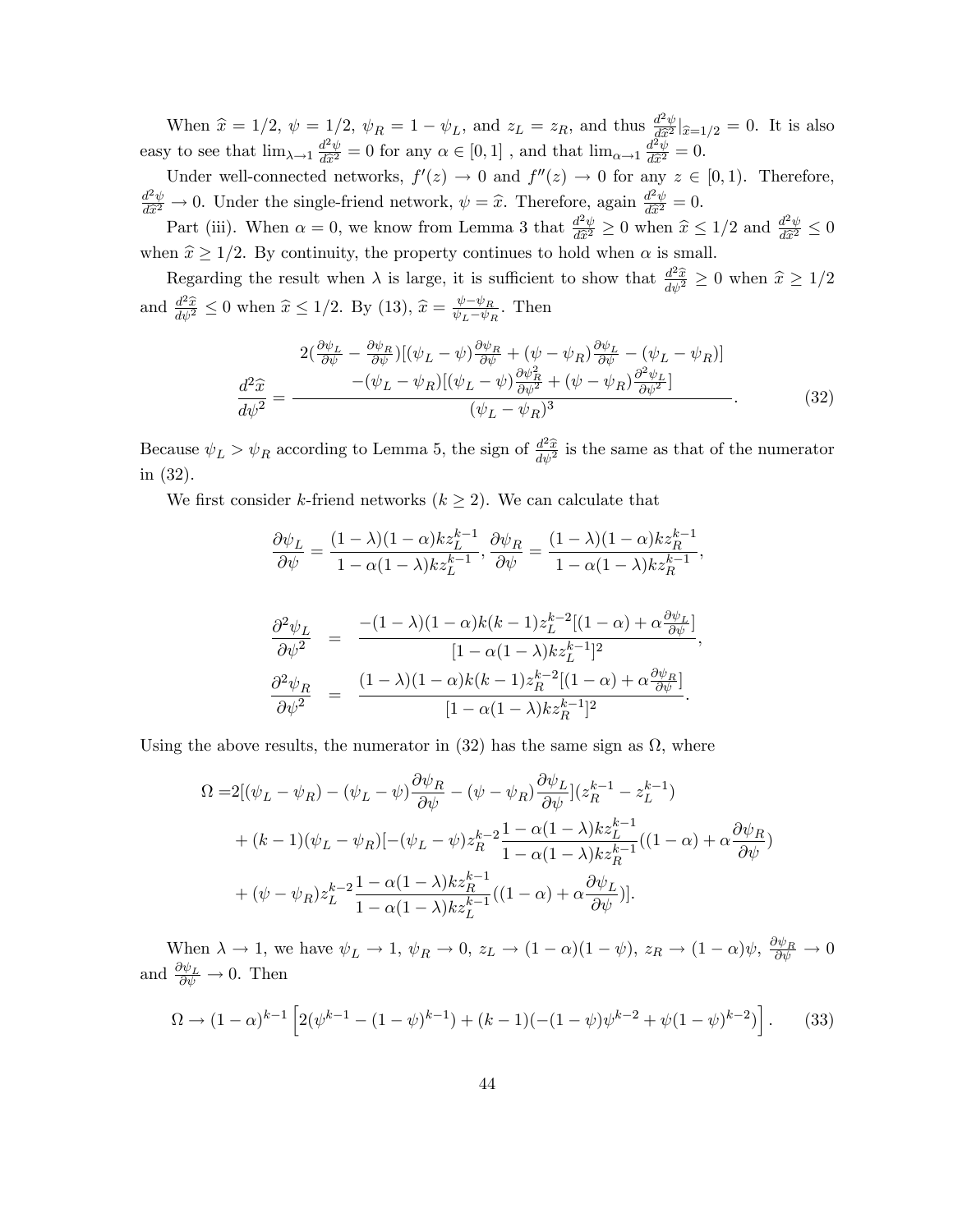When  $k = 2$  or  $k = 3$ , by (33)  $\Omega \propto 2\psi - 1$ . When  $k = 4$ ,  $\Omega \propto (2\psi - 1)(2\psi^2 - \psi(1 - \psi) + 2(1 - \psi)^2)$ , and when  $k = 5$ ,  $\Omega \propto (\psi^2 - (1 - \psi)^2)(2\psi - 1)^2$ . In each case,  $\Omega$  is strictly negative when  $\psi < 1/2$  and strictly positive when  $\psi > 1/2$ . Moreover,  $\Omega$  goes to 0 when k is large. Therefore, the concavity/convexity property holds for k-friend networks. Since any generic network is a weighted combination of k-friend networks, we conclude that the concavity/convexity property holds for generic networks if  $\lambda$  is large enough.  $\blacksquare$ 

#### Proof of Proposition 6.

**Proof.** We first show the existence of candidate equilibrium for  $\Delta \in [0, t]$ . With  $\hat{x}$  being the horizontal axis and  $\psi$  the vertical axis, an equilibrium is an intersection of the SS-curve defined by the steady-state equations  $(11)-(13)$  and the PE-curve defined by the pricing equation  $(15)$ . Both curves are continuous. We can verify that  $(\frac{1}{2})$  $\frac{1}{2}, \frac{1}{2}$  $\frac{1}{2}$ ) is the starting point of the SS-curve. For the PE-curve, based on (15) and the fact that  $\frac{d\psi}{\partial \hat{x}} > 0$ ,  $\psi \ge 1/2$  when  $\hat{x} = 1/2$ . Therefore, the starting point of the PE-curve is weakly above the SS-curve. Now consider the ending point at  $\widehat{x} = \frac{1}{2} + \frac{\Delta}{2t}$  $\frac{\Delta}{2t}$ . By lemma 5, on the SS-curve  $\psi(\frac{1}{2} + \frac{\Delta}{2t})$  $\frac{\Delta}{2t}) \geq \frac{1}{2} + \frac{\Delta}{2t}$  $\frac{\Delta}{2t}$ . In addition, by the pricing equation (15), on the PE-curve  $\psi = \frac{1}{2}$  when  $\hat{x} = \frac{1}{2} + \frac{\Delta}{2t}$  $\frac{\Delta}{2t}$ , since  $\frac{d\psi}{d\hat{x}} > 0$ . Therefore, the PE-curve is weakly below the SS-curve at the ending point. By continuity, the two curves must intersect at some  $\widehat{x} \in \left[\frac{1}{2}\right]$  $\frac{1}{2}, \frac{1}{2} + \frac{\Delta}{2t}$  $\frac{\Delta}{2t}$ , which is a candidate equilibrium  $\hat{x}_e$ . Since  $\hat{x}_e \in \left[\frac{1}{2}\right]$  $\frac{1}{2}, \frac{1}{2} + \frac{\Delta}{2t}$  $\frac{\Delta}{2t}]$ , we must have  $\hat{x}_e = 1/2$  when  $\Delta = 0$ , which implies that  $\psi_e = 1/2$  as well.

Next, the uniqueness of candidate equilibrium follows from the same proof as in Proposition 1. That the PE-curve is downward sloping follows from the pricing equation (15) and Lemma 7. The SS-curve is upward sloping by Lemma 5. Thus, the two curves can only have one intersection and the candidate equilibrium is unique.

Finally, following an argument similar to the proof of Proposition 1, by Lemma 7 the second-order conditions are satisfied if either  $\lambda$  or  $\alpha$  is large enough, or the network is wellconnected or the single-friend network. Thus, the sufficiency of the first-order conditions is guaranteed.

#### Proof of Proposition 7.

**Proof.** Part (i). Following part (i) of Lemma 6, under both networks  $\psi = \hat{x}$ . And thus  $\frac{d\psi}{d\hat{x}} = 1$ at any  $\hat{x}$ . The results immediately follow.

Part (ii). It is sufficient to show that  $\frac{d\psi}{d\hat{x}}|_{\hat{x}=\frac{1}{2}}$  is decreasing in  $\alpha$ . Let  $z \equiv (1-\lambda)\sum_k kp_k[(1-\lambda)\sum_k kp_k]$  $(\alpha)/2 + \alpha \psi_R]^{k-1}$ . Then (17) can be written compactly as

$$
\frac{d\psi}{d\hat{x}}|_{\hat{x}=\frac{1}{2}} = (1 - 2\psi_R)\frac{1 - \alpha z}{1 - z}.
$$
\n(34)

By definition,

$$
\frac{\partial z}{\partial \alpha} = (1 - \lambda) \sum_{k} k(k - 1) p_k [(1 - \alpha)/2 + \alpha \psi_R]^{k - 2} (\psi_R - \frac{1}{2} + \alpha \frac{\partial \psi_R}{\partial \alpha}) < 0,
$$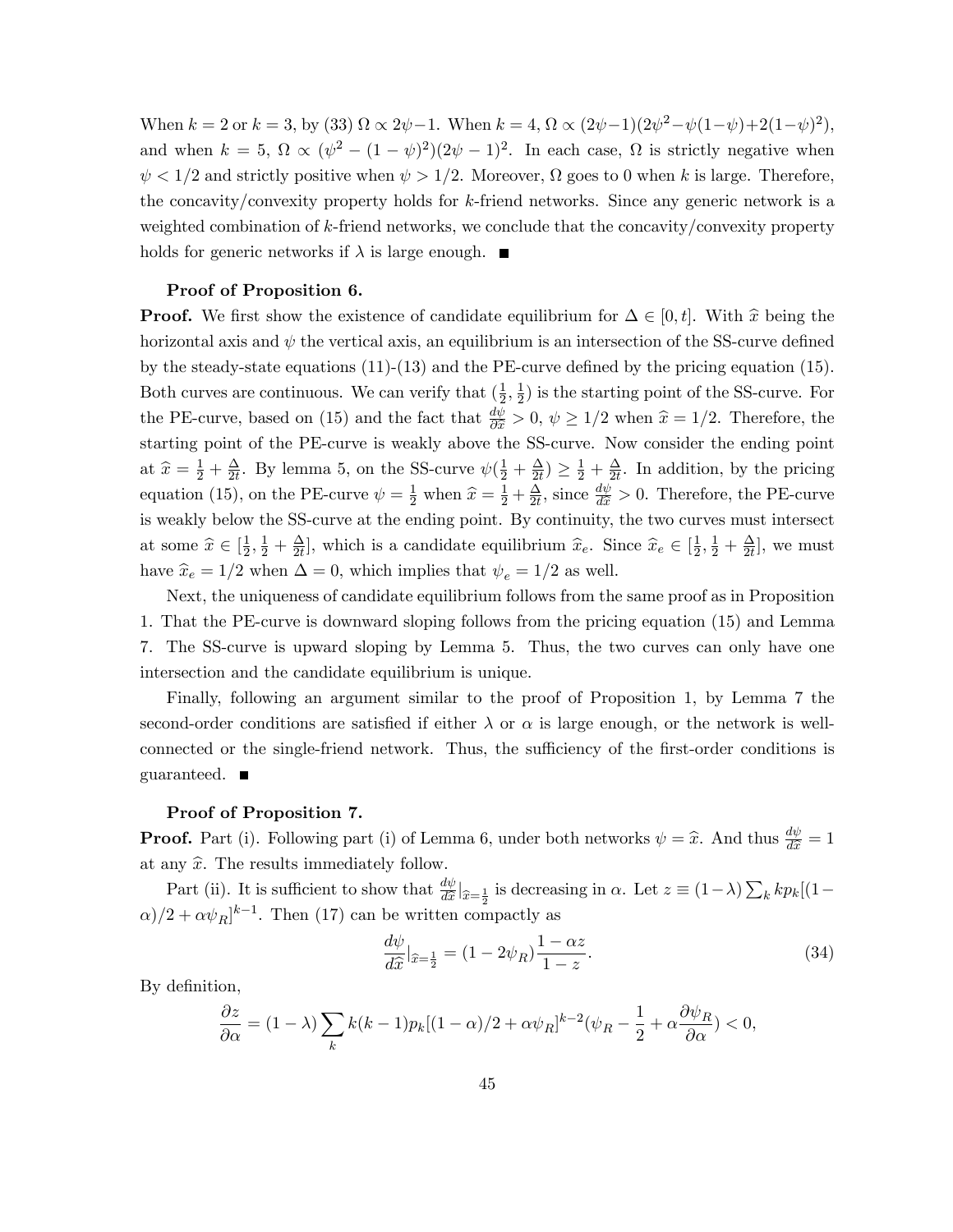since by Lemma 4,  $\psi_R < \psi = \frac{1}{2}$  $\frac{1}{2}$  and  $\frac{\partial \psi_R}{\partial \alpha} < 0$ . Now differentiating (34) with respect to  $\alpha$ , we get

$$
\frac{\partial^2 \psi}{\partial \hat{x} \partial \alpha}|_{\hat{x}=\frac{1}{2}} \propto -2 \frac{\partial \psi_R}{\partial \alpha} (1 - \alpha z)(1 - z) + (1 - 2\psi_R) [-z(1 - z) + (1 - \alpha) \frac{\partial z}{\partial \alpha}]
$$
  
= -2z(\psi\_R - \frac{1}{2})(1 - z) + (1 - 2\psi\_R) [-z(1 - z) + (1 - \alpha) \frac{\partial z}{\partial \alpha}]  
= (1 - 2\psi\_R)(1 - \alpha) \frac{\partial z}{\partial \alpha} < 0.

In the first equality above we used the result that  $\frac{\partial \psi_R}{\partial \alpha} = \frac{z(\psi_R - \frac{1}{2})}{1 - \alpha z}$  $\frac{\sqrt{R-2}}{1-\alpha z}$ , which can be derived from (12). Therefore,  $\frac{d\psi}{d\hat{x}}|_{\hat{x}=\frac{1}{2}}$  is decreasing in  $\alpha$ .

### Proof of Proposition 8.

**Proof.** Part (i). Because  $\psi_R$  strictly decreases in  $\alpha$  (Lemma 4), by (18) W strictly increases in  $\alpha$ .

Part (ii). By Proposition 7, under the extreme networks  $\frac{d\psi}{d\tilde{x}} = 1$  for all  $\alpha$ . The result immediately follows part (i).

Part (iii). Using the notations and results in the proof of Proposition 7, and let  $y \equiv$  $(1 - \alpha)/2 + \alpha \psi_R$ , from (19) we compute

$$
\frac{\partial CS}{\partial \alpha} \propto (\psi_R - \frac{1}{2})(1 - \alpha z) \frac{\partial \psi_R}{\partial \alpha} + \frac{1 - z}{\psi_R - \frac{1}{2}} \frac{\partial \psi_R}{\partial \alpha} + \frac{-z(1 - z) + (1 - \alpha)\frac{\partial z}{\partial \alpha}}{1 - \alpha z}
$$
\n
$$
\propto (\psi_R - \frac{1}{2})^2 (1 - \alpha z)z + (1 - \alpha)(1 - \lambda) \sum_k p_k k(k - 1)y^{k-2} (\psi_R - \frac{1}{2} + \alpha \frac{\partial \psi_R}{\partial \alpha})
$$
\n
$$
\propto \frac{1}{2} (1 - 2\psi_R)(1 - \alpha z)^2 z - (1 - \alpha)(1 - \lambda) \sum_k p_k k(k - 1)y^{k-2}.
$$
\n(35)

In the derivation we used the fact that  $\psi_R < 1/2$ .

To determine the sign of  $(35)$ , define  $z'$  as follows and recall z:

$$
z' \equiv (1 - \lambda) \sum_{k} p_{k} k(k - 1) y^{k-2} = (1 - \lambda) [2p_{2} + 6p_{3}y + ...],
$$
  

$$
z = (1 - \lambda) [p_{1} + 2p_{2}y + 3p_{3}y^{2} + ...].
$$

Note that  $y < 1/2$  because  $\psi_R < 1/2$ . Suppose  $p_2 \ge p_1$ . Since  $y < 1/2$ ,  $\frac{z'-z}{1-\lambda} \ge 2p_2(1-y) - p_1 > 0$  $p_2 - p_1 \ge 0$ ; that is,  $z' \ge z$ . Then (35) is less than  $\frac{1}{2}z' - (1 - \alpha)z'$ , which is negative if  $\alpha \le 1/2$ . Next consider the case that  $p_1 = 0$ . Now  $y \le 1/2$  implies that  $z' \ge 2z$ . Then (35) is less than 1  $\frac{1}{2}z'-2(1-\alpha)z'$ , which is negative if  $\alpha \leq 3/4$ .

Proof of Proposition 9.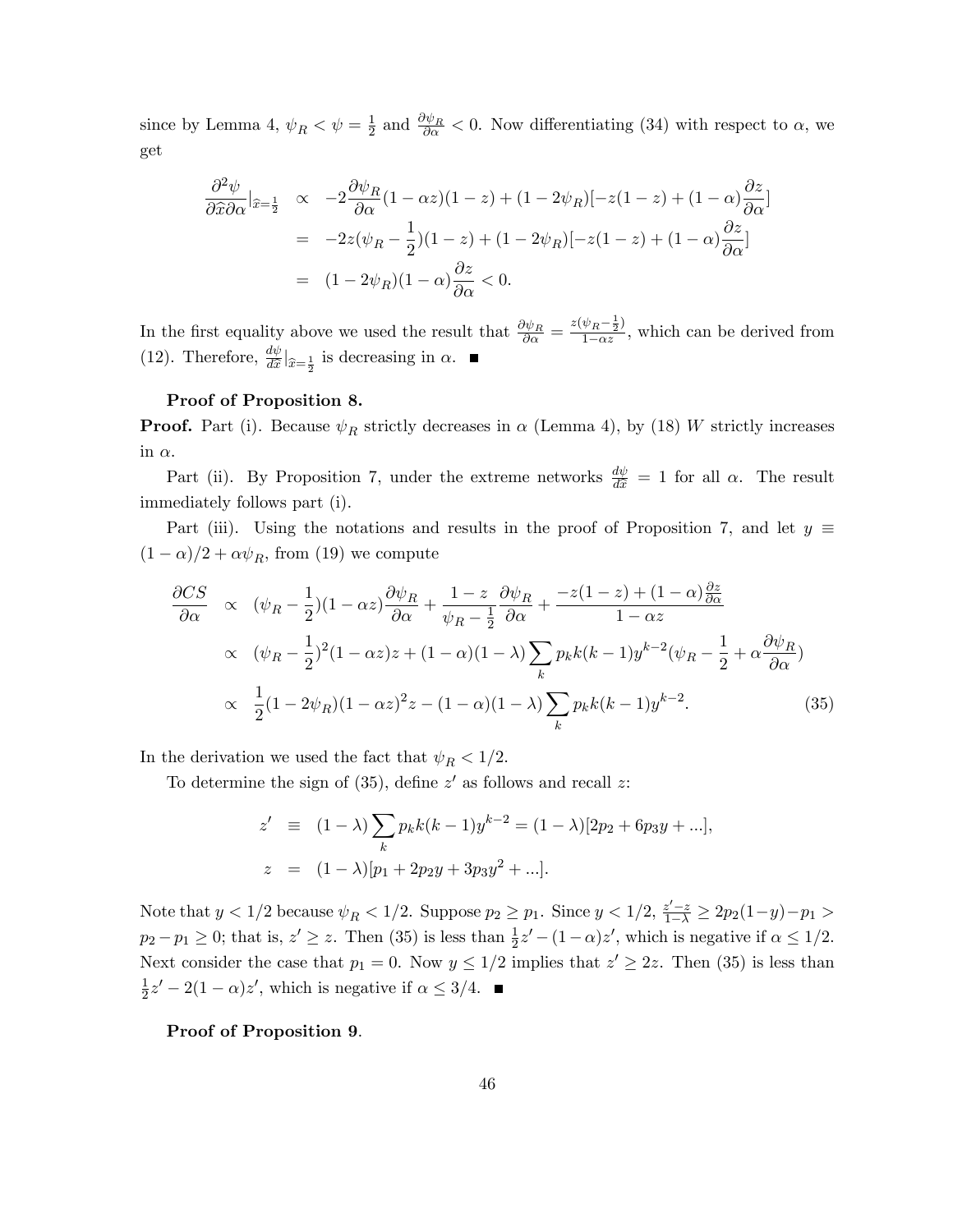**Proof.** Part (i). By part (i) of Lemma 6,  $\psi = \hat{x}$ . Thus  $\frac{d\psi}{d\hat{x}} = 1$  at any  $\hat{x}$ . Therefore, the market share equation and the pricing equation are the same as those in the standard Hotelling model, which implies the same equilibrium market share and prices.

Part (ii). We first show that  $\frac{d\psi}{d\hat{x}}$  is decreasing in  $\alpha$  for  $\hat{x}$  close to 1/2. By the steady-state equations, we compute the relevant derivatives:

$$
\frac{\partial \psi}{\partial \alpha} = \frac{\frac{\hat{x}(1-\hat{x})}{1-\alpha}(\psi_L - \psi_R)(\frac{\partial \psi_L}{\partial \psi} - \frac{\partial \psi_R}{\partial \psi})}{1 - [\hat{x}\frac{\partial \psi_L}{\partial \psi} + (1-\hat{x})\frac{\partial \psi_R}{\partial \psi}]},
$$

$$
\frac{\partial^2 \psi}{\partial \hat{x} \partial \alpha} \propto (1 - 2\hat{x})(\psi_L - \psi_R)(\frac{\partial \psi_L}{\partial \psi} - \frac{\partial \psi_R}{\partial \psi}) + \hat{x}(1 - \hat{x})\frac{d\psi}{d\hat{x}} \times \n\{(\frac{\partial \psi_L}{\partial \psi} - \frac{\partial \psi_R}{\partial \psi})^2 (1 + \frac{1 - [\hat{x}\frac{\partial \psi_L}{\partial \hat{x}} + (1 - \hat{x})\frac{\partial \psi_R}{\partial \hat{x}}]}{1 - [\hat{x}\frac{\partial \psi_L}{\partial \psi} + (1 - \hat{x})\frac{\partial \psi_R}{\partial \psi}]^2 + (\psi_L - \psi_R)(\frac{\partial^2 \psi_L}{\partial \psi^2} - \frac{\partial^2 \psi_R}{\partial \psi^2}) \n+ (\frac{\partial \psi_L}{\partial \psi} - \frac{\partial \psi_R}{\partial \psi}) \frac{1 - [\hat{x}\frac{\partial \psi_L}{\partial \hat{x}} + (1 - \hat{x})\frac{\partial \psi_R}{\partial \hat{x}}]}{1 - [\hat{x}\frac{\partial \psi_L}{\partial \psi} + (1 - \hat{x})\frac{\partial \psi_R}{\partial \psi}]^2} [\hat{x}\frac{\partial^2 \psi_L}{\partial \psi^2} + (1 - \hat{x})\frac{\partial^2 \psi_R}{\partial \psi^2}] \frac{d\psi}{d\hat{x}}\}.
$$
\n(36)

When  $\hat{x} = 1/2$ , we have  $\psi = 1/2$ ,  $\psi_R = 1 - \psi_L$ ,  $z_L = z_R$ , and  $\frac{\partial \psi_L}{\partial \psi} - \frac{\partial \psi_R}{\partial \psi} = 0$ . Therefore, (36) becomes

$$
\frac{\partial^2 \psi}{\partial \widehat{x}\partial \alpha}|_{\widehat{x}=\frac{1}{2}} \propto \big(\frac{\partial^2 \psi_L}{\partial \psi^2} - \frac{\partial^2 \psi_R}{\partial \psi^2}\big)|_{\widehat{x}=\frac{1}{2}} = -\big[\frac{(1-\lambda)f''(z_L)(\frac{\partial z_L}{\partial \psi})^2}{1-(1-\lambda)\alpha f'(z_L)} + \frac{(1-\lambda)f''(z_R)(\frac{\partial z_R}{\partial \psi})^2}{1-(1-\lambda)\alpha f'(z_R)}\big] < 0.
$$

This means that  $\frac{d\psi}{d\hat{x}}$  is decreasing in  $\alpha$  when  $\hat{x} = 1/2$ . By continuity, the result also holds for  $\hat{x}$  greater than but not too far away from 1/2.

Next we prove that  $\psi_e$  is decreasing in  $\alpha$ . Specifically, consider  $\alpha' > \alpha$ , and index the endogenous variables by subscripts  $\alpha$  and  $\alpha'$ . We want to show that  $\psi_{e,\alpha'} < \psi_{e,\alpha}$ . Suppose the opposite,  $\psi_{e,\alpha'} \geq \psi_{e,\alpha}$ , holds. By part (ii) of Lemma 6, this means that  $\hat{x}_{e,\alpha'} > \hat{x}_{e,\alpha}$ , because the same  $\hat{x}$  leads to a smaller  $\psi$  under a larger  $\alpha$ . By equation (15), the following equation holds for both  $\alpha$  and  $\alpha'$  in equilibrium:

$$
\widehat{x}_e = \frac{1}{2} + \frac{\Delta}{2} - \frac{(2\psi_e - 1)}{\frac{d\psi}{d\widehat{x}}|_{\widehat{x}_e}}.\tag{37}
$$

Note that

$$
\frac{d\psi_\alpha}{d\widehat x}|_{\widehat x_{e,\alpha}}>\frac{d\psi_{\alpha'}}{d\widehat x}|_{\widehat x_{e,\alpha}}>\frac{d\psi_{\alpha'}}{d\widehat x}|_{\widehat x_{e,\alpha'}}.
$$

The first inequality holds because  $\frac{\partial^2 \psi}{\partial x \partial \alpha} < 0$ , and the second inequality holds because  $\psi$  is concave in  $\hat{x}$  when  $\hat{x} \ge 1/2$  and  $\hat{x}_{e,\alpha'} > \hat{x}_{e,\alpha}$ . Therefore, we have

$$
\frac{(2\psi_{e,\alpha}-1)}{\frac{d\psi_{\alpha}}{d\hat{x}}|_{\hat{x}_{e,\alpha}}} < \frac{(2\psi_{e,\alpha'}-1)}{\frac{d\psi_{\alpha'}}{d\hat{x}}|_{\hat{x}_{e,\alpha'}}}.
$$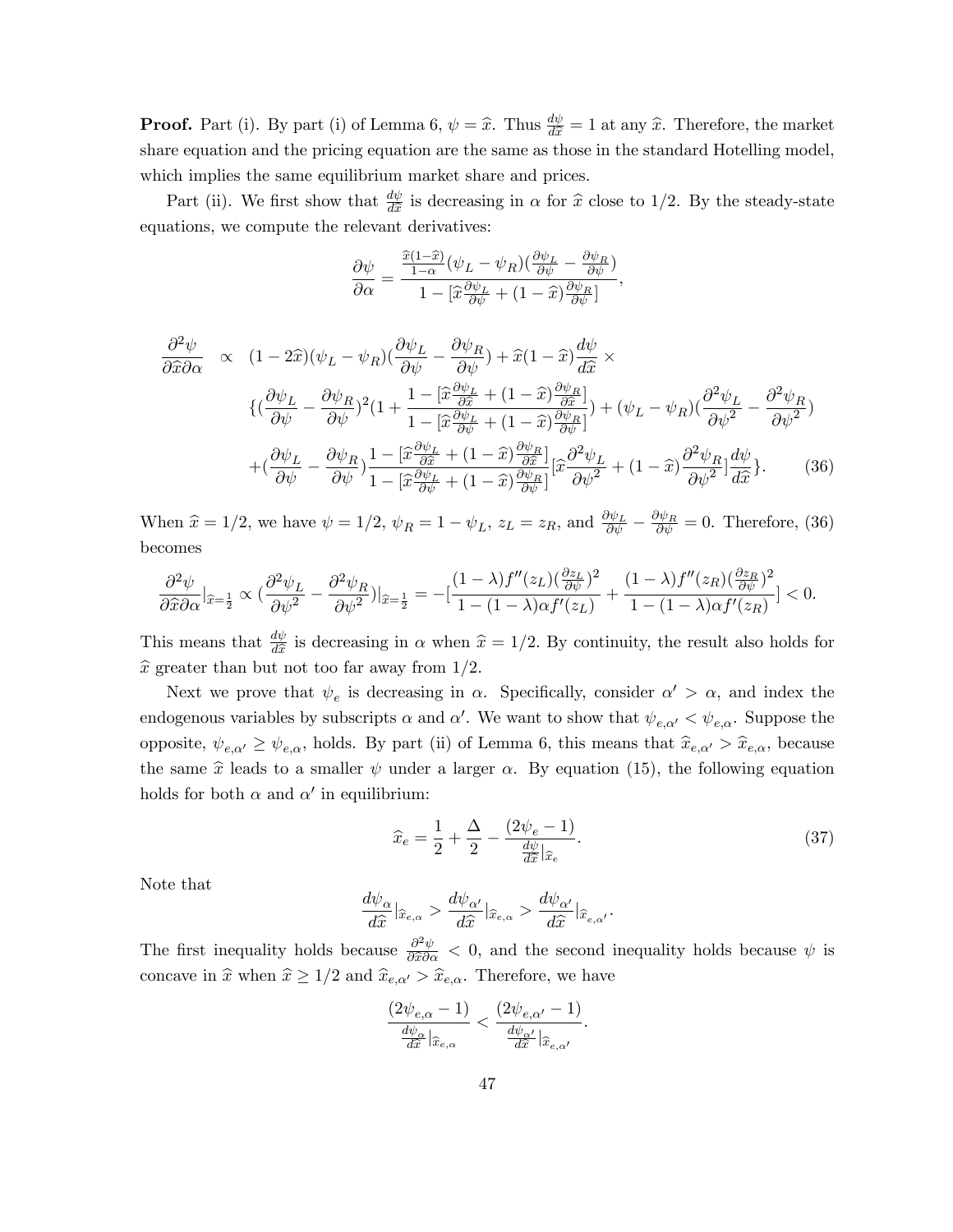Now compare equation (37) under  $\alpha$  and  $\alpha'$ . Relative to those under  $\alpha$ , the LHS is bigger under  $\alpha'$ , but the RHS is smaller under  $\alpha'$ . This contradicts the fact that equation (37) holds under both  $\alpha$  and  $\alpha'$ .

Finally, we show that  $\frac{d\psi}{d\hat{x}}|_{\hat{x}_e} > 1$  when  $\alpha < 1$ . Since  $\frac{\partial^2 \psi}{\partial \hat{x} \partial \alpha} < 0$ , we have

$$
\frac{d\psi_{\alpha}}{d\hat{x}}|_{\hat{x}_{e,\alpha}} > \frac{d\psi_{\alpha=1}}{d\hat{x}}|_{\hat{x}_{e,\alpha}} = 1,
$$

where the equality follows from part (i). The rest of the results can be proved by the same argument as in the proof of part (ii) of Proposition 5.  $\blacksquare$ 

# References

- [1] Aoyagi, M. "Bertrand Competition under Network Externalities," Journal of Economic Theory, 2018, 178, 517-550.
- [2] Bagwell, K. "The Economic Analysis of Advertising," Handbook of Industiral Organization, 2007, Vol. 3, 1901-1844.
- [3] Banerjee, A., and Fudenberg, D. "Word-of-mouth Learning," Games and Economic Behavior, 2004, 46,  $1-22$ .
- [4] Bergemann, D., and Valimaki, J. "Dynamic Pricing of New Experience Goods," Journal of Political Economy, 2006, 114(4), 713-743.
- [5] Bendle, N., and Vandenbosch, M. "Competitor Orientation and the Evolution of Business Markets," Marketing Science, 2014, 33(6), 781-795.
- [6] Bimpikis, K., Ozdaglar, A., and Yildiz, E. "Competitive Targeted Advertising over Networks, *" Operations Research*, 2016, 64 (3), 705-720.
- [7] Bloch, F. "Targeting and Pricing in Social Networks," in Y. Bramoullé, B.W. Rogers, and A. Galeotti, eds., The Oxford Handbook of the Economics of Networks, Oxford, UK: Oxford University Press, 2016.
- [8] Bloch, F., and Quérou, N. "Pricing in Social Networks," *Games and Economic Behavior*, 2013, 80, 243-261.
- [9] Butters, G. "Equilibrium Distribution of Sales and Advertising Prices," Review of Economic Studies, 1977, 44(3), 465-491.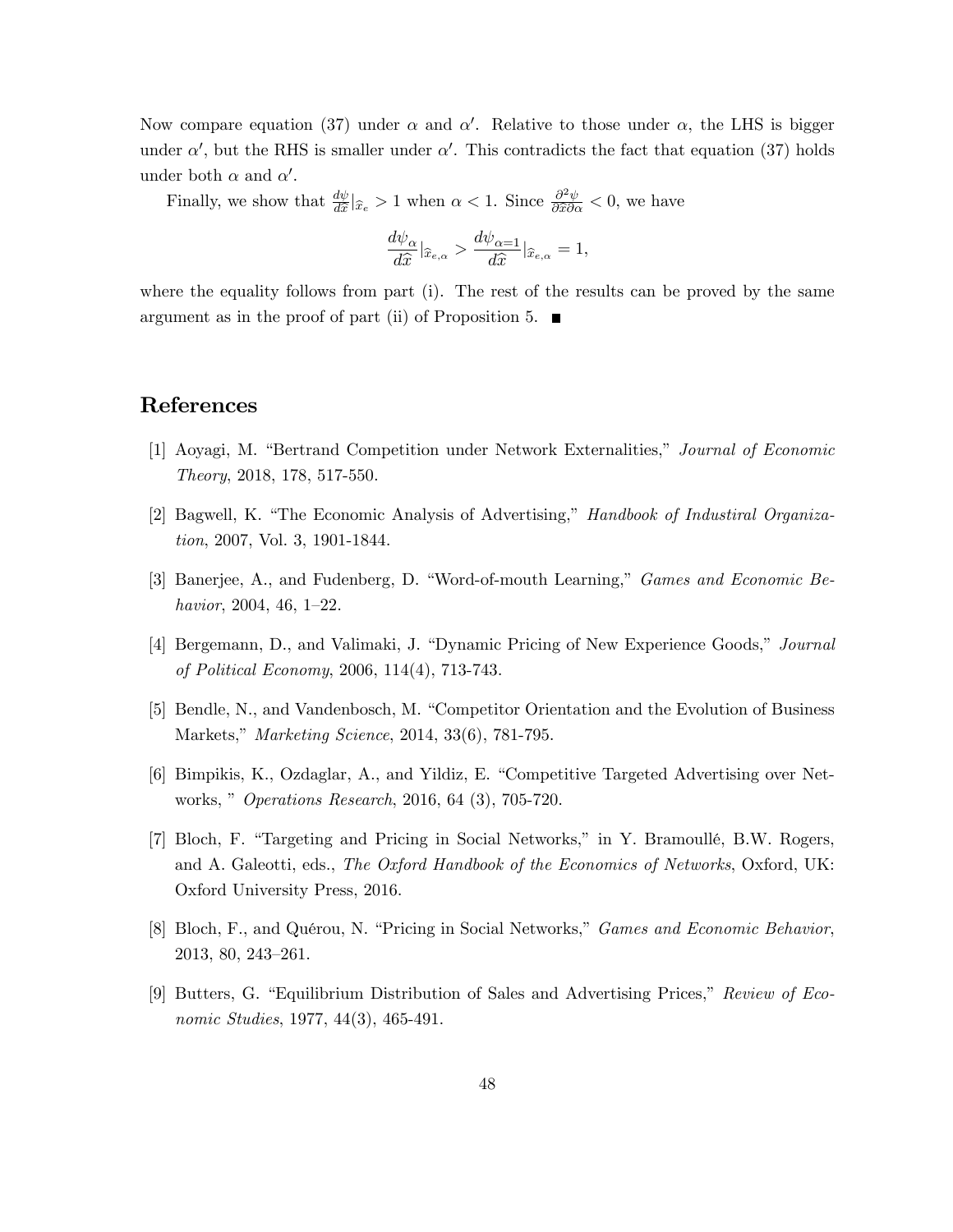- [10] Campbell, A. "Word-of-Mouth Communication and Percolation in Social Networks," American Economic Review, 2013, 103, 2466-2498.
- [11] Campbell, A. "Social Learning with Differentiated Products," Rand Journal of Economics, 2019, 50 (1), 226-248.
- [12] Campbell, A., Leister, C.M., and Zenou, Y. "Social Media and Polarization," 2019, working paper, Monash University.
- [13] Campbell, A., Leister, C.M., and Zenou, Y. "Word-of-Mouth Communication and Search," Rand Journal of Economics, 2020, 51 (3), 676-712.
- [14] Campbell, A., Mayzlin, D., and Shin, J. "Managing Buzz," Rand Journal of Economics, 2017, 48, 203-229.
- [15] Chen, Y.-J., Zenou, Y., and Zhou, J. "Competitive Pricing Strategies in Social Networks," RAND Journal of Economics,  $2018$ ,  $49$ ,  $672-705$ .
- [16] Chevalier, J.A. and Mayzlin, D. "The Effect of Word of Mouth on Sales: Online Book Reviews," Journal of Marketing Research, 2006, 43(3), 345-354.
- [17] Chintagunta, P.K., Gopinath, S., and Venkataraman, S. "The Online User Reviews on Movie Box Office Performance: Accounting for Sequential Rollout and Aggregation across Local Markets," Marketing Science, 2010, 29(5), 944-957.
- [18] Edeling, A., and Himme, A. "When Does Market Share Matter? New Empirical Generalizations from a Meta-Analysis of the Market Share-Performance Relationship," Journal of Marketing, 2018, 82(3), 1-24.
- [19] Ellison, G., and Fudenberg, D. "Word-of-mouth Communication and Social Learning," Quarterly Journal of Economics,  $1995, 110, 93-125$ .
- [20] Farris, P., Bendle, N., Pfeifer, P., and Reibstein, D. Marketing Metrics, 2010, 2nd ed. New Jersey: Pearson Education.
- [21] Fainmesser, I.P. and Galeotti, A. "Pricing Network Effects," Review of Economic Studies,  $2016, 83(1), 165-198.$
- [22] Fainmesser, I.P. and Galeotti, A. "Pricing Network Effects: Competition," American  $Economic\ Journal: Microeconomics, 2020, 12(3), 1–32.$
- [23] Galeotti, A. "Talking, Searching, and Pricing," International Economic Review, 2010, 51(4), 1159-1174.